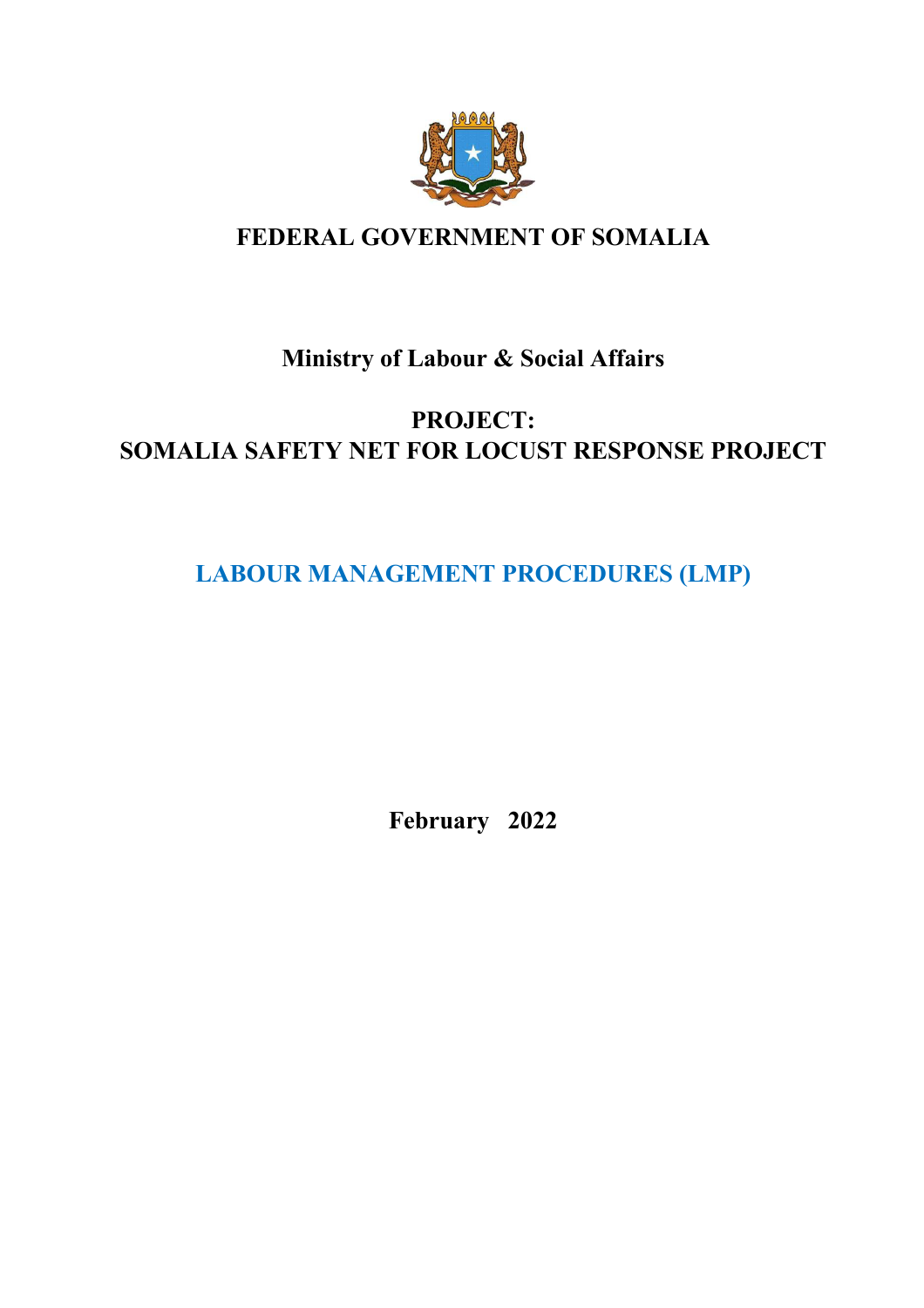# Table of Contents

| 1.  |                                                                                             |
|-----|---------------------------------------------------------------------------------------------|
| 2.  |                                                                                             |
| 3.  |                                                                                             |
| 4.  |                                                                                             |
| 5.  |                                                                                             |
| 6.  |                                                                                             |
| 7.  |                                                                                             |
|     |                                                                                             |
|     |                                                                                             |
|     |                                                                                             |
|     |                                                                                             |
| 8.  | NGOs and Service Providers contracted under components 1 and 3 of the SNLRP:  26            |
|     | Complaints and Feedback Mechanism (CFM) for NGOs and Service Providers:  28                 |
| 9.  | Labour Specific Complaints and Grievance Mechanism for NGOs and Service Provide workers  29 |
| 10. |                                                                                             |
|     |                                                                                             |
|     |                                                                                             |
|     |                                                                                             |
|     | Annex 3: Terms of Reference of MOLSA Labor Grievance Redress Management (GRM) Specialist    |
|     |                                                                                             |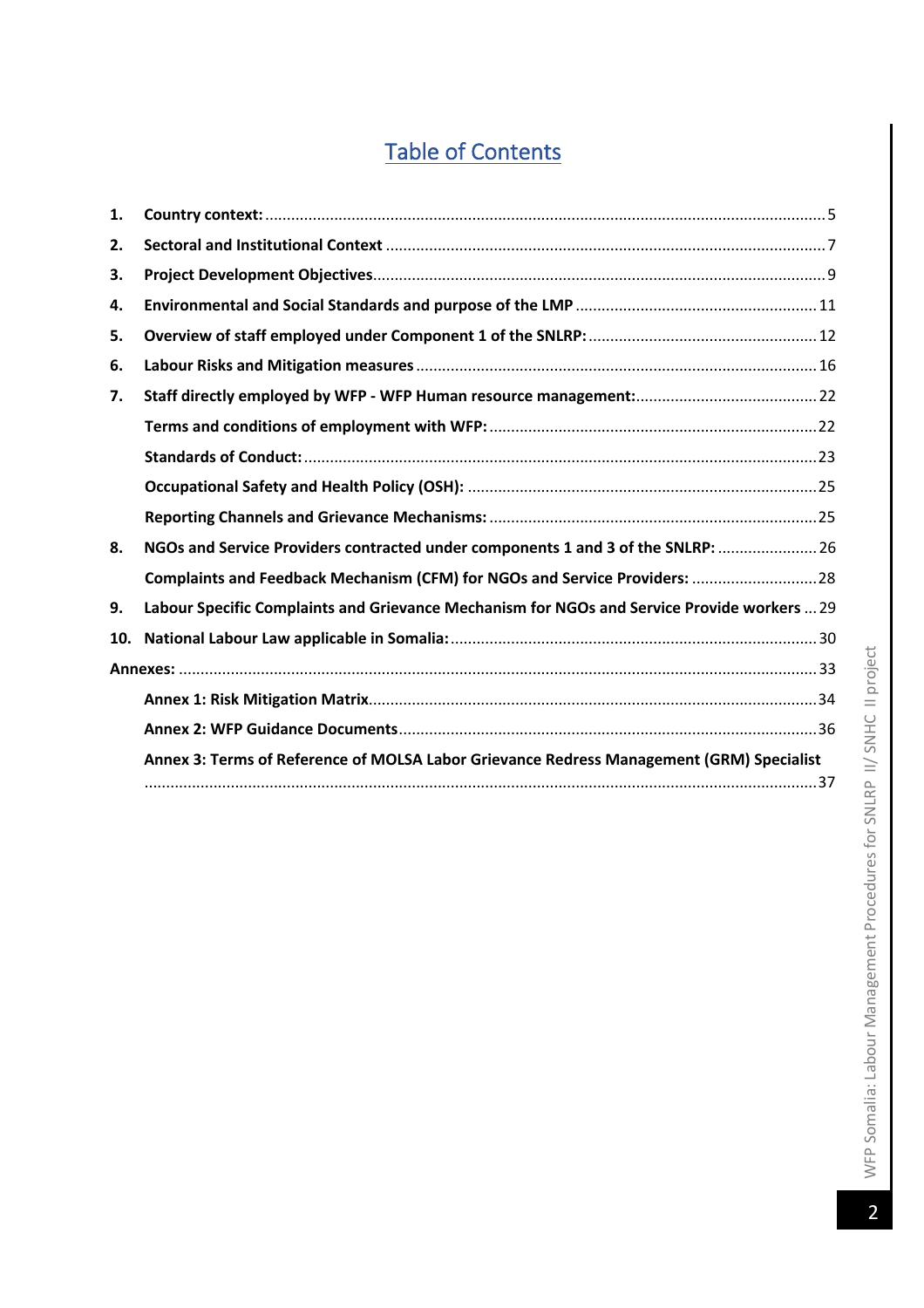## **Abbreviations and Acronyms**

| <b>CBT</b>       | <b>Community-Based Targeting</b>                                                                             |  |  |  |  |  |
|------------------|--------------------------------------------------------------------------------------------------------------|--|--|--|--|--|
| EDLRP            | <b>Emergency Desert Locusts Response Program</b>                                                             |  |  |  |  |  |
| <b>ECT</b>       | <b>Emergency Cash Transfers</b>                                                                              |  |  |  |  |  |
|                  |                                                                                                              |  |  |  |  |  |
| <b>FAO</b>       | Food and Agriculture Organization of the Unite Nations                                                       |  |  |  |  |  |
| FGS              | <b>Federal Government of Somalia</b>                                                                         |  |  |  |  |  |
| <b>FLA</b>       | Field Level Agreement                                                                                        |  |  |  |  |  |
| <b>FMS</b>       | <b>Federal Member States</b>                                                                                 |  |  |  |  |  |
| <b>FRS</b>       | <b>Federal Republic of Somalia</b>                                                                           |  |  |  |  |  |
| <b>FSNAU</b>     | Food Security and Nutrition Analysis Unit                                                                    |  |  |  |  |  |
| GBV              | <b>Gender-Based Violence</b>                                                                                 |  |  |  |  |  |
| GDP              | <b>Gross Domestic Product</b>                                                                                |  |  |  |  |  |
| <b>GRM</b>       | Grievance Redress Mechanism                                                                                  |  |  |  |  |  |
| <b>HCT</b>       | Humanitarian Country Team                                                                                    |  |  |  |  |  |
| IDA              | <b>International Development Association</b>                                                                 |  |  |  |  |  |
| IDP              | <b>Internally Displaced Person</b>                                                                           |  |  |  |  |  |
| M&E              | Monitoring and Evaluation                                                                                    |  |  |  |  |  |
| <b>MIS</b>       | Management Information System                                                                                |  |  |  |  |  |
| MoF              | Ministry of Finance                                                                                          |  |  |  |  |  |
| MoLSA            | Ministry of Labor and Social Affairs                                                                         |  |  |  |  |  |
| MPA              | Multiphase Programmatic Approach                                                                             |  |  |  |  |  |
| <b>NDP</b>       | National Development Plan                                                                                    |  |  |  |  |  |
| <b>NGO</b>       | Nongovernmental Organization                                                                                 |  |  |  |  |  |
| <b>PDO</b>       | Project Development Objective                                                                                |  |  |  |  |  |
| PIU              | Project Implementation Unit                                                                                  |  |  |  |  |  |
| <b>PSEA</b>      | Prevention of Sexual Exploitation and Abuse                                                                  |  |  |  |  |  |
| PP               | Procurement Plan                                                                                             |  |  |  |  |  |
| <b>SCALED-UP</b> | Somalia<br>Capacity<br>Advancement,<br>Livelihoods<br>and<br>Entrepreneurship through Digital Uplift Project |  |  |  |  |  |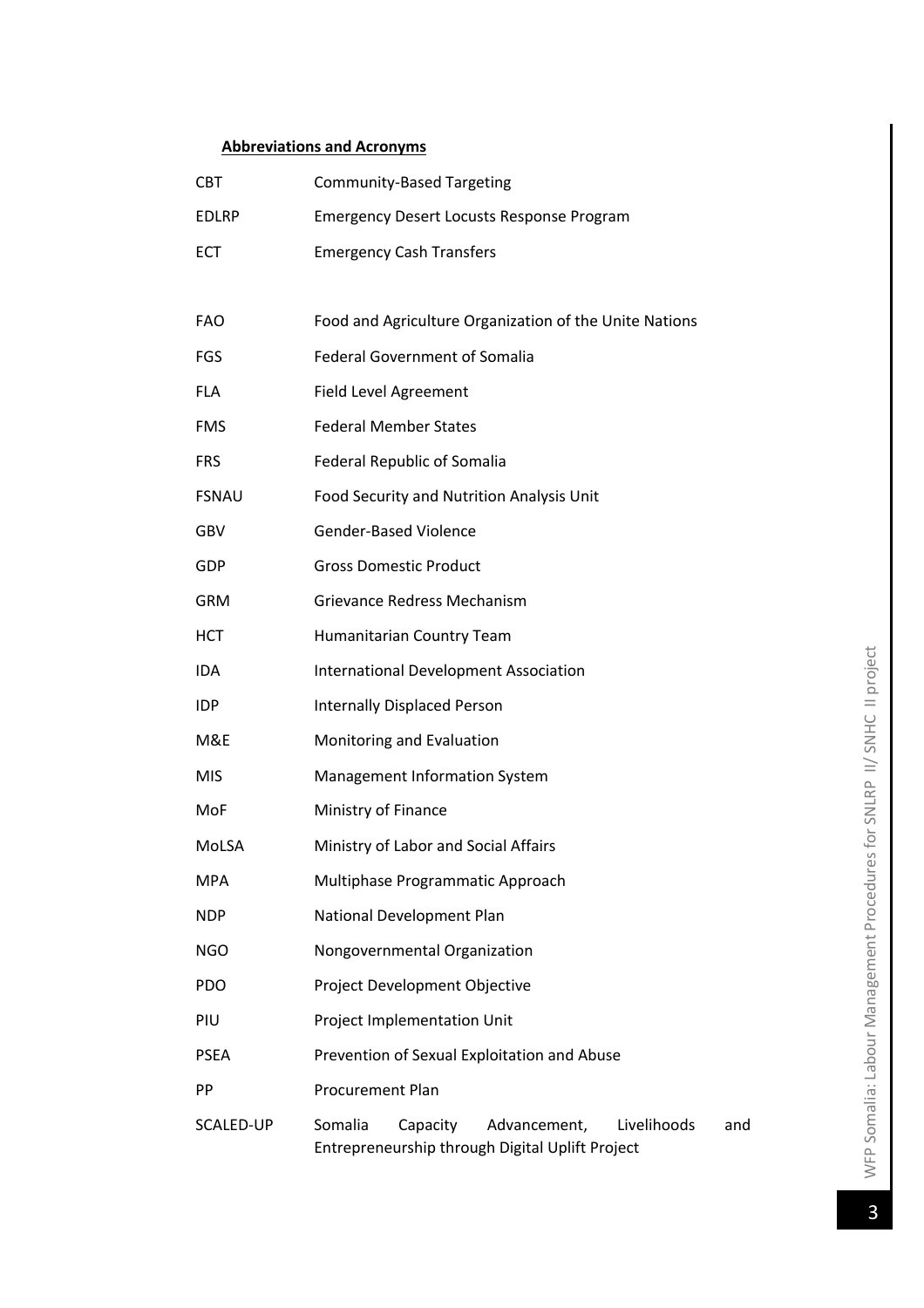| SEA/SH        | Sexual Exploitation and Abuse/Sexual Harassment       |
|---------------|-------------------------------------------------------|
| <b>SEP</b>    | Stakeholder Engagement Plan                           |
| <b>SNHCP</b>  | Shock Responsive Safety Net for Human Capital Project |
| <b>SNLRP</b>  | Safety Net for Locust Response                        |
| <b>SP</b>     | <b>Social Protection</b>                              |
| <b>SSN</b>    | Social Safety Net                                     |
| <b>SRM</b>    | Social Risk Management                                |
| TA            | <b>Technical Assistance</b>                           |
| <b>TOR</b>    | <b>Terms of Reference</b>                             |
| <b>TPM</b>    | <b>Third-Party Monitoring</b>                         |
| UN            | <b>United Nations</b>                                 |
| <b>UNDSS</b>  | United Nations Department of Safety and Security      |
| <b>UNICEF</b> | United Nations Children's Fund                        |
| <b>UNSMS</b>  | United Nations Security Management System             |
| <b>USR</b>    | <b>Unified Social Registry</b>                        |
| <b>WFP</b>    | World Food Programme                                  |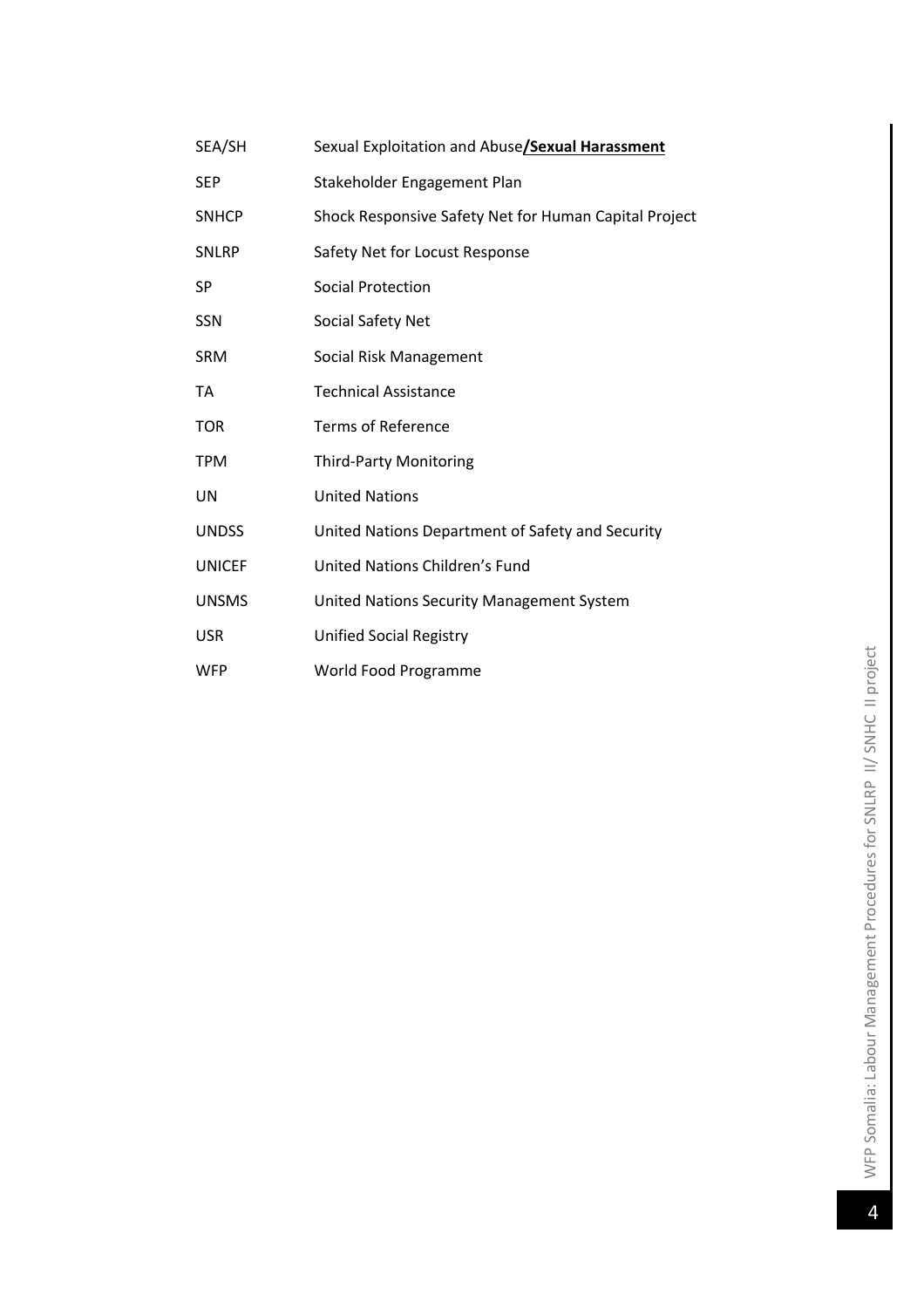## 1. Country context:

- 1.1. After decades of conflict and insecurity, Somalia is gradually establishing the foundations for stability and a new political settlement, although uncertainties persist, and progress remains uneven.. The Federal Republic of Somalia (FRS) was established in 2012, bringing to power the Federal Government of Somalia (FGS) and ending a long period of revolving transitional governments. The federal system of governance with Federal Member States (FMS) has opened a new chapter for Somalia's development, offering hope for a stable future. However, the federation process is complex, with significant developme**nt challenges and** opportunities and persisting uncertainties over representation and power and resource sharing. The on-going challenging political dynamics around arrangements **for general elections of 2021 have** strained the relationship between the FGS and FMS. **Meanwhile, the nature of Somaliland's relationship with Somalia remains unresolved.** Further, insecurity remains a concern , while competition for natural resources (water, rangeland etc.) and poor living conditions fuel fighting in rural areas, exacerbated by the recent shocks of the COVID-19 pandemic, locust outbreak and floods, among others. As such, government control beyond urban areas and key towns and cities continues to be limited.
- 1.2.
- 1.3. Somalia's economy has been adversely impacted by **the** triple crises of climate change-induced floods and locust infestation, as well as the global COVID-19 pandemic. These concurrent shocks have caused an economic contraction of 1.5 per cent in 2020, from an earlier projected growth rate of 3.2 percent. As a result, economic growth and per capita income gains made since 2017 (particularly gains made among lower income groups) have largely been lost in a period where the economy was still recovering from the 2017 drought. The slower pace of growth in 2019 and contraction in 2020 has pushed more people into poverty, such that the international poverty estimate (measured using the US\$ 1.90/person/day poverty line) was 71 percent in 2020, two percentage points higher than 2017. The economy is showing some signs of recovery in 2021, with growth projected at around 2.9 percent, supported mainly by the ongoing flow of remittances and official development assistance. However, any prolonged political crisis, for example arising from the on-going challenging political dynamics, may have implications for external grant financing and broader stability.
- 1.4. **Somalia is highly vulnerable to natural disasters, namely repeated cycles of droughts and floods driven by climate change, resulting protracted humanitarian crisis and large-scale food insecurity.** Somalia has experienced 14 droughts since 1960, averaging one every four years. The most recent drought in 2016/17 left an estimated 6.7 million people in urgent need of humanitarian assistance. In 2018 and 2019, Somalia also experienced major flooding, which further displaced some 230,000 and 250,000 people, respectively, worsening the impacts of the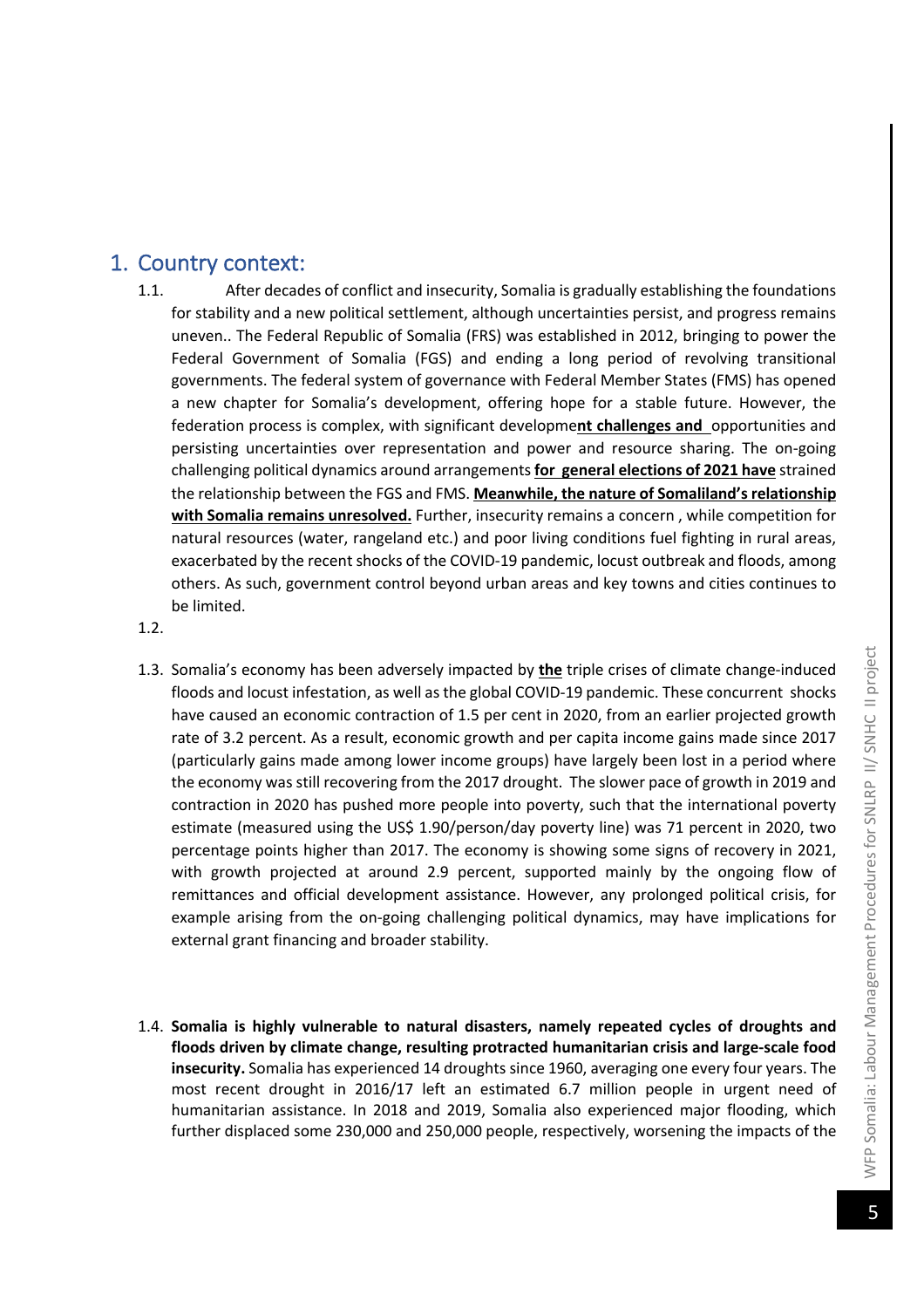$2016/17$  drought and aggravating the humanitarian crisis.<sup>1</sup> According to the International Organization for Migration (IOM) there are about 2.6 million people remain internally displaced.<sup>2</sup> These successive cycles of shock have also worsened the food insecurity whereby about 3.4 million people were estimated to be in the 'Stressed' (IPC 2)<sup>3</sup> phase through June 2019, while an additional 1.5 million were estimated to be in the 'Crisis' (IPC 3) and 'Emergency' (IPC 4) phases. The Center for Global Development therefore ranks Somalia as the most vulnerable country to climate change among 167 countries, adjusted for coping capacity. 4

- 1.5. **Wide -spread poverty and vulnerability to various covariate (natural disasters and epidemics) and idiosyncratic (injury, death, or unemployment) shocks, threatens the well -being of millions**  of Somalis. Nearly 80 percent of Somalis live below the international poverty line<sup>5</sup> with poverty being more acute in rural areas, making Somalia the third poorest country in the region. <sup>6</sup> Further, nearly half of the population does not reach average consumption of food items, confirming the dire living standards of most Somalis. While gender is not a predictor of monetary poverty in the Somali context, fewer women have access to education and social norms constrain their access to jobs and economic opportunities. Almost two thirds of Somali households reported experiencing at least one type of shock in the past 12 months<sup>7</sup> related to fluctuation in climate and its impact on livelihoods and the economy. Given the dominance of agro -pastoralism in the economy, household welfare is closely linked with changes in rain patterns. One in every five households experienced high food prices and two out of five Somali households experienced multiple types of shocks within a year. The negative impact of each shock is greater if a household experiences multiple types of shocks simultaneously, because it leads to accumulation of vulnerabilities.
- 1.6. **The recent outbreak of desert locusts in Somalia further risks exacerbating the humanitarian crisis and food insecurity, worsening development outcomes.** In December 2019, small clusters of desert locusts were first detected in northern parts of Somalia. By February 2020, the FGS declared a state of emergency after confirmation of the worst desert locust outbreak in 25 years. Desert locusts are projected to continue breeding in the coming months, precipitating further infestation throughout the rest of Somalia and coinciding with rangeland regeneration and planting activities in the country. Consequently, it is expected that the population requiring urgent food assistance will increase by 137 percent by September 2020 due to the desert locust outbreak.
- 1.7. Continued breeding of the desert locusts due to extreme weather patterns has resulted in an upsurge of outbreak, posing an extremely high risk to rural livelihoods across Somalia in 2021.

<sup>1</sup> World Bank. 2017. *Somalia Emergency Drought Response and Recovery Project.* Project Appraisal Document, Washington, DC: World Bank

<sup>&</sup>lt;sup>2</sup> https://www.iom.int/news/somalias-26m-internally-displaced-citizens-need-water-shelter-and-health

<sup>&</sup>lt;sup>3</sup> IPC refers to the Integrated Food Security Phase Classification, which is a tool for improving food security analysis and decision making across a standardized five - phase scale with 1 being minimal and 5 being famine. For more details, *see http://fews.net/sectores -t%C3%B3picos/abordagem/classifica%C3%A7%C3%A3o -integrada -de -fases.*

<sup>4</sup> Wheeler, David. 2011. "Quantifying Vulnerability to Climate Change: Implications for Adaptation Assistance." Center for Global Development, Washington, DC.<br><sup>5</sup> Poverty is estimated using the international US\$1.90 2011 purchasing power parity poverty line.

<sup>6</sup> World Bank. 2018. *Country Partnership Framework for the Federal Republic of Somalia*. Washington, DC.

 $7$  Categories of shock in the dataset include: loss of crop and livestock; reduction in income includes loss of remittances, assistance, job loss or business failure, and loss of a household member or main earner due to illness or accident; conflict covers both experiencing violence and land eviction whereas other natural shocks include floods or landslides and fire.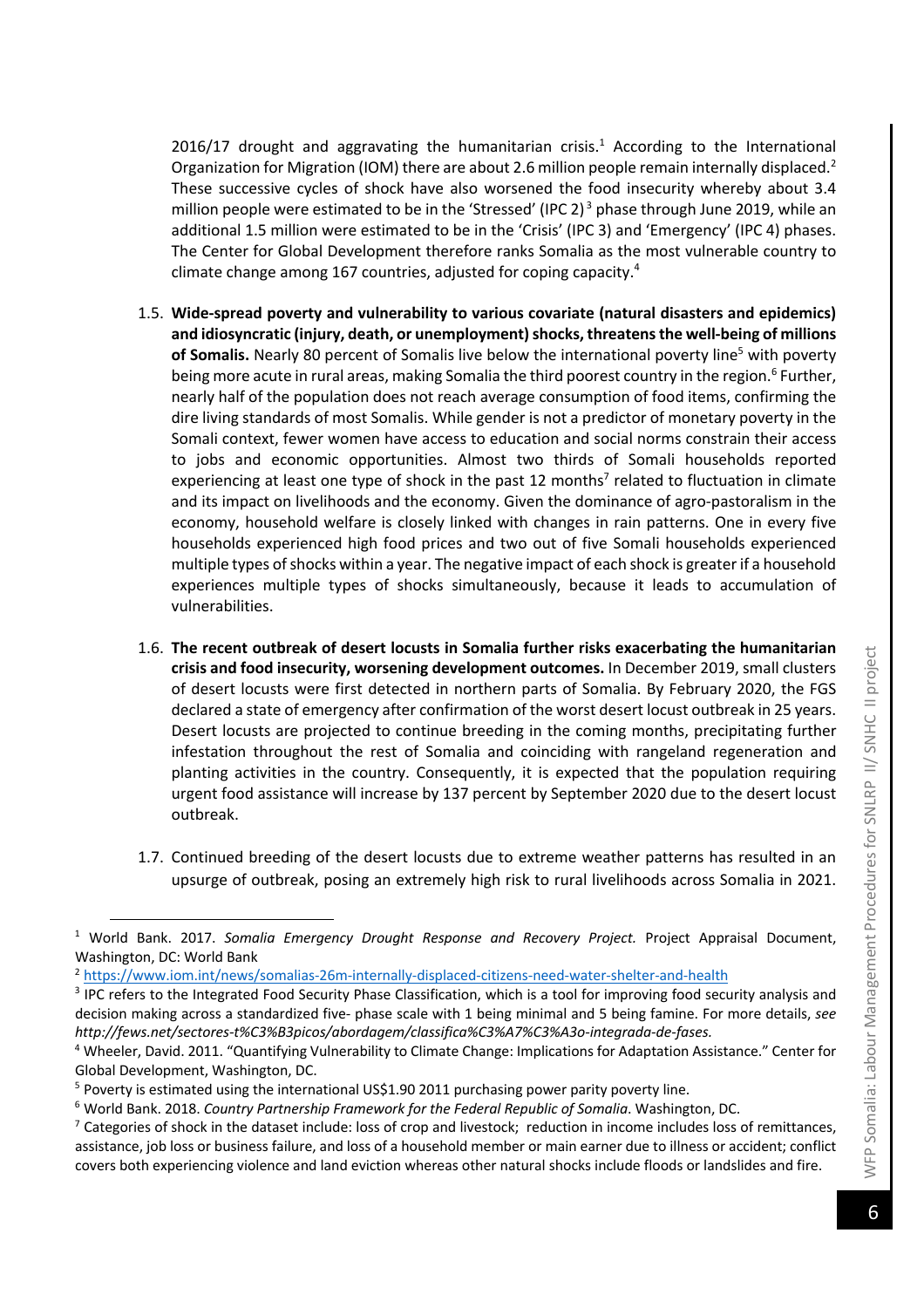The broad impact of the climate driven desert locust infestation across different livelihood zones risks reduced access to food, loss of income, resource -based conflict, increased debt levels, and limited migration options. The poor are particularly vulnerable to climate and crisis -induced livelihood loss and food insecurity from locust damage, as they are the least able to save and smooth consumption in the face of crisis. With caloric intake that is already inadequate, higher food prices due to the multiple shocks of COVID -19, desert locust and floods have thus pushed poor households towards less nutritious foods. Current projections of food insecurity for the period April -June 2021, estimate that 2.7 million people across Somalia to face high levels of acute food insecurity (IPC 3+) in the absence of humanitarian assistance. An additional 2.5 million people are facing "Stressed" (IPC 2) levels of food insecurity and are in need of livelihood/income support to protect them from falling into IPC 3+ phases. Moreover, approximately 840,000 children under the age of five years are likely to be acutely malnourished, including nearly 143,000 who are likely to be severely malnourished.

- 1.8. The already critical vulnerability context has been compounded by the on -going COVID -19 pandemic. The COVID -19 pandemic has further exacerbated household welfare, with nearly 80 percent of households reporting some reduction in income from wages. As Somalia relies on food imports to feed its population, the lockdown of key supply markets, closure of borders and restrictions on domestic movements negatively affected basic commodity prices throughout 2020. The economy has contracted by an estimated 1.5 percent in 2020, and reports indicate that remittances, received by an estimated 40 percent of Somali households, may have had dropped by as much as 50 percent. In addition, anticipated food shortages and tightening of food markets due to the COVID-19 pandemic is amplifying food insecurity and fragility in hard-hit areas, further precipitating population displacement and localized conflict.
- 1.9. The Government's capacity to respond to the multiple crises is further impacted by the on -going political uncertainty. Although Somalia was scheduled to hold elections in early 2021, a political impasse between the FGS and some of the FMSs meant that the Constitutional mandate of the FGS Institutions including Office of the President, Cabinet and Parliaments (Both Houses) in , 2021 , while FGS and FMS were made an agreement on elections called 17 September Election agreement 2021 passed by the Parliament(Both Houses) and Signed by the President, and now Upper House is concluded and House of the people is expected to be concluded mid March 2022 .

# 2. Sectoral and Institutional Context

**2.1 Somalis rely on traditional and informal kinship -based safety net systems in the face of frequent shocks.** Together with family, community, or religious leaders, remittances represent an important component of income for the bottom 40 percent of households. However, these come under strain in the face of covariate shocks, and remittances are concentrated within specific clans, lineages, and extended families and in urban areas. As such, remittances often do not reach the neediest, who are most likely to fall through the cracks of informal safety nets. Marginalized and minority rural groups are also likely to be excluded from such benefits because they lack access to resources.<sup>8</sup>

<sup>8</sup> Rift Valley Institution. 2017. *Remittances and Vulnerability in Somalia*. Nairobi, Kenya.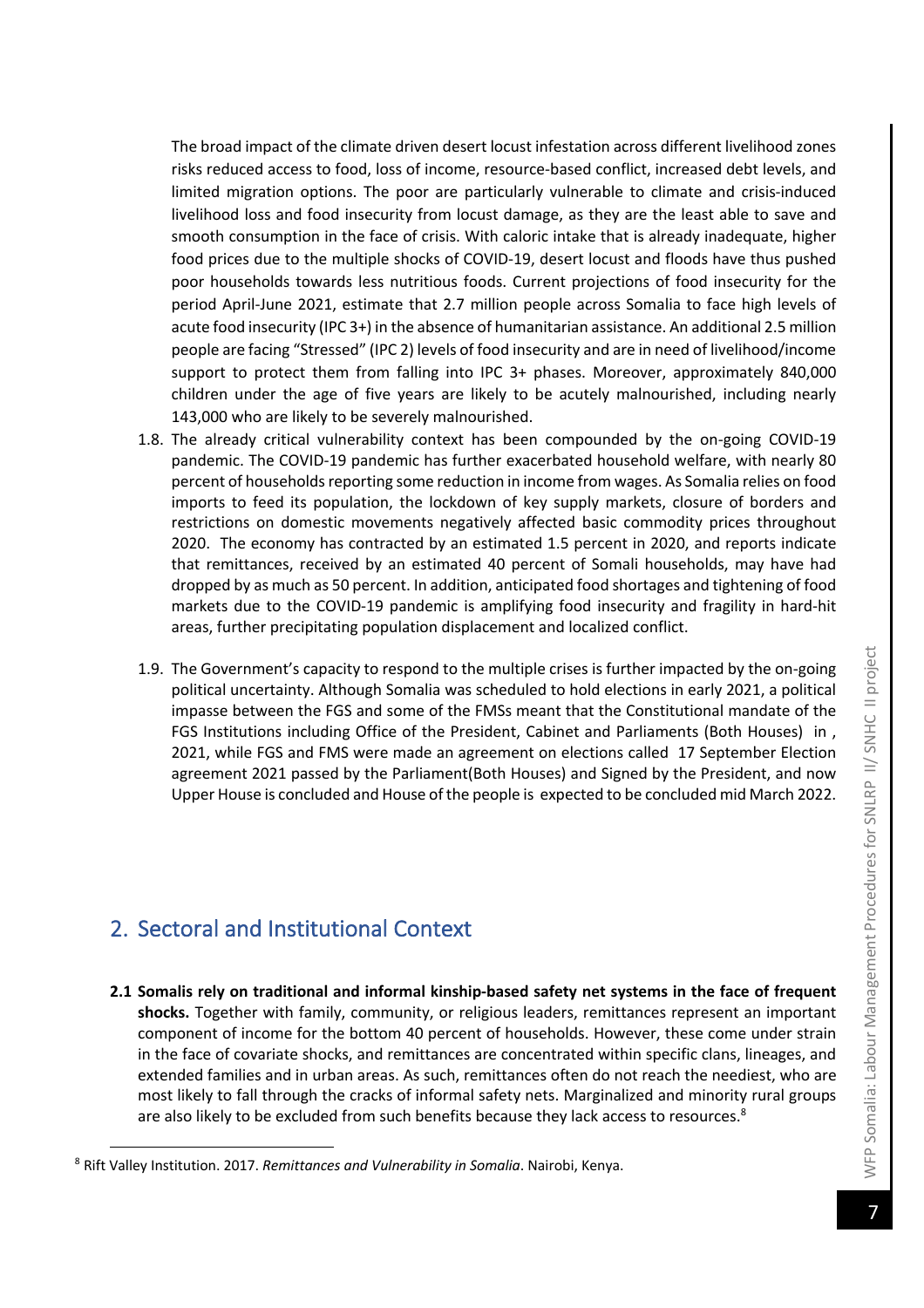- **2.2 Several humanitarian and development agencies are actively supporting multiple programs to help the targeted communities and households absorb shocks**. Given the large scale of food insecurity in a context of limited resources, these programs mostly target people who are in a crisis or emergency food security status (IPC 3+). These programs vary in scale, scope, type, and coverage duration, while emphasizing support to IDPs who mostly reside in urban areas. In recognition, there is a growing effort to coordinate among these programs, and a gradual attention to align with the recently approved FGS's Social Protection Policy. World Food Programme's (WFP) digital beneficiary database (SCOPE), which contains information on around 6 million people who have participated in WFP-implemented projects in Somalia over the years, is utilized to support coordination through data cross-checking for beneficiary overlap across main programs. However, moving from a program-specific beneficiary list to a national digitized unified social registry while USR is still under development to be functional system in 2022. The World Bank is leading the support to the FGS and the private sector on this front through its safety net delivery systems building interventions under the SNHCP and the Somalia Capacity Advancement, Livelihoods and Entrepreneurship through Digital Uplift Project (SCALED-UP, P168115).
- **2.3 In 2019, the FGS launched its first SP Policy that calls for a gradual shift from a humanitarian approach to a Government-led social protection agenda.** The policy makes commitment to the establishment of a strong system of SP, as reflected in the National Development Plan's (NDP, 2017– 2019) Recovery and Resilience Framework. The Ministry of Labor and Social Affairs (MoLSA) has been assigned as the ministerial lead for SP at the federal level, with the support of the Ministry of Humanitarian Affairs and Disaster Management and the Ministry of Planning, Investment, and Economic Development.9 MoLSA is also leading a 'Food Security, Nutrition and Social Protection' subworking group<sup>10</sup> at the federal level. Further, MoLSA has created a Technical Working Group on Social Protection comprising of focal points from the Offices of the President and the Prime Minister and relevant ministries, including the Ministry of Finance (MoF), as well as focal points from all the FMS. In addition, the FGS established a social protection sub-working group as part of the New Deal/Peace and State-Building Goals process. Nonetheless, the development of a formal SP system is still at a nascent stage, particularly in terms of institutional and governance arrangements at the federal and state levels, and the institutional framework for SP in Somalia continues to evolve.
- **2.4 The World Bank-funded Shock Responsive Safety Net for Human Capital Project supports the FGS to lay the foundations for a Government-led shock-responsive safety net system.** The SNHCP budget is a total of US\$ one hundred forty nine million, nine hundred and forty one thousand, three hundred and forty three (US\$ 149,941,343) as US\$ ninety six million, nine hundred and forty one thousand, three hundred and forty three (US\$ 96,941,343) is added to the original funding of US\$ fifty three million (US\$ 53,000,000) to extend the delivery schedule by additional seven quarters to support FGS expand its first Safety Net Program, known as **Baxnaano** (meaning "Uplifting" in Somali) Program. The SNHCP will continue to provide 200,000 poor and vulnerable households (about 1.2 million individuals) across the FMS with predictable and nutrition-linked cash transfers to meet their immediate consumption gaps and protect against food insecurity and malnutrition risks. With a view toward longer-term development, it also continues to support efforts by the FGS to strengthen institutional resilience and establish the basic delivery systems of a national and shock responsive safety net system, including the delivery of a unified social registry (USR) which could support rapid identification of potential beneficiaries in times of shock and enhance coordination across social

<sup>9</sup> Federal Government of Somalia, Social Protection Policy (2020-2040)

<sup>&</sup>lt;sup>10</sup> Several ministries are represented in this sub-working group, which includes Agriculture, Planning, Humanitarian Affairs and Disaster Management, and Office of the Prime Minister.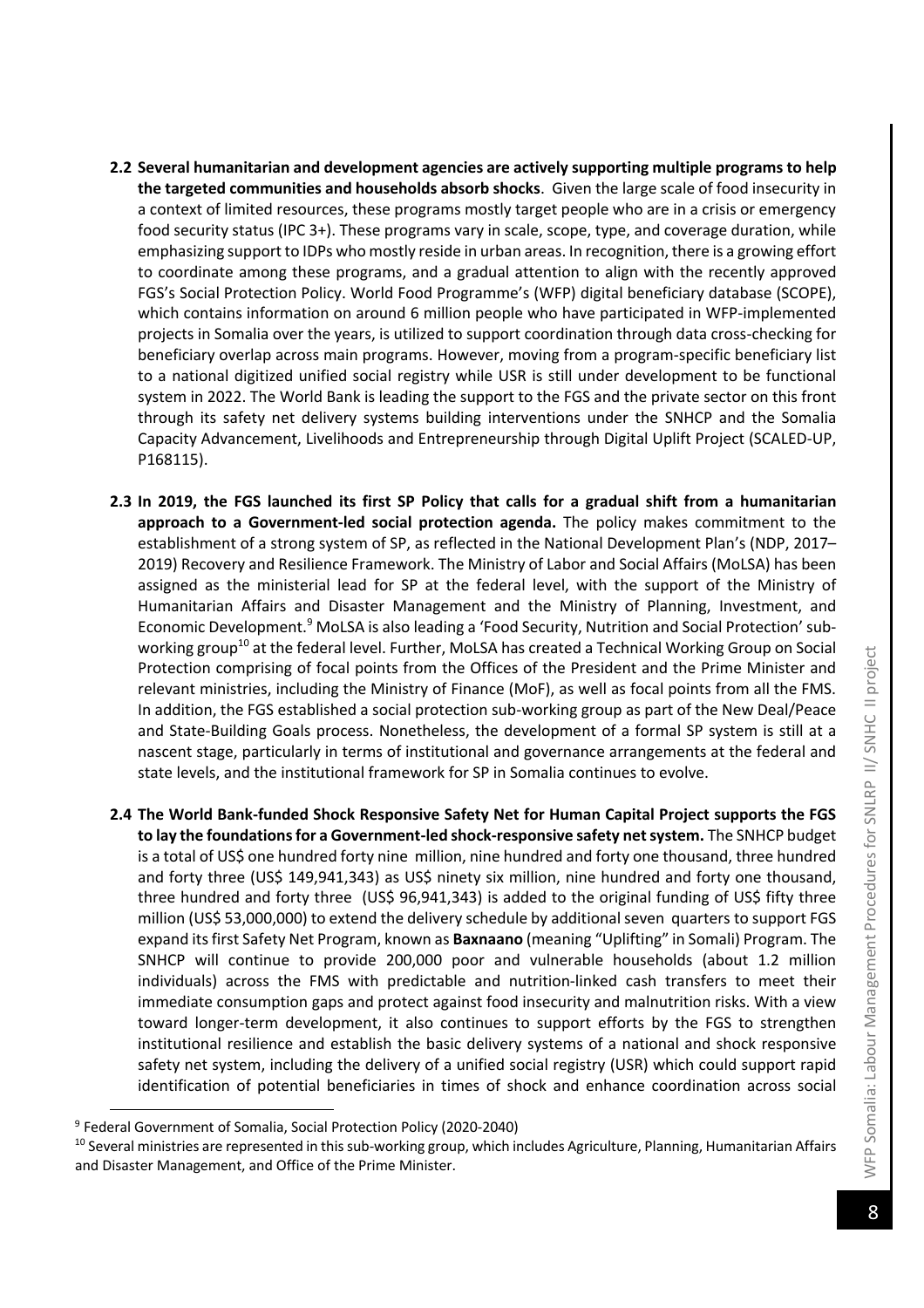programs. The SNHCP is in its second year of implementation and it is being implemented till May 2023 by MoLSA, in strategic partnership with WFP (supporting cash delivery) and UNICEF (supporting long -term delivery system).

- **2.5 The Safety Net for Locust Response Project (SNLRP) operationalizes the shock responsive aspect of the SNCHP through rapid scale up of coverage to support vulnerable households affected by the desert locust outbreak.** The SNLRP will respond to the threat of the locust outbreak by protecting locust -affected households and districts which were not covered in Phase 1. This intervention especially focuses on subsistence farmers and pastoralists, from falling into deeper food insecurity, as well as preventing the sale/loss of their productive assets through the provision of cash transfers. Additionally, the SNLRP seeks to strengthen the social protection systems for preparedness by supporting the registration intake of the unified social registry. The implementation of the project will benefit from the delivery system and procedures established under the SNHCP, in continued partnership with WFP and provided across the FMS, with a primary focus on rural districts with severe locust infestation. In doing so, it will help to address impacts of a climate -induced natural disaster that could potentially serve as a driver of fragility by enabling households to mitigate and withstand the impact on income and food security throughout its duration.
- **2.6 Efforts under the proposed SNLRP will be complemented by the World Ban k -funded Somalia Crisis Recovery Project (SCRP, P173315); together both projects would support all three pillars of the MPA.** The SCRP is an US\$ 137.5 million IDA Grant that aims to *"support the recovery of livelihoods and infrastructure in flood and drought affected areas and strengthen capacity for disaster preparedness nationwide."* Components 1 and 3 of the SCRP, among other interventions, will support (a) controlling the desert locust population through ground and aerial spraying operations and carrying related impact assessment and surveillance activities; (b) restoration of farmers' livelihoods after control efforts have stabilized the situation, particularly agricultural production through the provision of inputs (i.e. seed packages and basic farming tools), as well as pre -positioning of livestock feed -stocks; and (c) development of a local locust early warning and control systems, and capacity building activities. Thus, while the SCRP will largely concentrate on control, restoration and prevention measures, the proposed SNLRP will focus on addressing the negative immediate impact of the locust infestation on poor and vulnerable households by meeting their short -term food security and consumption needs through emergency cash transfer.

## 3. Project Development Objectives

- 3.1. The SNLRP aims to respond to the threat of livelihood and food security posed by the locust outbreak through provision of emergency cash transfers, while strengthening the social protection systems for preparedness.
- 3.2. The project will respond to the threat of the locust outbreak by protecting the poor and vulnerable from falling into deeper food insecurity. This will be achieved through the provision of emergency cash transfers (ECT) to targeted poor and vulnerable households, delivered through the FGS' World Bank-funded on-going Shock-Responsive Safety Net for Human Capital Project, or the Baxnaano Program in Somali. The ECT will be delivered in two phases, with coverage extending to approximately 260,000 vulnerable households effected by successive locust outbreaks. Additionally, the SNLRP will assist with the registration intake of the unified social registry by collating the socio -economic data of 250,000 disaster prone, poor, vulnerable and food insecure households.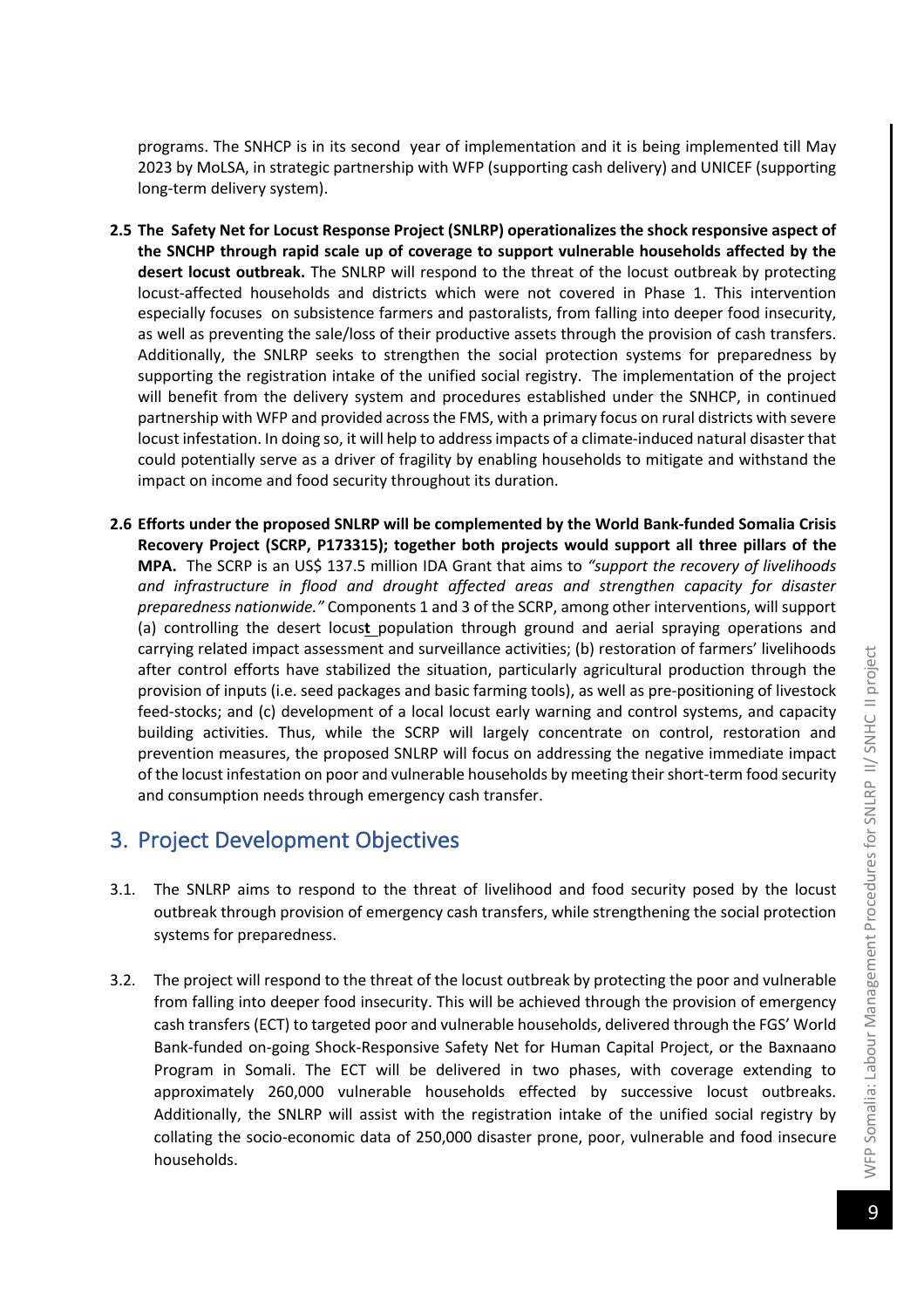The project will have the following components:

Component 1: Emergency Cash Transfers (US\$95.75 million equivalent) - implemented by WFP

Component 2: Project Management, Monitoring and Evaluation and Knowledge Management (US\$3 million equivalent) – the implementation - will be responsible by MoLSA

Component 3: Household Registration in the Unified Social Registry (US \$ 5 million equivalent) implemented by WFP

#### **Component 1:** Emergency Cash Transfers (ECT)

3.3. The Social Protection Department of MoLSA will contract services from WFP forthe implementation of Component-1 as trusted partner with long-standing experience in supporting Somalia social protection sector. Institutional capacity of the Government of Somalia (both FGS and Federal Member States) will be built across Component-2; using learning from the implementation under Component-1.

#### *Component 1: Emergency Cash Transfers*

- 3.4. Component 1 will respond to the threat of the locust outbreak by providing emergency cash transfers to about 260,000 poor and vulnerable rural locust-affected households, equivalent to approximately 1.6 million persons. The transfers will be delivered using the delivery system and procedures of the FGS' Baxnaano program (supported by Shock-Responsive Safety Net for Human Capital Project (SNHCP), P171346). MoLSA will strategically partner with WFP to support the implementation of Component 1, governed by a Standard Output Agreement
- 3.5. Beneficiaries of the ECT will be selected poor and vulnerable households residing in locust impacted districts. The ECT will assist about 260,000 poor and vulnerable households across 62 locustaffected districts in Somalia. The SNLRP caseload will be assisted in two phases. In the first phase (parent intervention), 100,000 households were assisted over 6 months. This included an estimated 30,953 households within Baxnaano coverage areas as part of the vertical expansion and about 69,047 households outside of the Baxnaano coverage areas, as part of the horizontal expansion. The second batch comprising of about 160,000 households, will be assisted over the subsequent payment cycles, following the ones established for the first batch. Out of the 160,000 households assisted in the second phase an estimated 17,000 will be covered under the vertical expansion while an estimated 144,000 households will receive their entitlements under the horizontal expansion.
- 3.6. SNHCP/Baxnaano households living in the prioritized locust-affected villages will automatically become eligible for the ECT. Household that are outside of the Baxnaano coverage will have to meet eligibility criteria, namely those whose livelihoods depend on activities related to agriculture (small crop) or livestock either as subsistence farmers or as farm laborers, and those assessed to be at risk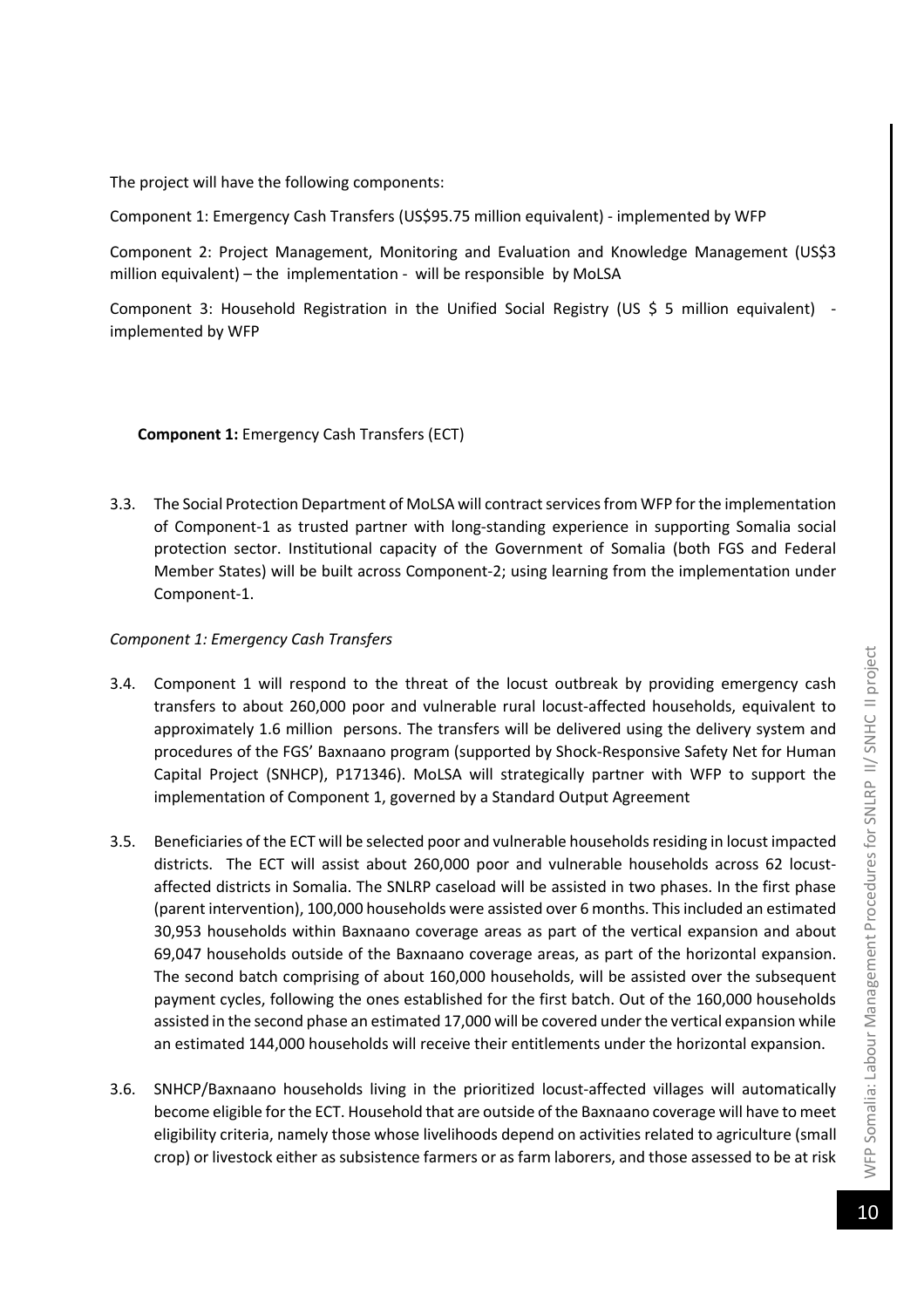of food insecurity . These new households will be selected through the Baxnaano's participatory and transparent community -based targeting (CBT) process. To address the gender gap, particularly in terms of access to income, in eligible households, at least 60% of the direct beneficiary of the SNLRP transfer will be females, with the exception of cases when adult females are not present.

Component 2: Project Management, Monitoring and Evaluation and Learning

- **3.6 Component 2 will support the overall management and administration, monitoring of the project implementation, and learning from the experience of the locust response.** Project management and administration will be supported by the well -staffed Project Implementation Unit (PIU) of the SNHCP/Baxnaano, housed within MoLSA. Specifically, the PIU will monitor the implementation of the project components and coordinate project activities at the local level. While no expansion of the PIU staff is envisioned, Component 2 will support additional operational activities linked to the monitoring and management of the SNLRP activities, such as field visits by the PIU and other MoLSA representatives in non -Baxnaano districts, and consultations with FMS representative on relevant aspects of the both SNHCP and SNLRP implementation, especially communication, among others.
- **3.7 Component 3 Household Registration for the Unified Social Registry (US\$ 5 million equivalent):** Under this component household-level socio-economic data of the beneficiaries of the parent SNHCP and SNLRP projects (approximately 250,000 households) will be collected, using the Common Registration Form (CRF). The objective is to start populating the USR's database as a means for strengthening the SP system's preparedness to respond to future shocks and emergencies, including future locust outbreaks. MoLSA is broadening the scope of its strategic collaboration with WFP to support the implementation of this component. The data collection will be performed by an NGO or third -party firm and all security related responsibilities applicable to Cooperating Partner NGOs and/or financial service providers will apply to the selected data collection firm.
- **3.8 Monitoring the implementation of the regular Baxnaano cash transfers will be conducted by an independent TPM agency on a quarterly basis using a systematic sample -based monitoring approach.** Component 2 under the SNLRP will support the expansion of the TPM activities in terms of increased size and geographic coverage of the TPM sample to reflect the coverage of new districts and additional ECT beneficiaries

## 4. Environmental and Social Standards and purpose of the LMP

4.1. The World Bank Environmental and Social Framework (ESF) sets out the World Bank's commitment to sustainable development. The ESF is comprised of 10 Environmental and Social Standards (ESS), including the ESS1 on Environmental and Social Risks, ESS2 on Labor and Working Conditions, and relevant sections of ESS4 on Community Health and Safety, which includes provisions on use of security forces as well as Gender-Based Violence and transmission of communicable diseases between project workers and project affected local communities.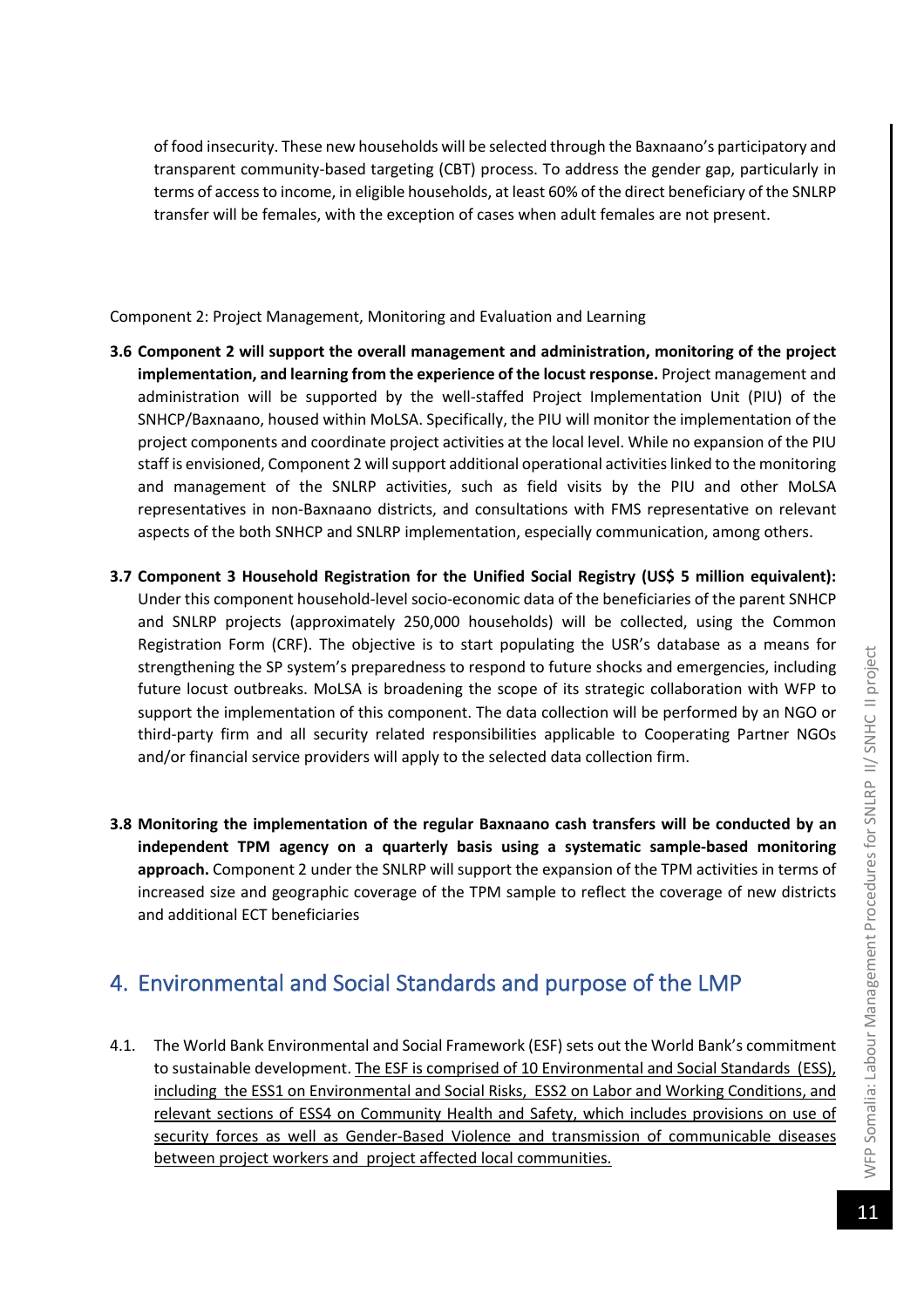4.2. **ESS1:** During the appraisal mission, the social risks associated with the project were rated as Substantial. Mitigation measures for ESS1 have been developed and are documented in the Social Management Plan (SMP) and the Stakeholder Engagement Plan (SEP), which constitute two separate documents.

#### 4.3. **ESS 2: Labor and Working Conditions:** The objectives of ESS 2 are

• To promote safety and health at work • To promote the fair treatment, non-discrimination and equal opportunity of project workers • To protect project workers, including vulnerable workers such as women, persons with disabilities, children (of working age, in accordance with this ESS) and migrant workers, contracted workers, community workers and primary supply workers, as appropriate • To prevent the use of all forms of forced labor and child labor • To support the principles of freedom of association and collective bargaining of project workers in a manner consistent with national law • To provide project workers with accessible means to raise workplace concerns.

The purpose of the LMP is to facilitate planning and implementation of the Project. The LMP identifies the main labor requirements and risks associated with the Project and helps the Borrower to determine the resources necessary to address project labor issues.

The LMP sets out the way in which Project workers will be managed, in accordance with the requirements of national law and ESS2 and ESS4, and addresses the way in which ESS2 applies to different categories of project workers, including direct workers, and the way in which the Borrower will require third parties to manage their workers in accordance with paragraphs 31–33 of ESS2.

The LMP is a living document, which is initiated early in project preparation, and is reviewed and updated throughout development and implementation of the Project*.* The Project will ensure compliance with national law (Somali Labour Code 1972) requirements as well as World Health Organization and World Bank guidance<sup>11</sup> regarding the COVID-19 situation.

4.4. In order to meet the objectives of the ESS2, the Labor Management Procedures (LMP) details the rules and procedures in place under the **SNLRP** component 1, related to the contractual arrangements for the staff hired under this project, either by WFP directly, or by its contracted partners.

## 5. Overview of staff employed under Component 1 of the SNLRP:

<sup>11</sup> **For example, World Bank "Technical Note: Public Consultations and Stakeholder Engagement in WBsupported operations when there are constraints on conducting public meetings March 20, 2020"**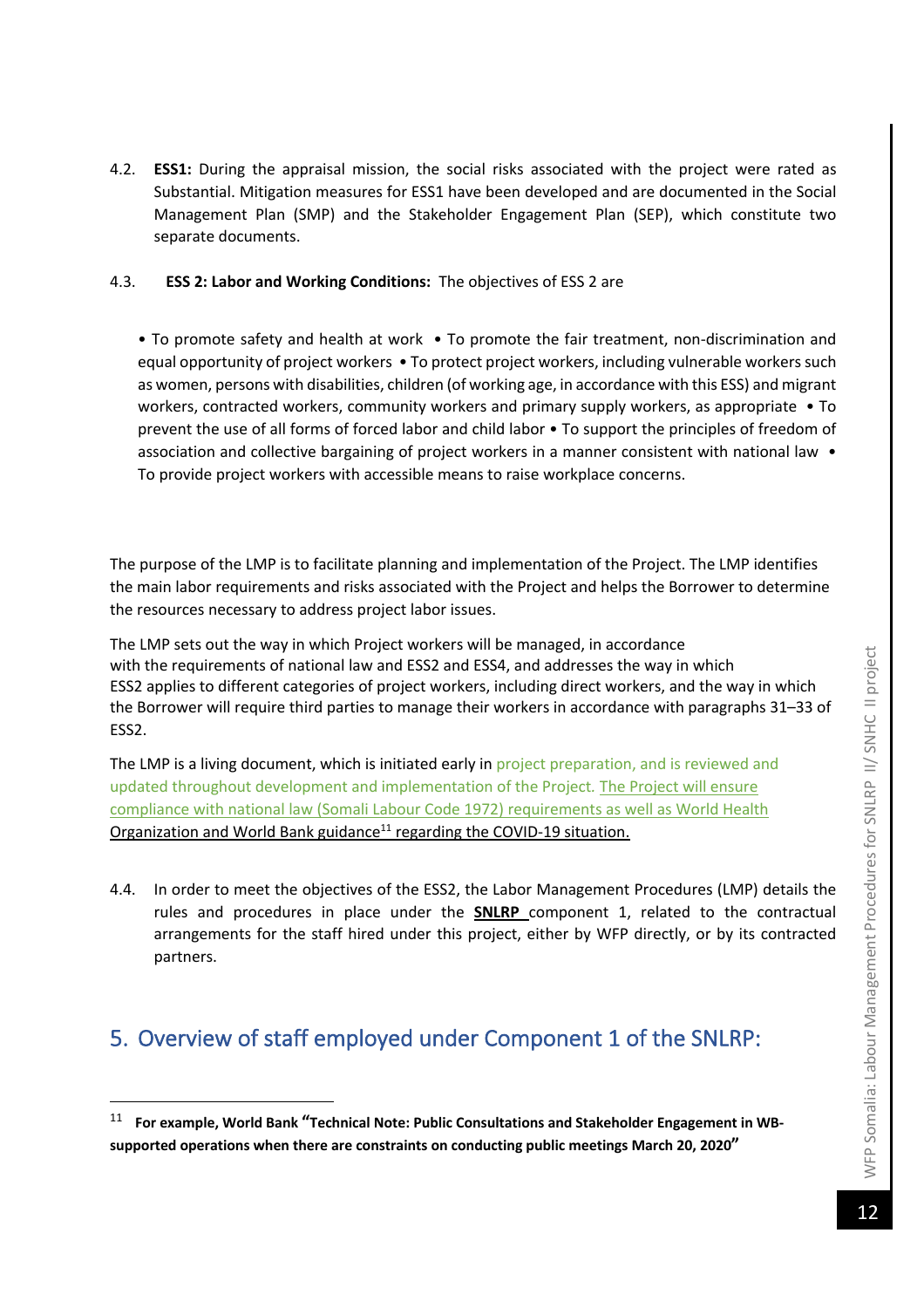- 5.1. Three categories of staff will be employed under the SNLRP component 1 i): WFP staff engaged directly by WFP; ii) staff of the NGOs contracted by WFP – engaged through third party to perform work related to core function; iii) staff of the service provider s (mobile network operators such as Hurmud), contracted by WFP as primary suppliers.
- 5.2. Overall, the main activities for the WFP staff employed on this project will be to: i) coordinate the project and conduct the consultations with the Government, and the World Bank; ii) contract partners and manage contracts; iii) oversee and follow up on the implementation of the activities, including participating in community consultations; iv) train partners and provide them with necessary material for the project (including the programme cards for beneficiaries); v) monitor the project; vi) transfer the cash entitlements to beneficiaries; vi) reconcile accounts; viii) receive and handle complaints and give feedback when applicable; and ix) report to the government and the World Bank. **The Borrower and WFP will ensure that all consultations for the Project are conducted in line with national law, WHO and World Bank guidance in relation to the COVID -19 situation.**
- 5.3. The main activities for NGO staff will be to: i) conduct the community consultations<sup>12</sup> and community targeting; ii) issue the programme cards to beneficiaries; (iii) following the prescribed procedures delivering SIM cards to identified beneficiaries who don't possess a / matching number; iv) top up the programme entitlement cards on a quarterly basis; and v) monitor the project and report to WFP. **The Borrower and WFP will ensure that all consultationsfor the Project are conducted in line with national law, WHO and World Bank guidance in relation to the COVID - 19 situation.**
- 5.4. The main activities for service provider staff will be to; i) verify and validate beneficiary phone numbers to ensure that they match the names of the principal household recipients as registered in SCOPE; ii) issue new Sim-cards to the household's principal recipients who do not have Sim cards and those that have non -matching records; and iii) create a platform (online portal) for WFP to transfer the monetary entitlements directly to the beneficiaries.

5.5. **WFP staff: Directly Engaged by WFP** 

| esnonsibility <sup>ס</sup><br><b>Staff nosition</b><br>sase |
|-------------------------------------------------------------|
|-------------------------------------------------------------|

**<sup>12</sup> The Borrower and WFP will ensure that all consultations for the Project are conducted in line with national law, WHO and World Bank guidance in relation to the COVID -19 situation. The Borrower's/WFP's consultation activities , in light of COVID -19 parameters , will be informed by World Bank "Technical Note: Public Consultations and Stakeholder Engagement in WB -supported operations when there are constraints on conducting public meetings March 20, 2020"**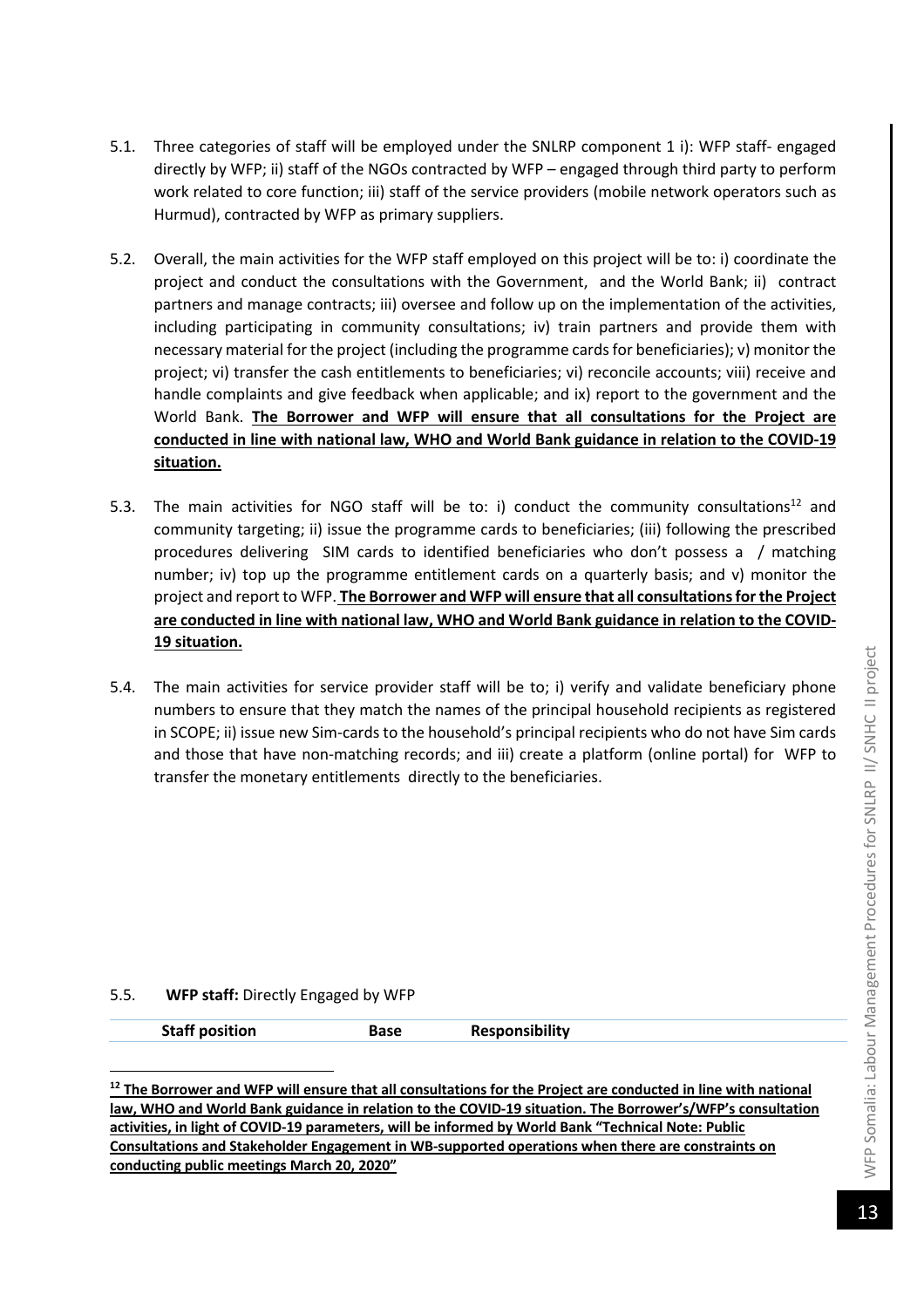| <b>Senior Programme Policy</b><br>Officer, P5 (STP),                         | Mogadishu                   | <b>Project leader:</b><br>Provide technical and managerial oversight<br>to the SNLRP project.<br>operations<br>Oversee<br>and<br>day to<br>day<br>management<br>Oversee all the specificity related to SCOPE-<br>registration, enrolment, top up, timely cash<br>distribution,<br>security<br>of<br>distribution,<br>reporting and reconciliation.<br>Partner management and oversight of all the<br>steps of cash transfer.<br>Ensure that Social Management Plan is<br>$\overline{\phantom{a}}$<br>implemented. |
|------------------------------------------------------------------------------|-----------------------------|-------------------------------------------------------------------------------------------------------------------------------------------------------------------------------------------------------------------------------------------------------------------------------------------------------------------------------------------------------------------------------------------------------------------------------------------------------------------------------------------------------------------|
| <b>Social Protection Officer</b><br>– NOC                                    | Mogadishu                   | Liaison with Government;<br>$\overline{\phantom{a}}$<br>coordination and implementation<br>$\overline{\phantom{a}}$<br>Support field offices with implementation of<br>$\overline{\phantom{a}}$<br>the project.<br>Liaise with partners and oversee day to day<br>implementation.                                                                                                                                                                                                                                 |
| <b>Programme Associates</b><br>$(FT-6)$ x 5                                  | Field Offices in<br>Somalia | Provide specialized<br>project management<br>$\overline{\phantom{a}}$<br>support to safety net programme<br>Support partners with implementation of<br>cash transfer<br>prepare a range of reports and data analysis<br>Undertake all aspects of SCOPE registration<br>$\overline{\phantom{a}}$<br>Work closely with the government                                                                                                                                                                               |
| <b>Programme Associates</b><br>(G5)x5                                        | Field Offices in<br>Somalia | Provide<br>assistance<br>project<br>to<br>$\overline{\phantom{a}}$<br>implementation.<br>Support CPs in implementation and follow up<br>$\overline{\phantom{a}}$<br>Support with all SCOPE related activities.                                                                                                                                                                                                                                                                                                    |
| <b>Programme Associates</b><br>(SC-6) x2, Transfer<br><b>Management Team</b> | Nairobi                     | Coordinate<br>biometric<br>registration<br>&<br>validation of safety net beneficiaries<br>in<br>SCOPE;<br>Support WFP Area Offices to plan and deliver<br>transfers through the SCOPE platform;<br>Coordinate with Area Offices and Finance<br>Unit to ensure timely disbursement                                                                                                                                                                                                                                 |
| <b>Gender and Protection</b><br>officer                                      | Nairobi                     | technical guidance<br>Oversight and<br>over<br>implementation of gender and protection<br>aspects of the project;<br>Coordination and implementation of training<br>of CPs and other staff on protection and<br>gender requirements of this project.<br>monitoring reports, follow-up,<br>Act on<br>$\overline{\phantom{a}}$<br>escalate and report on protection related<br>incidents and/or concerns.                                                                                                           |
| <b>Programme monitors (10</b><br>persons - for 43 districts)                 | Somalia/<br>Somaliland      | Undertake regular monitoring as per WFP<br>standards and established protocol;<br>Undertake regular reporting;                                                                                                                                                                                                                                                                                                                                                                                                    |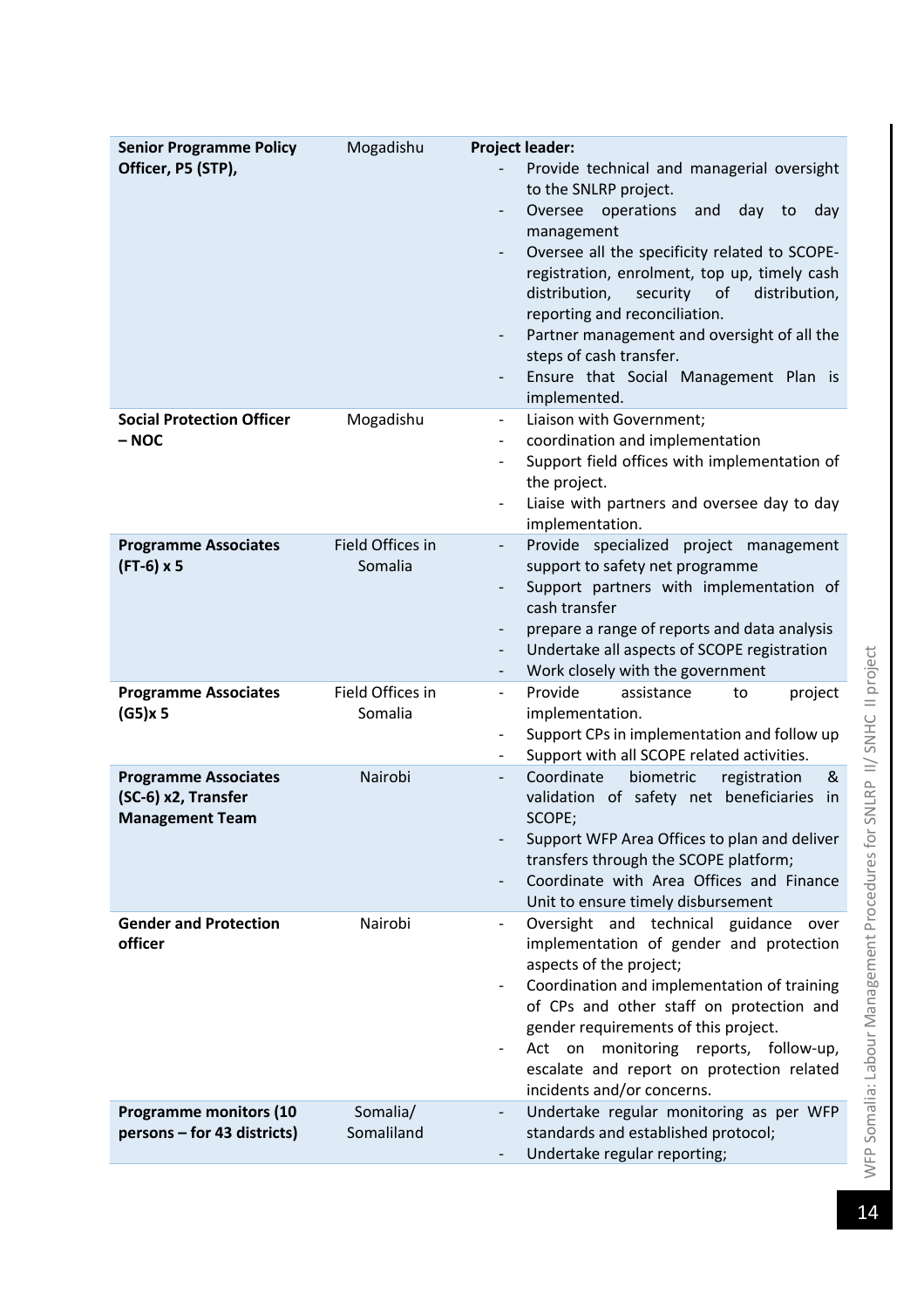| <b>Services Support</b><br><b>Assistant (SSA-4)</b><br>$\overline{\phantom{a}}$<br>the above projects<br>$\overline{\phantom{a}}$<br>ensure registration data quality<br>$\overline{\phantom{a}}$<br><b>SCOPE</b><br>support from<br>registration<br>$\overline{\phantom{a}}$<br>entitlement transfers | <b>Digital Assistance</b> | Garowe / Roaming<br>$\overline{\phantom{0}}$ | Coordinate the preparation of registration<br>kits as well as updating config files and cache<br>Perform basic testing and support the roll out<br>of new version and types of SCOPE related<br>software and equipment related directly to<br>Coordinate with different stakeholders to<br>Receive, analyse and resolve all SCOPE<br>technical related issues from different<br>stakeholders, in a timely manner. Escalate<br>and follow-up to resolution when necessary<br>to |
|--------------------------------------------------------------------------------------------------------------------------------------------------------------------------------------------------------------------------------------------------------------------------------------------------------|---------------------------|----------------------------------------------|--------------------------------------------------------------------------------------------------------------------------------------------------------------------------------------------------------------------------------------------------------------------------------------------------------------------------------------------------------------------------------------------------------------------------------------------------------------------------------|
|--------------------------------------------------------------------------------------------------------------------------------------------------------------------------------------------------------------------------------------------------------------------------------------------------------|---------------------------|----------------------------------------------|--------------------------------------------------------------------------------------------------------------------------------------------------------------------------------------------------------------------------------------------------------------------------------------------------------------------------------------------------------------------------------------------------------------------------------------------------------------------------------|

5.6. In addition to the above listed staff who will be working full time on this project, other regular WFP staff will also be substantially involved in the SNLRP, both for overall supervision and guidance, participation in consultations, and support for implementation. This will be the case , in particular , for the Somalia Head of Programme, Deputy Country Director, Social Protection Officer, Head of Finance, Head of Budget, Communications Officer, Accountability to Protected Populations Officer, Heads of Area Offices as well as Heads of Programmes in the area offices. **The Borrower and WFP will ensure that all consultations for the Project are conducted in line with national law, WHO and World Bank guidance in relation to the COVID -19 situation.**

5.7. Cooperating Partners: The following is a list of staff of the NGOs contracted by WFP - engaged through third party to perform work related to core function. It is expected that each district will have one partner implementing the project, subject to variation based on coverage capacity. **The Borrower and WFP will ensure that all consultations for the Project are conducted in line with national law, WHO and World Bank guidance in relation to the COVID -19 situation.**

| <b>Base</b>    | <b>Responsibility</b>                                                                                                                                                                                                                                                                                                                                                                                                                                                                                           |
|----------------|-----------------------------------------------------------------------------------------------------------------------------------------------------------------------------------------------------------------------------------------------------------------------------------------------------------------------------------------------------------------------------------------------------------------------------------------------------------------------------------------------------------------|
| <b>Somalia</b> | Overall planning, directing and overseeing the<br>$\overline{\phantom{a}}$<br>operations<br>Maintaining work systems, procedures,<br>$\overline{\phantom{a}}$<br>and policies that enable and encourage the<br>optimum performance of people and other<br>resources.<br>Attend meetings with key stakeholders<br>$\overline{\phantom{a}}$<br>Leading the people/Staff<br>$\overline{\phantom{a}}$<br>In charge of reporting to WFP on the overall<br>$\overline{\phantom{a}}$<br>implementation of the project. |
| Somalia        | Dealing with all administration and finance<br>$\overline{\phantom{a}}$<br>matters related to the project activities and<br>reporting                                                                                                                                                                                                                                                                                                                                                                           |
| Somalia        | In charge of direct implementation of the project<br>$\overline{\phantom{a}}$<br>at field level                                                                                                                                                                                                                                                                                                                                                                                                                 |
|                |                                                                                                                                                                                                                                                                                                                                                                                                                                                                                                                 |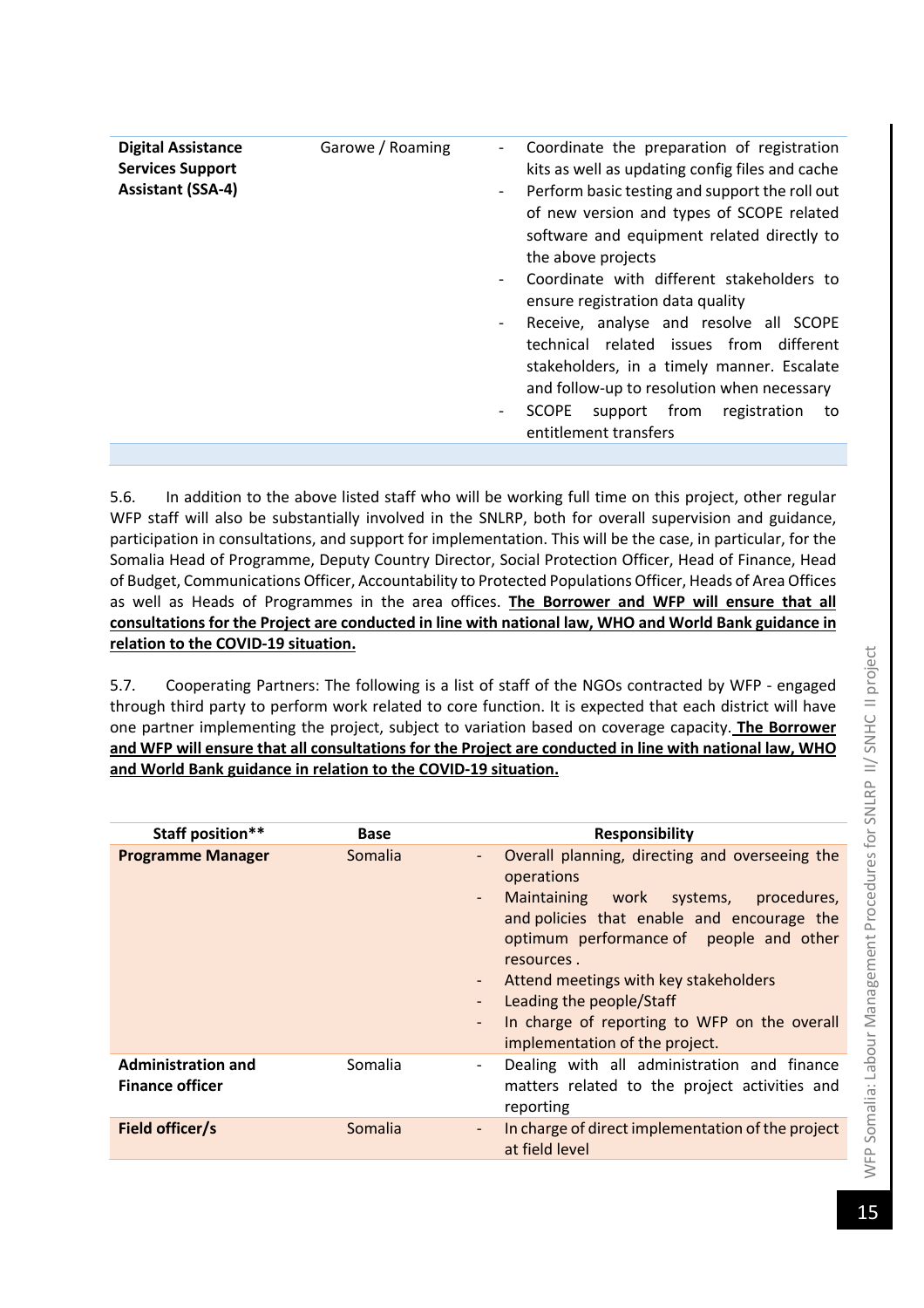| <b>Field Monitor/s</b>                   | Somalia | $\sim$ 100 $\pm$ | Monitoring, implementation, Reporting and<br>overall supervision of activities at Field Level                    |
|------------------------------------------|---------|------------------|------------------------------------------------------------------------------------------------------------------|
| <b>SCOPE Registrar/s</b>                 | Somalia |                  | - In charge of Biometric registration of targeted<br>selected HHs under the project,                             |
| <b>Office -field security</b><br>Guard/s | Somalia | $\sim$           | Support security and safety for office staff,<br>assets and during registration, top up and field<br>operations. |

*\*\* Minimum staffing structure in place wth all CPs, budget allowing.* 

#### 5.8. **Financial service provider: Tentative structure**

Staff of the service provider (Hormuud Telecom), contracted by WFP as primary service provider for mobile money transfer.

| <b>Staff position</b>             | <b>Base</b>      | <b>Responsibility</b>                                                                                                                                                                                                                                                                                                                                                     |
|-----------------------------------|------------------|---------------------------------------------------------------------------------------------------------------------------------------------------------------------------------------------------------------------------------------------------------------------------------------------------------------------------------------------------------------------------|
| <b>WFP LO Finance</b>             | Nairobi          | Oversee the operations<br>$\overline{\phantom{a}}$<br>Verification of payments<br>Real time transfer to beneficiaries through<br>$\overline{\phantom{a}}$<br>Hormuud portal system<br>Oversee planning and timely disbursements;<br>Oversee reporting and reconciliations.<br>$\overline{\phantom{a}}$<br>Any issue raised by their agent address and<br>resolve with WFP |
| <b>Hormuud NGO</b><br>coordinator | Mogadishu        | Coordinate all branch operations<br>$\overline{\phantom{a}}$<br>Issuance of SIM cards to WFP AOs<br>Mobilising resources<br>٠<br>Provide feedback for any technical issues<br>$\overline{\phantom{a}}$<br>Ensuring payment portal is functional whenever<br>٠<br>required                                                                                                 |
| <b>WFP TMT</b>                    | <b>Districts</b> | Oversee operations;<br>$\overline{\phantom{a}}$<br>Oversee planning and timely disbursements;<br>$\overline{\phantom{a}}$<br>Oversee reporting and reconciliations.                                                                                                                                                                                                       |
| WFP HOA,                          | <b>Districts</b> | Oversee the project financial transactions;<br>$\overline{\phantom{a}}$<br>Plan and ensure timely disbursements;                                                                                                                                                                                                                                                          |
|                                   |                  |                                                                                                                                                                                                                                                                                                                                                                           |

# 6. Labour Risks and Mitigation measures

- 6.1. The potential risks for the labour force working on this project are summarized below, together with the mitigation measures .
- 6.2. **Risk of insecurity:** Conflict and insecurity remain persistent challenges in Somalia and have, in the past, impeded delivery of services. Ensuring security for project operations amid armed groups in a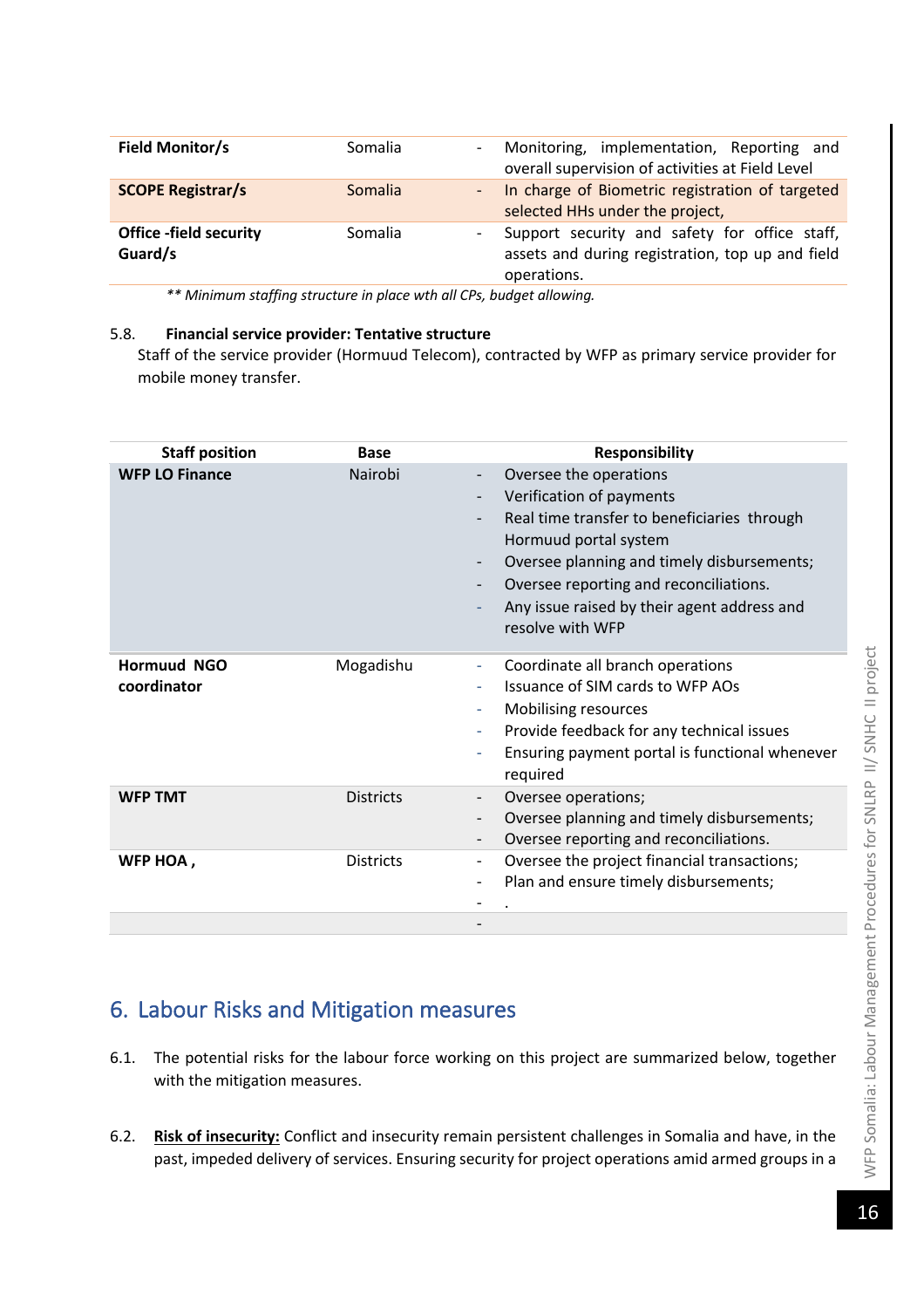region with a recent history of relative lawlessness and the potential for increased conflict due to the drought, will remain a challenge. This general insecurity may impact project workers, if tensions escalate during project execution. For example, an uprising in insurgency happening at the time of beneficiary identification or during the sim card distribution and other project activities that entail travel and interactions with beneficiaries, village leadership and wider communities.

- 6.3. **Mitigation**: The above risks are carefully mitigated through a combination of programmatic design and administrative measures. These measures are briefly discussed in the below sections and elaborated in the documents in annex 2 .
- 6.4. **Programmatic design:** The SNLRP targets food insecure yet relatively permissive parts of Somalia and excludes Al -Shabaab controlled areas. This allows WFP to partly mitigate some of the security risks for project workers, associated with active conflict and insurgency.

#### **Administrative and Operational procedures:**

#### *Security procedures within the UN System:*

6.5. The World Food Programme (WFP) is part of the Security Management System (UNSMS) of the United Nations Organization. Without prejudice to, and while not abrogating the responsibility of a Host Government for its obligations, the United Nations has a duty as an employer to reinforce and, where necessary, supplement, the capacity of the Host Government to fulfil these obligations in circumstances where United Nations personnel are working in areas which are subject to conditions of insecurity which require mitigation measures beyond those which the Host Government can reasonably be expected to provide. The UNSMS Framework for Accountability specifies the responsibilities and accountabilities of United Nations officials and personnel for such measures. The goal of the UNSMS is to enable the conduct of United Nations activities while ensuring the safety, security and well-being of personnel and the security of United Nations premises and assets. To achieve this goal, all organizations shall maintain a robust and cohesive security management system and adhere to three principles:

Determination of acceptable risk;

- Provision of adequate and sustainable resources to manage the risk to personnel and their eligible dependents, premises and assets; and
- Development and implementation of security policies and procedures.
- 6.6. The governance of security management for the UNSMS (as a whole ) is constituted as follows:
	- The Inter-Agency Security Management Network (IASMN), consisting of the senior managers who have oversight of security functions within each member organization of the UNSMS, reviews existing and proposed policies, procedures and practices of the UNSMS and their implementation, and provides its recommendations on these to the High -Level Committee on Management (HLCM); and
	- A comprehensive review of policies and resource-related issues pertaining to the entire United Nations security management system is a standing item on the agenda of the HLCM; the HLCM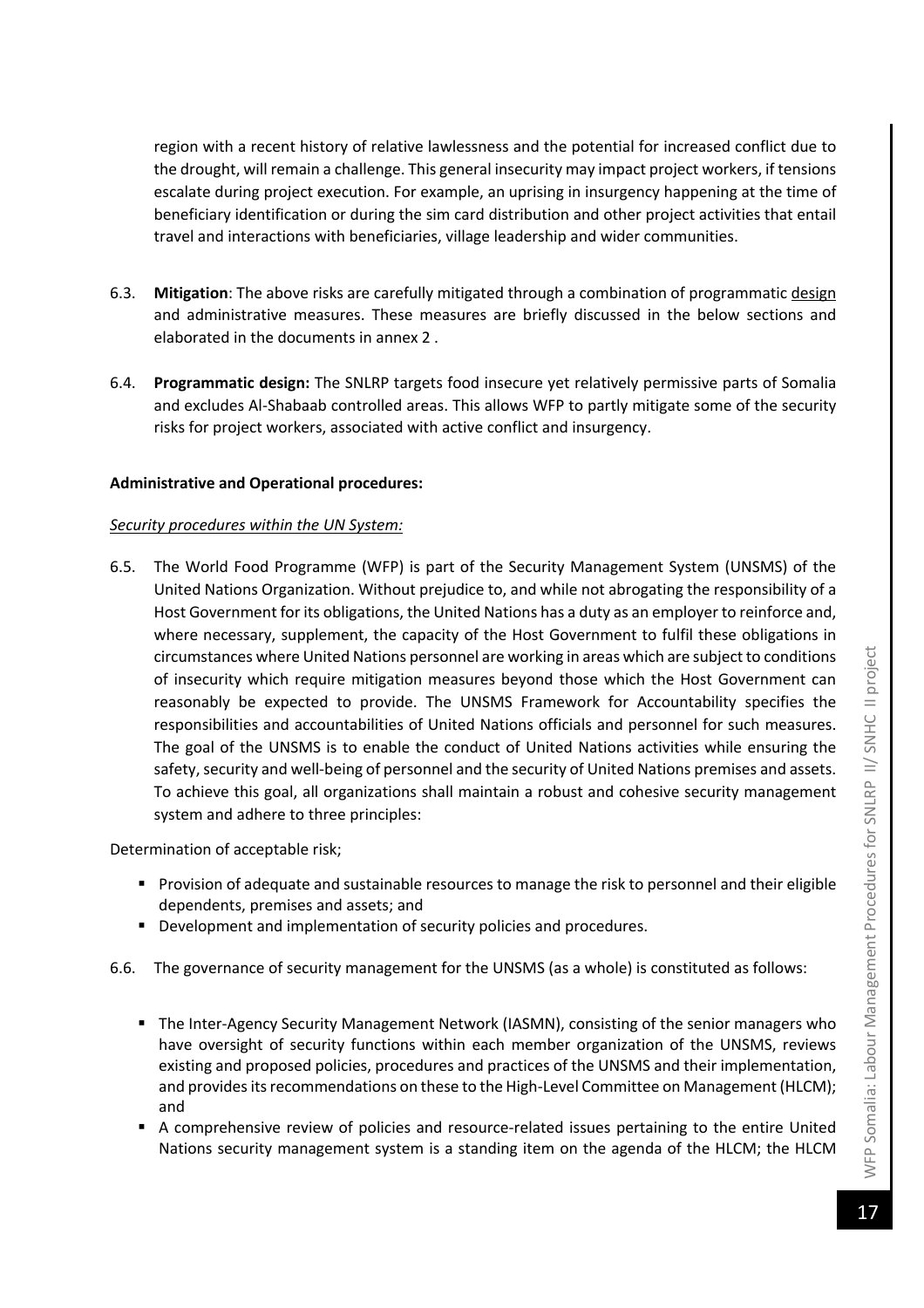reviews the recommendations made by the IASMN, and either decides on them directly or recommends their endorsement and implementation to the United Nations System Chief Executives Board for Coordination (CEB), which is chaired by the Secretary -General.

#### *Staff movement and security coordination in Somalia*

- 6.7. In accordance with WFP's established security protocols for Somalia and in conformity with Inter Agency Standing Committee's (IASC) non-binding guidelines, WFP uses armed escorts for humanitarian convoys. The non-binding guidelines seek to advice and enable WFP UN and non-UN humanitarian organizations to collectively and/or individually assess the need for, and the impact of using, armed escorts for humanitarian actions.
- 6.8. In 2013, the IASC convened to hold a common position on critical security matters. The IASC recognizes that every humanitarian organization (UN or non -UN) adopts security measures according to its own risk profile and differentiated needs. While it is not possible for all agencies to operate in an identical manner, common position on critical matters can potentially increase the level of security for all. Consequently, the UN Designated Official (DO) should consult widely within the humanitarian community (UN and non -UN) before deciding on the use of armed escorts by the United Nations. Similarly, non-UN humanitarian organizations considering using armed escorts should consult with the UN Designated Official before making a decision. Besides the DO led SMT, the Humanitarian Country Team (HCT) chaired by the UN Resident Coordinator (RC) provides an ideal platform for such consultations. As an operational decision -making forum participated by operationally relevant humanitarian agencies (UN and non -UN) the HCT provides invaluable inputs for adopting common position on critical security matters.
- 6.9. In Somalia, the United Nations Security Management System (UNSMS) uses a structured Security Risk Management (SRM) approach for implementing safe and efficient humanitarian actions. The SRM assists UNSMS to proactively identify, manage and mitigate operational risks. The information gathered through this type of decision -making, planning and incident management. One of the outcomes of the risk assessment is the recommendation to use armed escorts to mitigate or manage some of the identified risks. WFP has developed an internal guideline on considerations for use of armed escorts. It is pertinent to note that in accordance with the IASC guidelines, WFP does not impose the use of armed escort or security forces on NGO partners – recognizing that every humanitarian agency has its own risk profile and corresponding security management considerations and strategies. Each organization therefore must consider its own position on the use of armed escorts or security forces.

#### *Security procedures applicable to Cooperating Partner NGOs and Service Providers*

6.10. WFP works with over one -hundred national and international NGOs in Somalia. Majority of the cooperating partners are small community -based Local NGOs (LNGOs) that are well -grounded within the local communities. The implementation arrangements with cooperating partners are governed by a Field Level Agreement (FLA), which refers to the SPHERE standards regarding well being and security of personnel. In particular, the first chapter of SPHERE states the common standards which, among others, defines the responsibility of actors towards the safety and protection of their staff as well as their beneficiaries. According to chapter 8.9 of the Core Humanitarian Standards, regarding Policies in place for the security and the well -being of staff: " an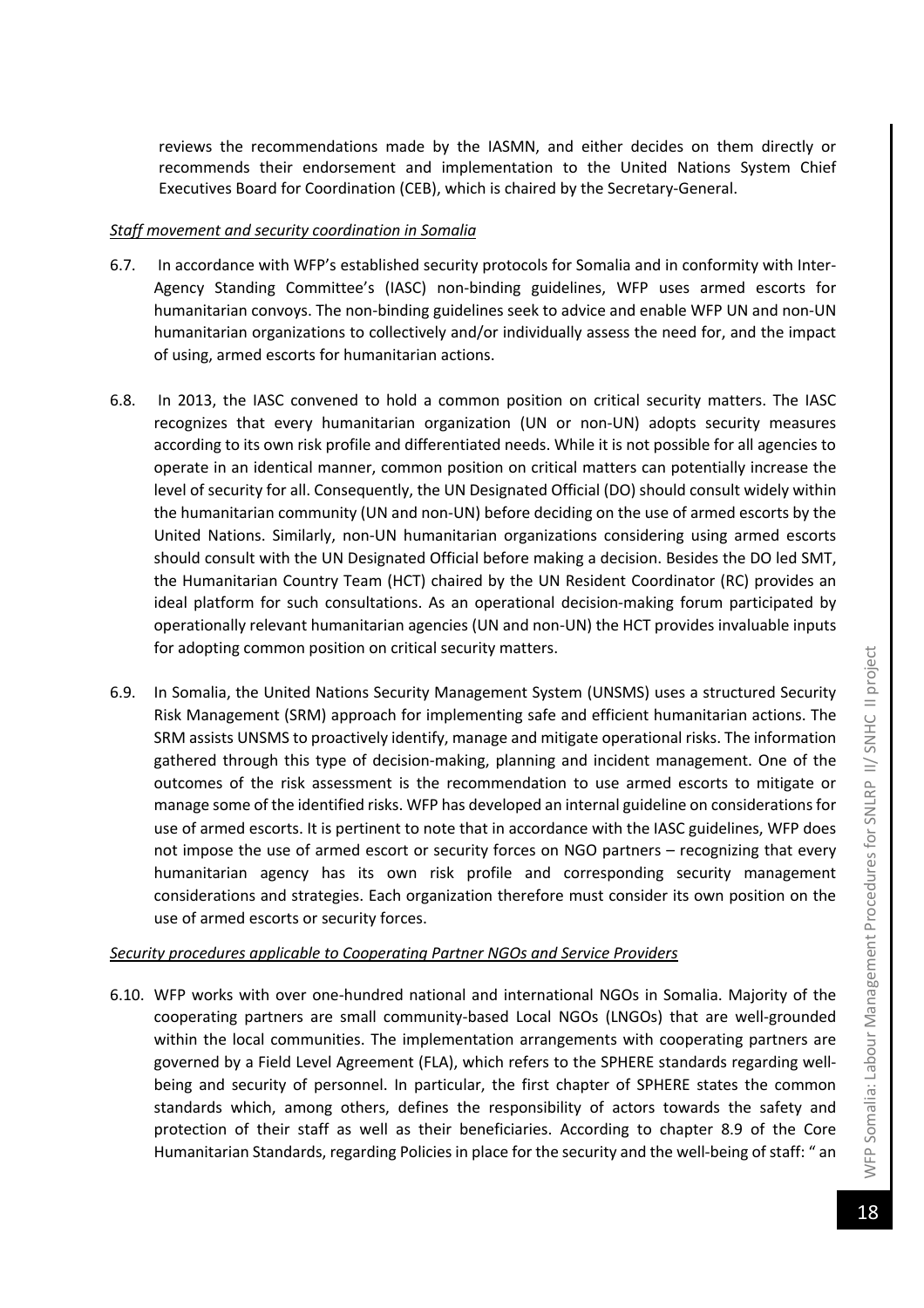agency's duty of care to its workers includes actions to promote well-being and avoid long-term exhaustion, burnout, injury or illness"; " Managers must make aid workers aware of the risks and protect them from exposure to unnecessary threats to their physical and emotional health. Measures that can be adopted include effective security management, preventative health advice, active support to work reasonable hours and access to psychological support when required".

- 6.11. Partner organizations are accountable for the safety and security of their personnel in accordance with their 'duty of care' obligations as employing organizations. This responsibility extends to the NGO provided guesthouses, as applicable. However, in practice, this mainly applies to International NGOs as local NGOs typically do not operate guesthouses.
- 6.12. Accordingly, organizations that wish to cooperate under the Saving Life Together Framework (in annex) are required to maintain internal security risk management procedures, contingency planning as well as adequate and reliable arrangements to respond to security emergencies.
- 6.13. Updated in 2015, Saving Lives Together is a series of recommendations aimed at enhancing UN and NGO security collaboration in the field. SLT is a voluntary engagement. Under the SLT framework, the UN and the humanitarian community cooperate in the collection, analysis and dissemination of critical security and safety information, while operational decisions made on the basis of such information remains the responsibility of the respective organizations.
- 6.14. Organizations that wish to become SLT partner organizations are required to commit to the adoption of the principles, objectives and arrangements comprised in this framework.
- 6.15. Partners must consult on security coordination with host country authorities and other local actors with a view to achieving a coordinated and/or common approach where appropriate; and consult with UNDSS on contracted security services, e.g. security escorts, with a view to achieving a coordinated and/or common approach, where appropriate.
- 6.16. Each NGO perceives risks and assess vulnerabilities differently, accepts different levels of risks, and implements security arrangements, which they consider suitable for their organisation and operational conditions. For instance, local NGOs, who constitute most of WFP partners, have strong roots in the local communities, and their social and information networks, as well as acceptability within the communities, minimize their exposure to security risks.
- 6.17. WFP will not provide NGOs with internal security risk management procedures, contingency planning, or arrangement mechanisms to respond to security emergencies. Also, WFP will not individually assess NGO security risk management arrangements. However, in line with the SLT Framework, and following the SLT guidelines endorsed at the IASC, WFP shall provide NGO partners involved in the implementation of projects with safe distribution guidelines, regardless if the NGO is part of the SLT or not (Annex 2 refers). WFP designed a safe distribution guide to enhance partner NGOs ' ability to make informed decisions and implement necessary security arrangements to improve the safety and security of their personnel and beneficiaries in WFP funded projects only.
- 6.18. Once an NGO receives training on the safe distribution guide, it effectively becomes responsible for putting in place appropriate mitigation measures to prevent and respond to incidents within its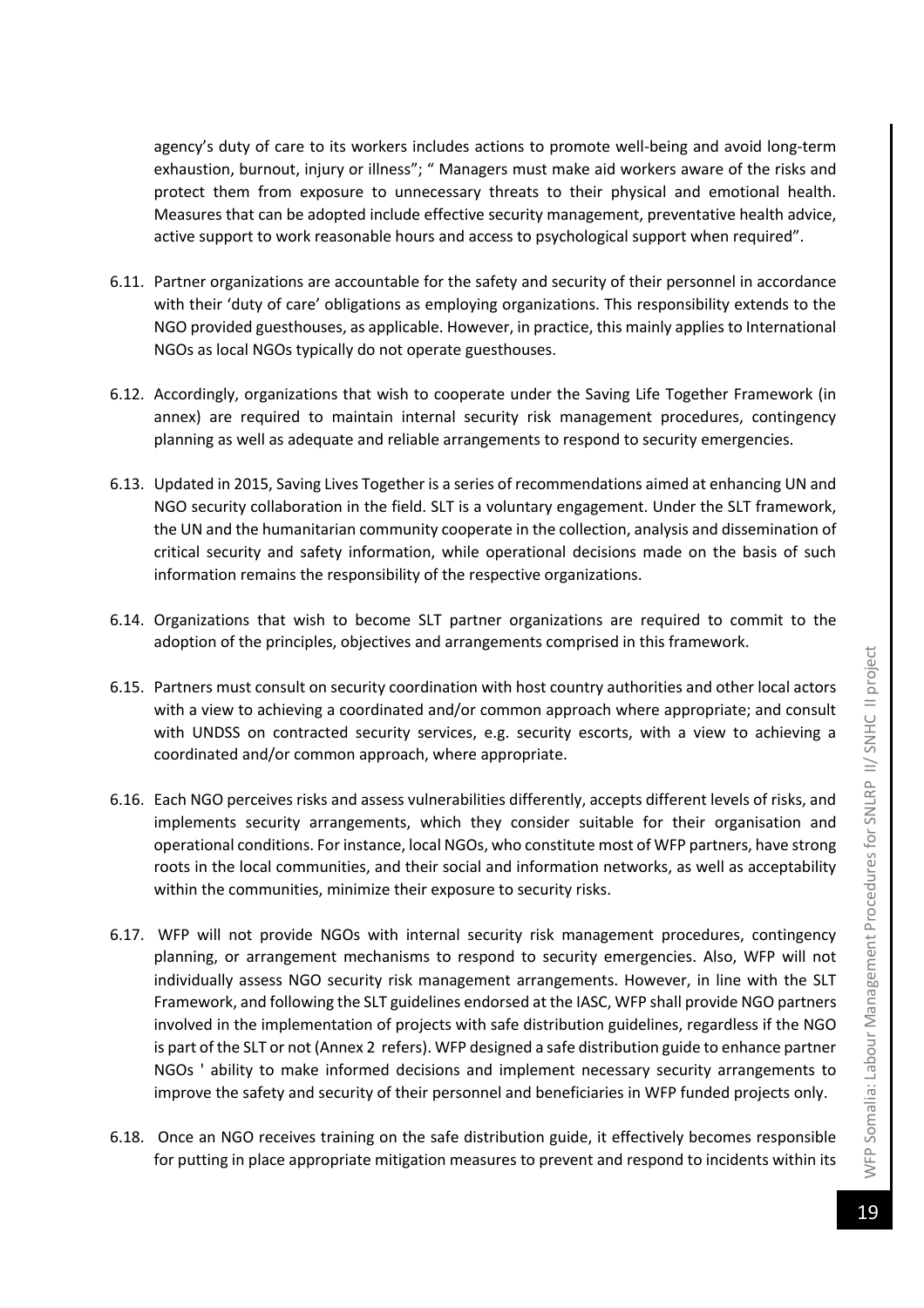operational environment. The NGO is responsible for sensitizing staff on threats and risks and corresponding mitigating measures. With this, an NGO must also have appropriate support and insurance in place to assist staff affected by an incident, which WFP cannot be held liable for or expected to provide. The WFP guidelines and accompanying checklist provided to NGOs establish the underlying mechanism for WFP to perform its oversight role. WFP designed the list to document and NGO's consistency and completeness, or the lack of it, in implementing the guidelines. The list also provides evidence to WFP that a minimum risk management system is in place at distribution sites, which could then be measured or verified.

WFP will keep on file each NGO's checklist, which will serve as the primary record to undertake periodic oversight reviews, where access is feasible, to ensure responsible security management practices on the part of the NGO. The Borrower and WFP will require that private/ commercial service providers b have in place security risk mitigation mechanism that meet the requirements of the World Bank , **including in relation to the ESF.** 

6.19.

- 6.20. To reinforce the above, a Security Risk Management Framework has been developed to guide the management of security risks to the project across all regions where the second phase of the ECT delivery will be implemented. The framework i) analyses the respective operation contexts, ii) identifies threats, iii) proposes a framework for managing those risks and, iv) provides a compliance assessment tool to monitor degree of compliance with the risk management framework. The security risk management framework is hinged upon a state -wise assessment of security risks based on the differentiated socio -economic and contextual characteristics of the geographical regions within which the project will be implemented. These differentiated characteristics are captured in Annex 2.
- 6.21. While the Security Risk Management Framework has been developed with the assistance of WFP, the document is owned by the Ministry of Labor and Social Affairs (MoLSA) which is the Borrower. WFP does not take any responsibility whatsoever in regard to the use and, and compliance with the risk management framework. It is the responsibility of each entity to ensure that it puts in place sufficient security risk management arrangements to safeguard its personnel and assets during the implementation of this project.
- 6.22. In addition to the above, in Somalia, the International NGO Safety Organisation (INSO) supports NGOs regarding workers' safety. INSO is an international charity based in The Hague and Dubai with projects in fourteen countries. INSO provides registered NGOs with a range of free services including real -time incident tracking, analytical reports, safety related data and mapping, crisis management support, staff orientations and training.
- 6.23. INSO services helps NGOs with their day -to -day risk management responsibilities and improve their overall situational awareness to support evidence -based humanitarian access decisions. The menu of services on offer has been developed over many years in close consultation with literally hundreds of NGOs and can be adapted to local context as needed. INSO Services are recognized as meeting the most fundamental requirements in almost any context.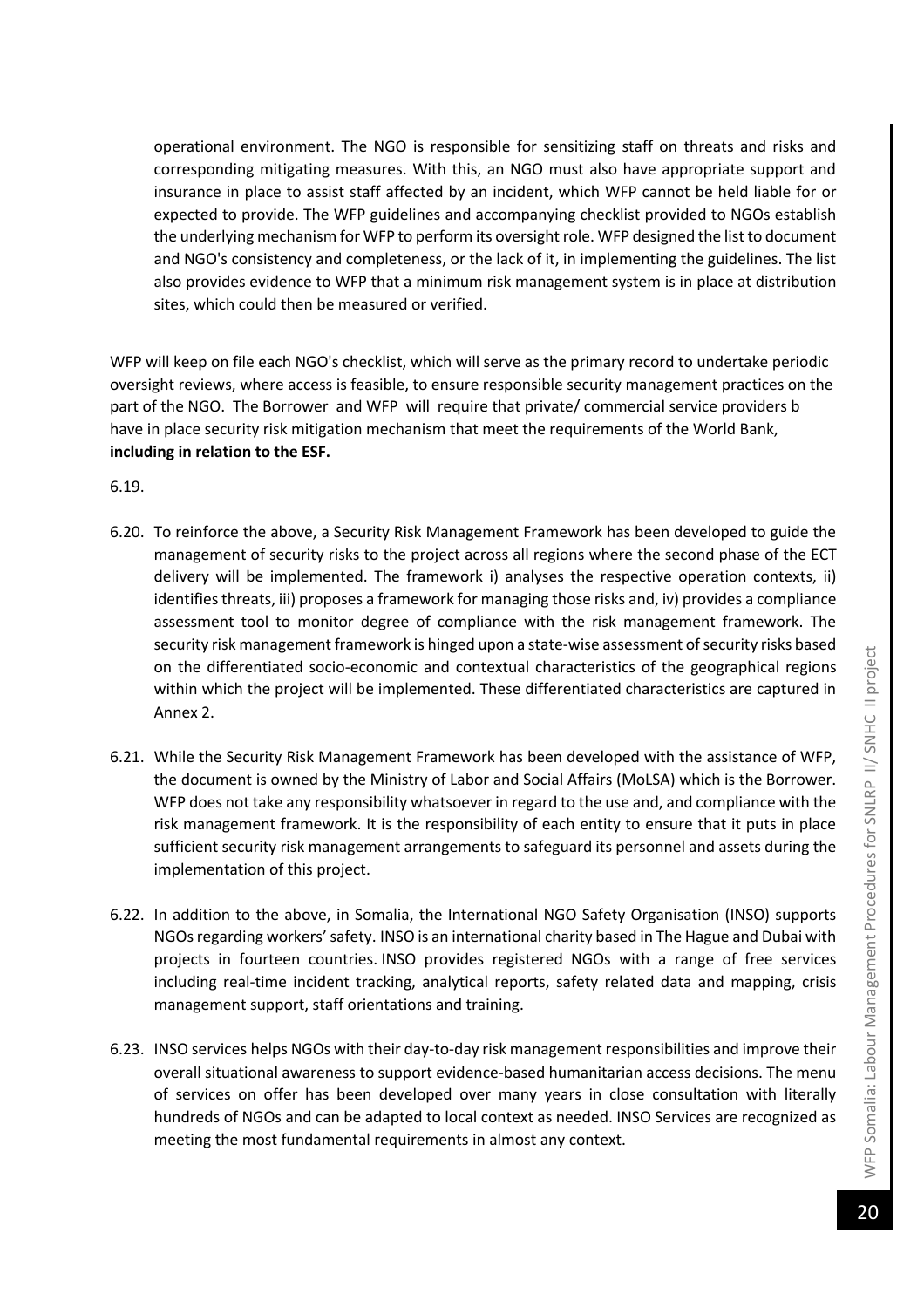6.24. In addition to its services, INSO coordinates with the United Nations Department of Safety and Security (UNDSS) in order to facilitate effective NGO/UN cooperation under the Saving Lives Together framework. The presence of dedicated INSO staff in Somalia ensures the consistent, reliable and secure sharing of security information with NGOs and facilitates implementation of other aspects of SLT, such as, engagement with UN security managers, meeting common security related needs and collaborating and consulting on the development and delivery of training.

#### *Security Incident Response and Reporting*

- 6.25. In principle, NGOs are responsible for responding to and reporting security incidences that involve their staff, assets, and activities. The necessary process for responding to an incident begins with the security guards hired by the NGO. They are typically the first responders, followed by the local police force. WFP does not directly respond to an incident at the behest of an NGO. However, upon receiving information of an incident involving either the NGO itself or beneficiaries during a distribution, WFP may provide, if required, assistance on determining the cause of the event. WFP may further assist the NGO in coordinating with the local authorities or the local community leadership the identification of additional measures or resources to be implemented or deployed, if feasible, to prevent the reoccurrence of an incident. WFP follows an internal reporting process that records all NGO/beneficiaries security-related incidents and additional measures to be implemented, if any, through a corporate security information management and reporting system. All incidents involving NGO partners or beneficiaries are also reflected annually in WFP's global security trends reporting to the Executive Board.
- 6.26. **Risk linked to occupational hazard:** No physical labor or hard work is envisaged under this project, for any of the staff employed by any party, therefore, this risk is considered as very low. However, the changing COVID situation may dictate a change in risk level to medium or high. WFP will continue to follow the recommended procedures including the spacing out of registration procedures, avoiding crowding, limiting the number of participants in any event and organizing these in open space, use of personal protection equipment (PPE) such as face masks, sanitizers, hand washing etc during community engagement. Depending on the level of contagion risk, WFP may defer field activities over a period of time.
- 6.27. **Lack of updated Labour Code:** The Somali labour market is currently governed by Labour Act No. 65 of 197 2, which was adopted before the current federal system was in place. It contains some basic provisions, such as the right of association, the interdiction of child or forced labour, the obligation for any worker to have a proper contract; however, remains succinct.
- 6.28. **Mitigation:** Since 2018, with the support from ILO , the Government of Somalia (Ministry of Labour) has developed a new Labour Code, which is not yet approved by the Cabinet and Parliament. Once approved by the Cabinet and Parliament, the new legal framework will meet international legal standards and thereby increase the standards of labour engagement within the country.
- 6.29. WFP ensures through its contractual arrangement with its Cooperating Partners and Service Providers, that they are legally registered in Somalia and abide by national law s (refer to section 7 on staff of NGOs and Service Providers, of this document ). In addition, WFP has a large institutional presence in the country, through its 11 offices and over 330 staff, which allows the organization to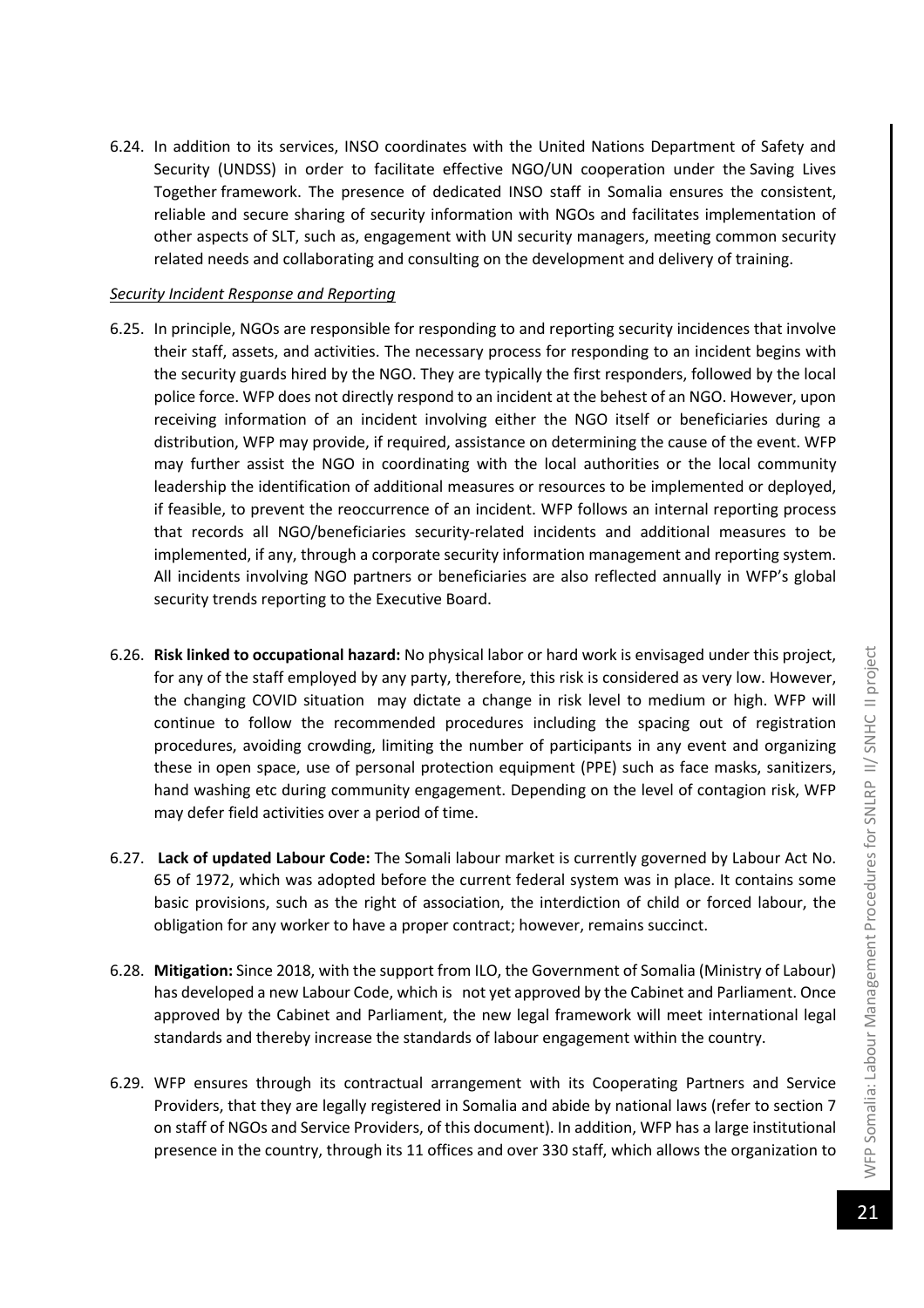closely monitor all projects and to ensure that standards are adhered to. WFP has a Grievance and redress mechanism (GRM) for all staff under WFP contract; and, in Somalia, a GRM for its beneficiaries. Any breach of contract by WFP staff or its contracting agents can result in contract termination.

6.30. The sections below give more details about the protection for the staff working on the project, either when directly employed by WFP**, or by its partners or service provider s .**

# 7. Staff directly employed by WFP - WFP Human resource management<sup>13</sup>:

7.1. The WFP Human Resources Manual (HR Manual) applies to all staff members, namely, all persons who hold a staff appointment under the FAO Staff Regulations and Rules, whether in the General Service, National Professional Officer, or International Professional and higher categories of service. This Manual also sets out the general terms, conditions of service and procedures governing the engagement of personnel on short-term contractual arrangements (Short-Term Professional and General Service staff members, Consultants, Service Contract holders, Special Service Agreement holders, Interns, Volunteers and Casual Labourers).

### Terms and conditions of employment with WFP :

- 7.2. WFP confirms every recruitment through a contractual letter signed by both WFP and the employee, which stipulates :
	-
	- The general terms of employment
	- The salary and other payments and entitlements
	- Provisions regarding termination
	- Social security and leave provision
	- Pension arrangements
	- Reference to the applicable code of conduct and other related policies attached. The terms of reference are attached
- 7.3. **Duties and Obligations of Staff.** By accepting an appointment with WFP, staff members undertake to comply with a number of obligations, which are clarified in the "Standards of Conduct for the International Civil Service" contained in the WFP HR Manual . Staff members should conduct themselves with the interests of the Programme alone in view. Consequently, they must

 $^{13}$  Note that the entire HR part that follows is a non-exhaustive summary of relevant provisions pertaining to WFP's management of human resources from the FAO Staff Regulations & Rules, the HR Manual, policies and administrative issuances. It does not replace the official documents, and in case of any contradictions, the official documents prevail .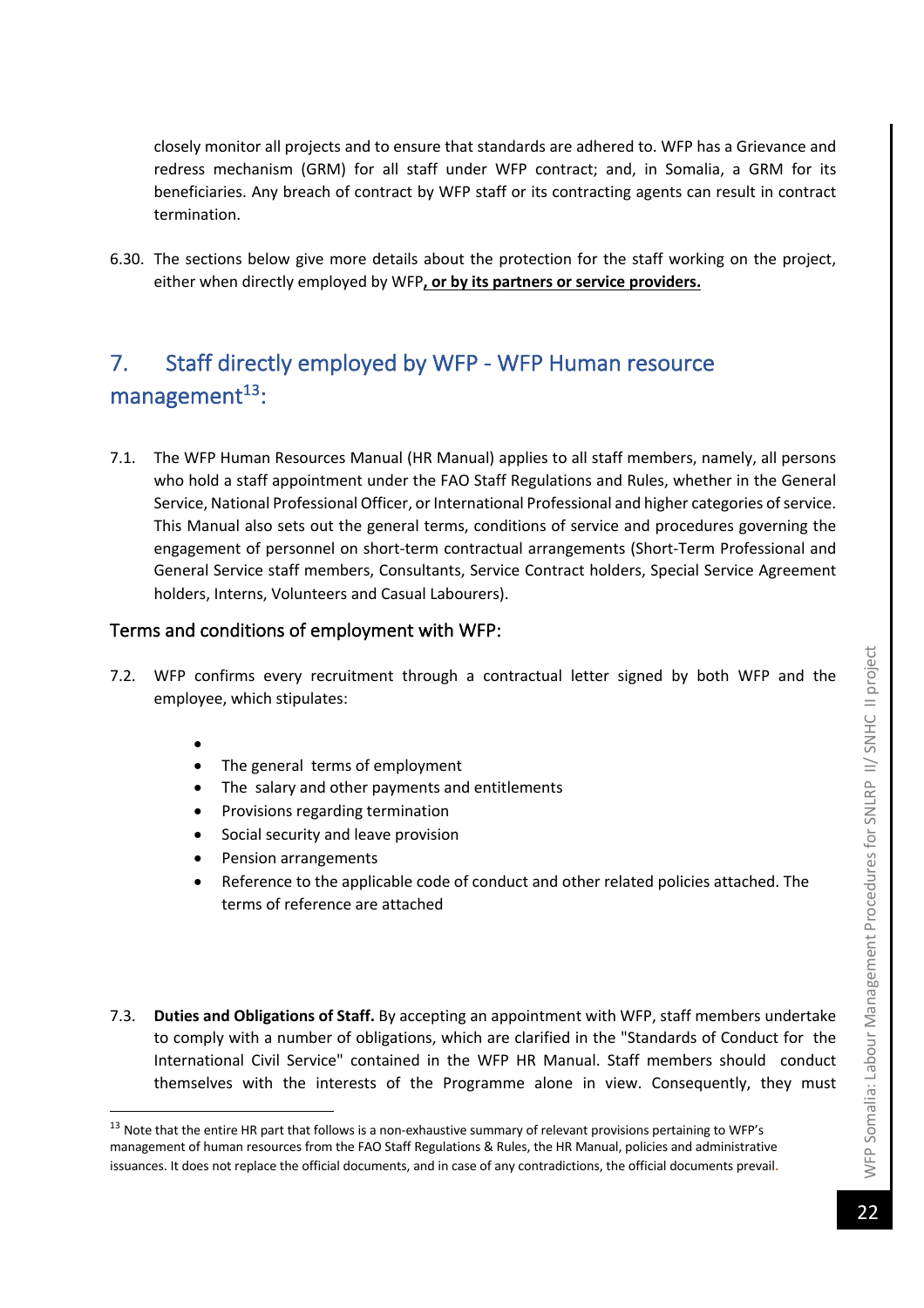subordinate their private interests to those of the Programme and avoid placing themselves in a situation in which their interests might conflict with those of the Programme. They must exercise their functions with integrity, loyalty and impartiality and remain independent of any outside authority in the performance of their duties.

### Standard s of Conduct:

- 7.4. WFP staff must be committed to the values, principles and standards set forth in the Standards of Conduct for WFP as well as the Standards of Conduct for the International Civil Service. Staff members are expected to take a positive and active approach to upholding the Standards of Conduct as well as to complying with other policies promulgated by the Programme and related to their duties and obligations as international civil servants. (Refer to: https://icsc.un.org/Resources/General/Publications/standardsE.pdf)
- 7.5. **Managers and supervisors must ensure that working relationship foster harmony.** They are in positions of leadership and it is their responsibility to ensure a harmonious workplace based on mutual respect; they must be open to all views and opinions and make sure that the merits of staff are properly recognized.
- 7.6. Harassment, in any shape or form, is not tolerated and no staff shall engage in any form of harassment**, including sexual harassment of fellow Project workers.** International civil servants have the right to a workplace environment free of harassment or abuse. WFP has an internal policy on Protection from Harassment, Sexual Harassment, Abuse of Authority, and Discrimination. WFP is committed to ensuring that all its workplaces are free from abuse, offensive behaviour, harassment, abuse of authority and discrimination. WFP is also committed to promoting a work culture in which every employee understands, and is able to carry out, his/her personal responsibilities for maintaining the dignity of work colleagues. This is enforced through compulsory on - boarding course on joining the organization, frequent reminders by supervisors and managers on the duty to report on any form of harassment and abuse; regular HR workshops and trainings; gender training; Prevention of Sexual Exploitation and Abuse (PSEA) trainings . The Baxnaano GBV Action Plan under the Social Management Plan (SMP) has been expanded to cover the SNLRP activities and includes measures for mitigating GBV risks as it relates to relations and interactions between WFP staff, cooperating partners and contractors and local communities.
- 7.7.
- 7.8. International civil servants are not allowed to abuse their authority or use their power or position in a manner that is offensive, humiliating, embarrassing or intimidating to another person. Any staff or member of public can report on this conduct through numerous channels of complaints available, anonymous letters, incident reports, emails, or through the call centre and regular monitoring. All employees and SEA Focal Points/Alternates are bound to maintain confidentiality of all reported allegations, including the identity of complainant/s and subject/s. OIGI-WFP's Office of Inspections and Investigations will launch an independent assessment of the cases and conduct investigations as required.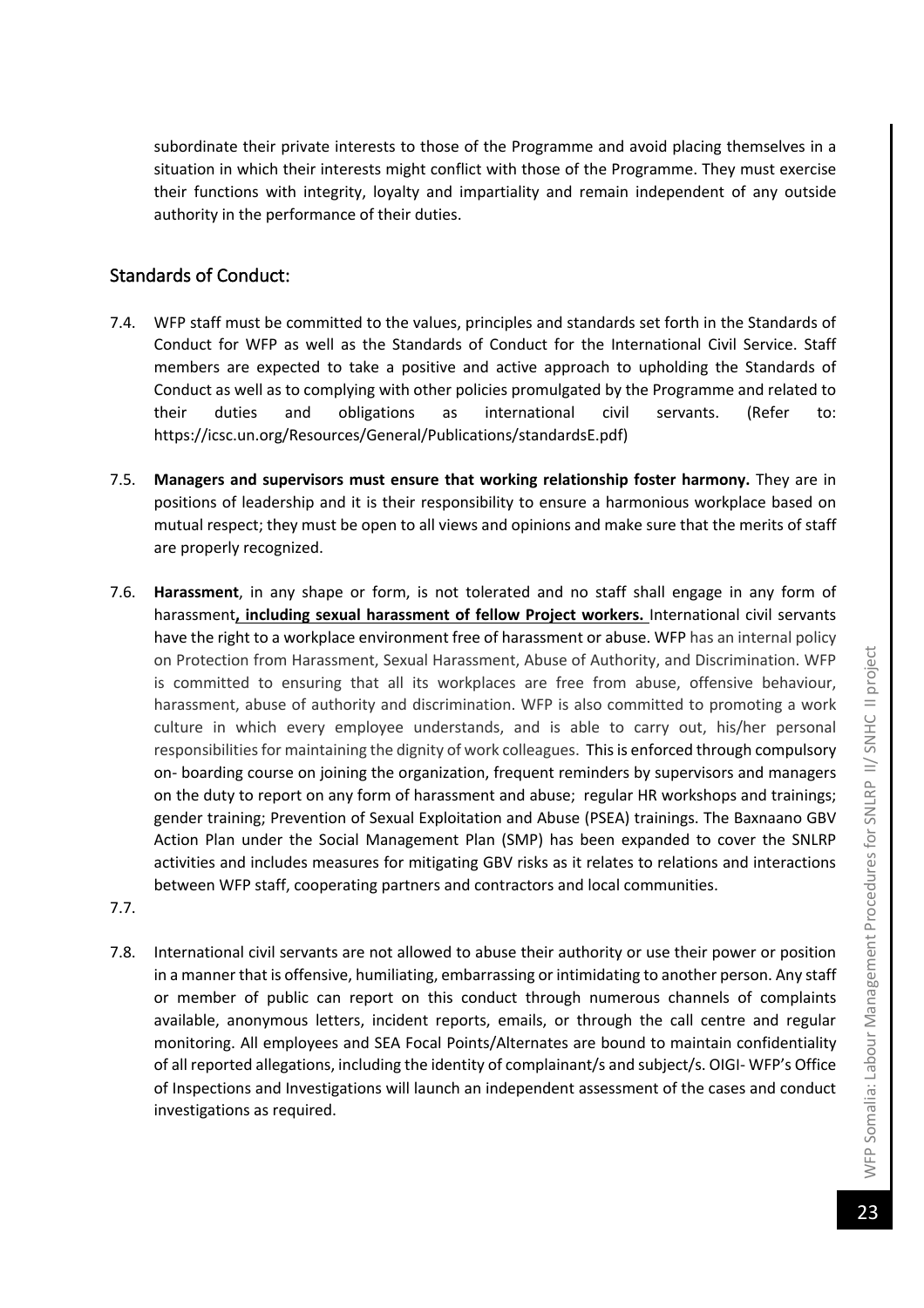- 8. **Staff association:** Freedom of association is a fundamental human right and international civil servants have the right to form and join associations, unions or other groupings to promote and defend their interests. WFP has two recognised Staff Representative Bodies (SRB) to ensure good cooperation with UN common System Staff Associations on matters governing conditions of service with the United Nations and Specialized Agencies. In addition to these formal SRB, separate and informal local welfare staff associations can be created in the local areas to facilitate social events, establish a support network among colleagues, ensure a specific, open channel for communication with local management. In addition, WFP has a peer support network, dedicated professional staff counsellors, an Ombudsman Office etc.
- 9.
- 9.1. **Security and Safety:** The WFP Country Director and Representative for Somalia shall allocate requisite staff in accordance with the demands of the services to ensure that the health, well-being, security and lives of all staff, without any discrimination whatsoever, and shall not be subjected to undue risks. WFP takes measures to protect the safety of staff and that of their family members. At the same time, it is incumbent on the staff to comply with all instructions designed to protect their safety. Apart from ensuring all staff are insured medically and have life insurance, staff are also required to undertake UNDSS Safe and Secure Approaches to Field Environments (SSAFE) and BSAFE trainings before going into Somalia. Furthermore, it is mandatory for United Nations system personnel and eligible family members to obtain security clearance for all official travel, regardless of location, and they cannot commence official travel without obtaining it.
- 9.2. **Protection from Harassment, Sexual Harassment, Abuse of Authority and Discrimination policy** . WFP is committed to working environments that respect the inherent dignity of all persons, affording them the opportunity to reach their fullest potential and empowering them to deliver the best possible results for all the people that WFP serves. WFP is committed to a zero -tolerance approach to abusive conduct. This means that any reports of abusive conduct will be dealt with promptly, justly and effectively in accordance with the applicable regulatory framework and the procedures set out in the WFP Circular. Complaints of harassment or abuse of authority are taken seriously by WFP. Any conduct that is found to constitute harassment or abuse will be dealt with in a manner consistent with the severity of the infraction, including appropriate administrative or disciplinary measures. This policy also describes mechanisms meant to ensure the responsibilities of WFP as an employer and of each WFP employee, of promoting safe and harmonious workplace environments, and taking action when alerted to potential abusive conduct. Finally, this policy provides guidance for WFP employees on how to seek support and raise concerns regarding any abusive conduct they have experienced or witnessed.
- 9.3. **Special Measures for Protection from Sexual Exploitation and Sexual Abuse** . Acts of SEA constitute serious misconduct, and are grounds for disciplinary action, including summary dismissal. WFP's zero -tolerance policy is toward SEA committed by its employees or any other personnel associated with the work of WFP regardless of context or operation, or any other form of abuse and exploitation. All employees are expected to follow the core principles set forth in the Code of Conduct and carry themselves in accordance with the highest standards of integrity set out in the United Nations Charter and the applicable Staff Rules and Regulations. WFP provides mandatory training on prevention of harassment and SEA and ethics and standards of conduct to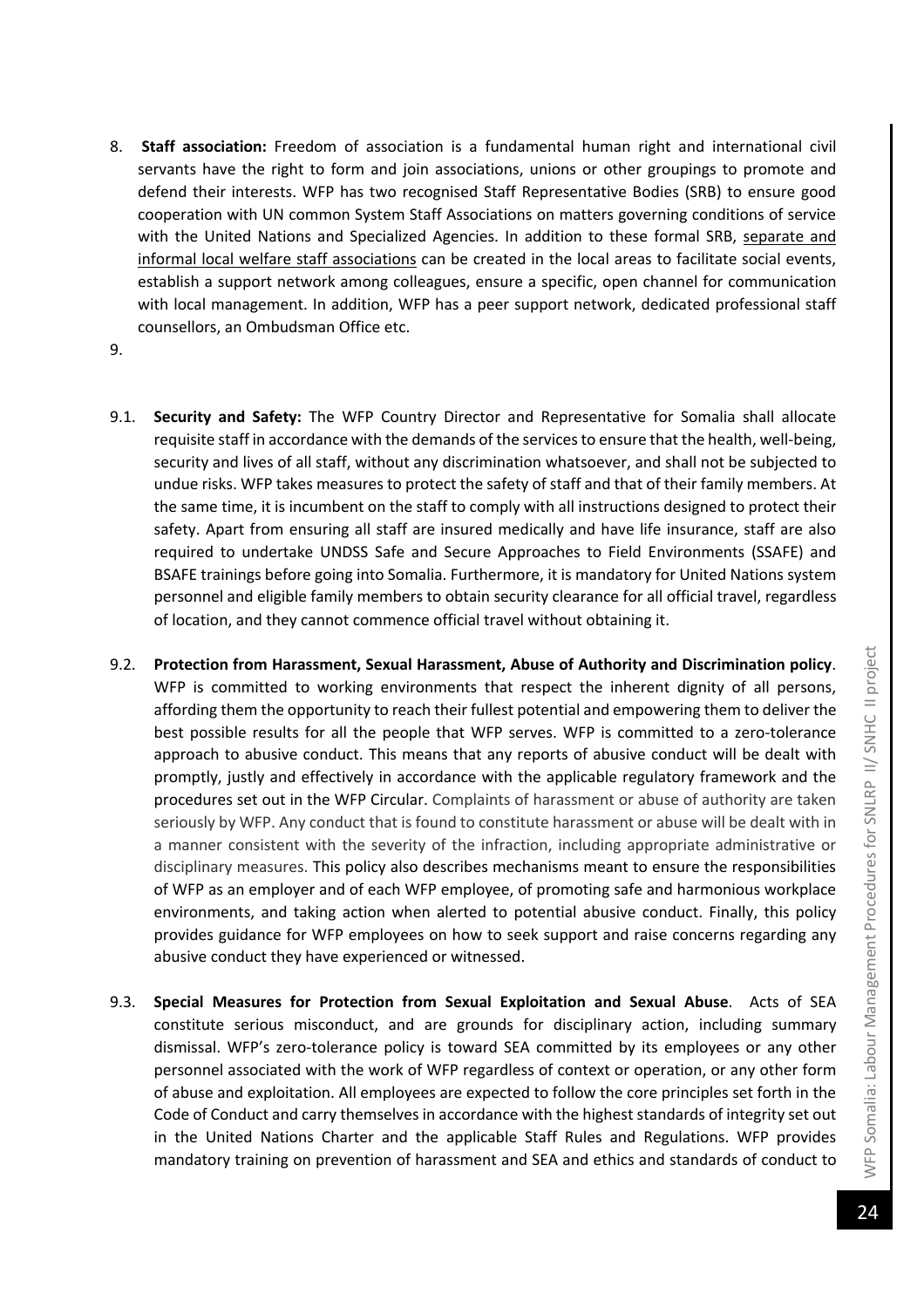all its staff. WFP has also designated PSEA focal points in all country offices to support senior managers to create an environment that prevents SEA, undertake awareness raising of WFP employees and partners, participate in in-country PSEA networks, and receive complaints and submit reports of SEA to the Office of Inspections and Investigations (OIGI).

9.4.

The WFP Policy on Prevention of SEA obliges all employees to report concerns or suspicions of SEA and places the responsibility on managers at all levels to support and develop systems that maintain an environment that prevents SEA. In cases of SEA allegations, staff who receive and/or report and who are not a designated SEA focal point (including call centre operators) must:

- 9.4.1.Upon consent of the affected person, inform a designated WFP PSEA Focal Point at the field or country level as soon as possible.
- 9.4.2. Provide accurate information about where to receive assistance e.g. medical/clinical, legal, psychosocial support (address, phone number).
- 9.4.3.Upon receipt of a complaint or referral, the PSEA Focal Point will ensure that consent has been obtained before reporting the incident to OIGI - WFP's Office of Inspections and Investigations.
- 9.5. The Baxnaano GBV Action Plan (as adapted for the SNLRP) details critical measures linked to training and sensitization, response and referral protocols, and accountability procedures to mitigate against Sexual Exploitation and Abuse (SEA) .

### 10.

### Occupational Safety and Health Policy (OSH):

- 10.1. WFP is dedicated to promoting and maintaining the highest degree of physical, mental and social wellbeing of all its employees. Accordingly, it seeks to offer a safe and healthy working environment which contributes to human dignity and self -fulfilment. WFP is committed to the prevention of accidents and injuries arising from, linked to, or occurring in the course of work, by mitigating the hazards and risk of the working environment .
- 10.2. Taking this policy into consideration, Somalia has strict security protocols for movement. The WFP support s the implementation of Safe Food/ Cash Distribution programme in a manner that does not increase the risks faced by beneficiaries, staff or cooperating partners carrying out distribution.<br>Safe distribution trainings are provided to Cooperating Partners (CP) involved in the implementation of programs. To support this effort, the WFP has developed a safe distribution guideline, and an accompanying checklist, that are provided to NGOs establish the basic mechanism for WFP to perform its oversight role. The checklist is designed to document the NGO's consistency and completeness, or the lack of it, in implementing the guidelines. It also provides evidence to WFP of a minimum risk management system being put in place at distribution sites, which could then be measured or verified .

### Reporting Channels and Grievance Mechanisms: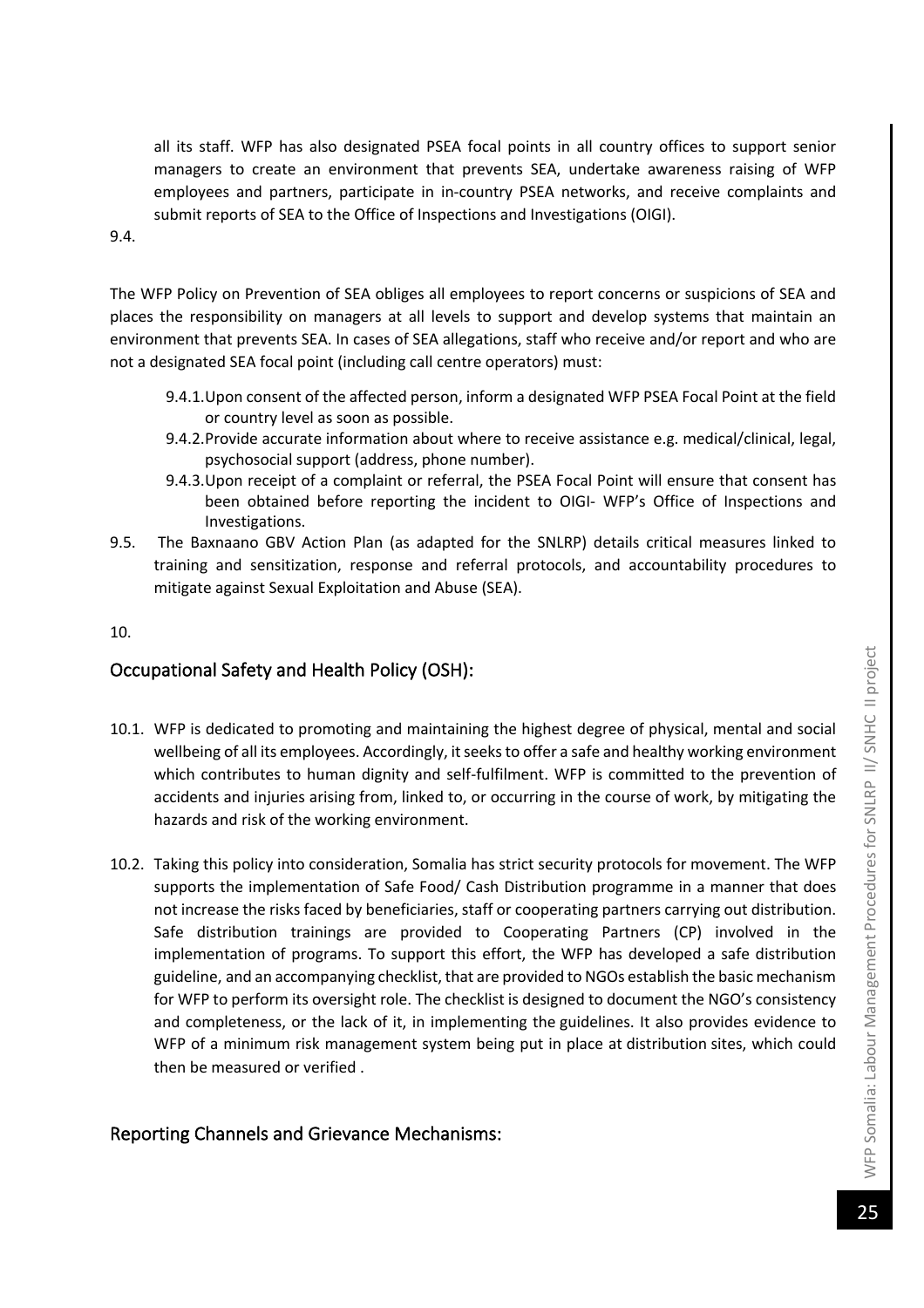- 10.3. WFP has several informal and formal bodies and mechanisms in place for its staff to raise workplace related concerns and grievances, report cases of suspected misconduct, fraud etc.
- 10.4. Besides, WFP has a comprehensive disciplinary process in place to address all breaches of WFP regulations, rules and administrative issuances to protect the integrity and efficiency of the Programme. All staff have an obligation to report misconduct (or suspicions of misconduct) to their immediate supervisor, the Deputy Country Director/Country Director or The Office of Inspections and Investigations (OIGI), to collaborate with investigators, and to maintain confidentiality.
- 10.5. The following bodies/ reporting channels are available to all categories of staff:
	- i. **The Office of the Ombudsman (OMB)** Staff may contact the Ombudsman for help on any issue related to work to get a different perspective outside of the formal channels. Issues may relate to conditions of employment, managerial practices, professional and staff relations, administration of benefits, interpersonal issues and standards of conduct. If a solution cannot be found to an issue through informal mediation, the OMB can provide information on how to proceed through more formal channels.
	- ii. **The Office of the Inspector General (OIG)** OIGI carries out investigations in WFP in response to complaints from employees, its contractors, counterparts, implementing partners, UN agencies, and others. Reports may be made through several sources, including personal visits, phone calls, emails and letters. In addition, the Office operates a **dedicated Hotline**, which allows for confidentiality in the receipt of complaints. Cases of SEA may be reported through the dedicated Hotline or to the designated PSEA Focal Points at the country or field office levels, or his/her alternate. WFP Somalia has nominated PSEA focal points in all its field offices, in the CO in Mogadishu and in the Liaison Office in Nairobi.
	- iii. **The Ethics Office** The Ethics Office Advises employees and management on standards of conduct and ethical matters, conflicts of interest (gifts, awards, hospitality, outside activities including speaking engagements, board memberships, publications, and more), political activities, pre- and post-employment issues. It administers the Whistle-blower Protection *Policy* to enable employees to report misconduct and cooperate with duly authorized audits, investigations and proactive integrity reviews (PIRs) without being subject to retaliation. It also administers the *Annual Conflicts of Interest and Financial Disclosure Programme (ADP)* for the purpose of helping to identify and address personal conflicts of interest .

# 11. NGOs and Service Providers contracted under components 1 and 3 of the SNLRP:

11.1. WFP will work with partners, both NGO and other service providers (its financial service provider in particular) to deliver services under the project. Before contracting, WFP ensures that NGO partners through Field Level Agreements (FLA) meet a set of minimum Core Corporate Standards. The FLAs are corporate level legally binding agreements. In this document, please refer to section 6.2.8 on Protection from Harassment, Sexual Harassment, Abuse of Authority and Discrimination policy; section 6.2.9 on Special Measures for Protection from Sexual Exploitation and Sexual Abuse Acts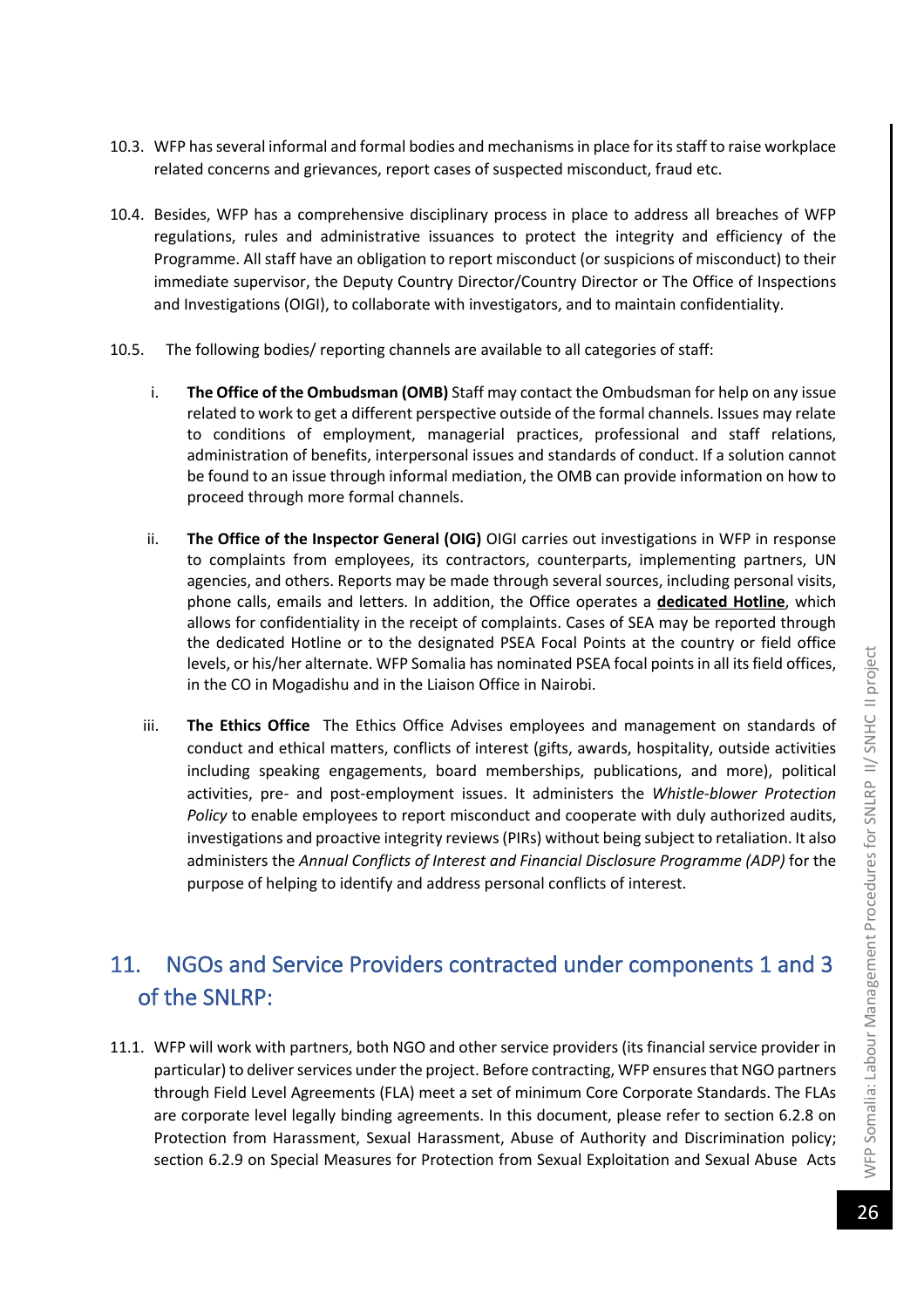of SEA; and section 7.5 - Zero Tolerance of Child labour, 7.6 - minimum standards for FLAs, 7.7, 7.10 and 7.11 for more details on the legally binding corporate policies that impact labour procedures.

- 11.2. In addition, NGOs working with WFP must be legally registered as a non -governmental, non -profit, non -political organization in the country of the operation. As per FLA clause 16.1, "The Cooperating Partner represents and warrants that it is legally registered as a non-governmental, non-profit, nonpolitical organisation in the country of the Operation, that it has the required legal capacity to enter into this Agreement and implement the Programmes and that it shall comply with any legislation applicable to it". In Somalia, NGOs must obtain from the Government and share with WFP a certification that the organization is legally registered and authorized to work in the country. These certificates are renewed on a yearly basis by the government.
- 11.3. NGOs contracted by WFP must abide by the national legislation. As per clause 16.9 of the FLA, "The Cooperating Partner shall comply with all laws, ordinances, rules, and regulations bearing upon the performance of its obligations under the Agreement".
- 11.4. WFP also undertakes a contractual obligation with all its service providers covering issues related to delivery against the clearly specified outputs of the contract. WFP does not have specific clauses in its partnership agreements related to the specific terms of employment of the partner's staff (except for child labour and sexual exploitation, as per paragraphs 7.6 and 7.7 below, respectively), WFP undertakes partners assessments prior to engaging in a contractual agreement, which are based on both qualitative and quantitative indicators. The template is enclosed in the Annex – 2 . T. Key indicators include a) Vision & Strategy; b) Governance and Organizational structure - focusing on people's management; Gender, Protection and AAP; Programme capacity - Programme Design, Implementation, M& E; Financial Management and Resource Mobilization. The qualitative assessment is focusing on Sustainability; Due Diligence and Registration with the government . WFP also carries out partner performance evaluations at the completion of each Field Level Agreement (FLA) . The evaluation measures performance against set indicators in different thematic areas , including sound recruitment procedures, Protection, Gender and Risk Management. NGOs are measured against the expectation that they should have sound hiring processes in place . All FLA contracts are considered for renewal based on satisfactory performance and adherence to all WFP mandatory provisions. In cases where certain issues are identified through the evaluation, improvement and prevention measures are included in the renegotiation process, or, based on the gravity of the risk, contract is not renewed. Annex 1 details the risk mitigation matrix in place in case areas for improvement are identified.
- 11.5. **WFP has a zero tolerance for child labour** and while situations where children above the internationally recognized minimum age work under safe, dignified and healthy conditions may be accepted, WFP does not tolerate child labour including for its contracted partners NGOs and others service providers. **Specifically, WFP does not allow children below the age of 14 years to be engaged by its contractors or in its activities.** Failure to comply would lead to termination of partnership or contract with the NGO or contractor (refer to the Annex 2 on Guidance on Prevention on Child Labour in WFP Operations and Programmes.)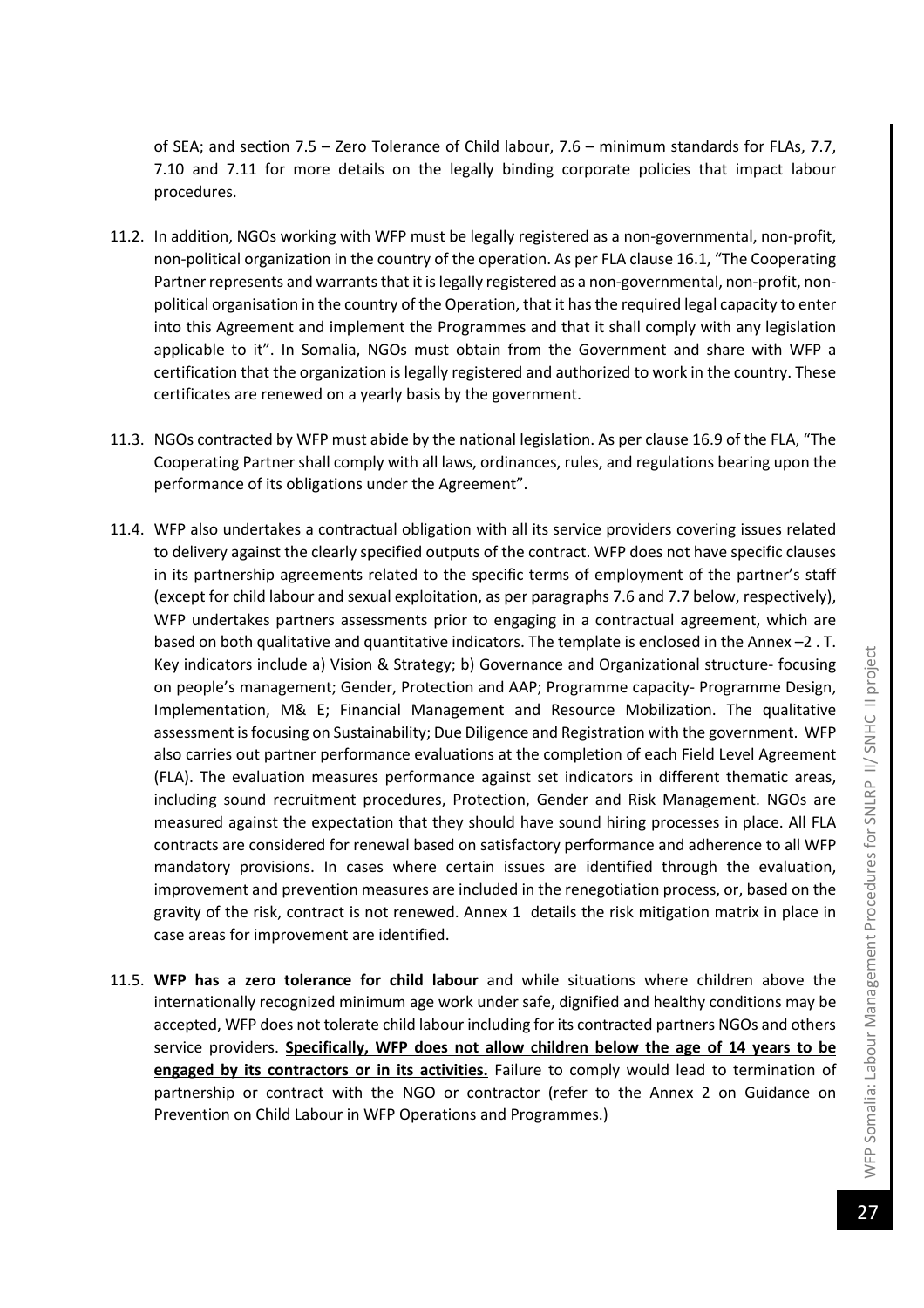- 11.6. As stipulated in the FLAs, by entering into an agreement with WFP, the Cooperating Partner undertakes to adhere to: (i) the standards set out in the Secretary -General's Bulletin Special measures for protection from sexual exploitation and sexual abuse (ST/SGB/2003/13); (ii) any minimum operating standards adopted as a result of the Statement of Commitment on Eliminating Sexual Abuse and Abuse by UN and Non -UN Personnel of 4 December 2006; and (iii) any other Protection from Sexual Exploitation and Abuse (PSEA) policy or guideline as may be adopted by WFP, as notified to the Cooperating Partner by WFP from time to time.
- 11.7. The Cooperating Partner shall ensure that its personnel, agents, contractors and subcontractors conform to the highest standards of moral and ethical conduct. Any failure by the Cooperating Partner to take preventive measures against sexual exploitation or abuse, to investigate allegations thereof or to take corrective action, shall constitute grounds for termination of the Agreement.
- 11.8. WFP contractual procedures with Service Providers: Under the mobile money option, WFP has contracted Hormuud and TELESOM under separate contracts . The Hormuud contract also covers Golis in Puntland region, and has inter-operable system with the service provider. WFP has conducted a capacity assessment and due diligence as per the procurement standards which includes coverage (geographic and subscription clientele), quality of services and vigorous background reference checks before signing contract with the selected service providers. WFP's contract s with Hormuud and TELESOM explicitly stipulate that the MNO must comply with any applicable law, ordnances, rules and regulations. This includes the Somalia Labo ur Code detailed below in chapter 8 .
- 11.9. The contract also *explicitly forbids child labour and*, through the contract, warrants that neither it, its parent entities (if any), nor any of the service providers' subsidiary or affiliated entities (if any) is engaged in any practice inconsistent with the rights set forth in the Convention on the Rights of the child, including Article 32 which recognizes that "a child should be protected from all work that is likely to be hazardous or to interfere with the child's education, or to be harmful to the child's health or physical, mental, spiritual, moral, or social".
- 11.10. Sexual exploitation is also clearly prohibited, and, through the contract, the service provider warrants that it has taken all appropriate measures to prevent sexual exploitation or abuse of anyone by its employees or any other persons, engaged and controlled by the service provider to perform any services. Sexual activity with any person less than eighteen years of age, regardless of any laws relating to consent, shall constitute sexual exploitation and abuse, of such person.
- 11.11.Failure to comply with those obligations constitute s grounds for WFP to terminate the agreement with Hormuud.

### Complaints and Feedback Mechanism (CFM) for NGOs and Service Providers :

11.12.WFP Somalia has a Complaints and Feedback Mechanism (CFM) , as part of the 'Accountability to Affected Populations' framework, for all beneficiaries and non -beneficiaries of the project. The CFM, or hotline, which is largely detailed in the SMP, callers can ask questions or lodge complaints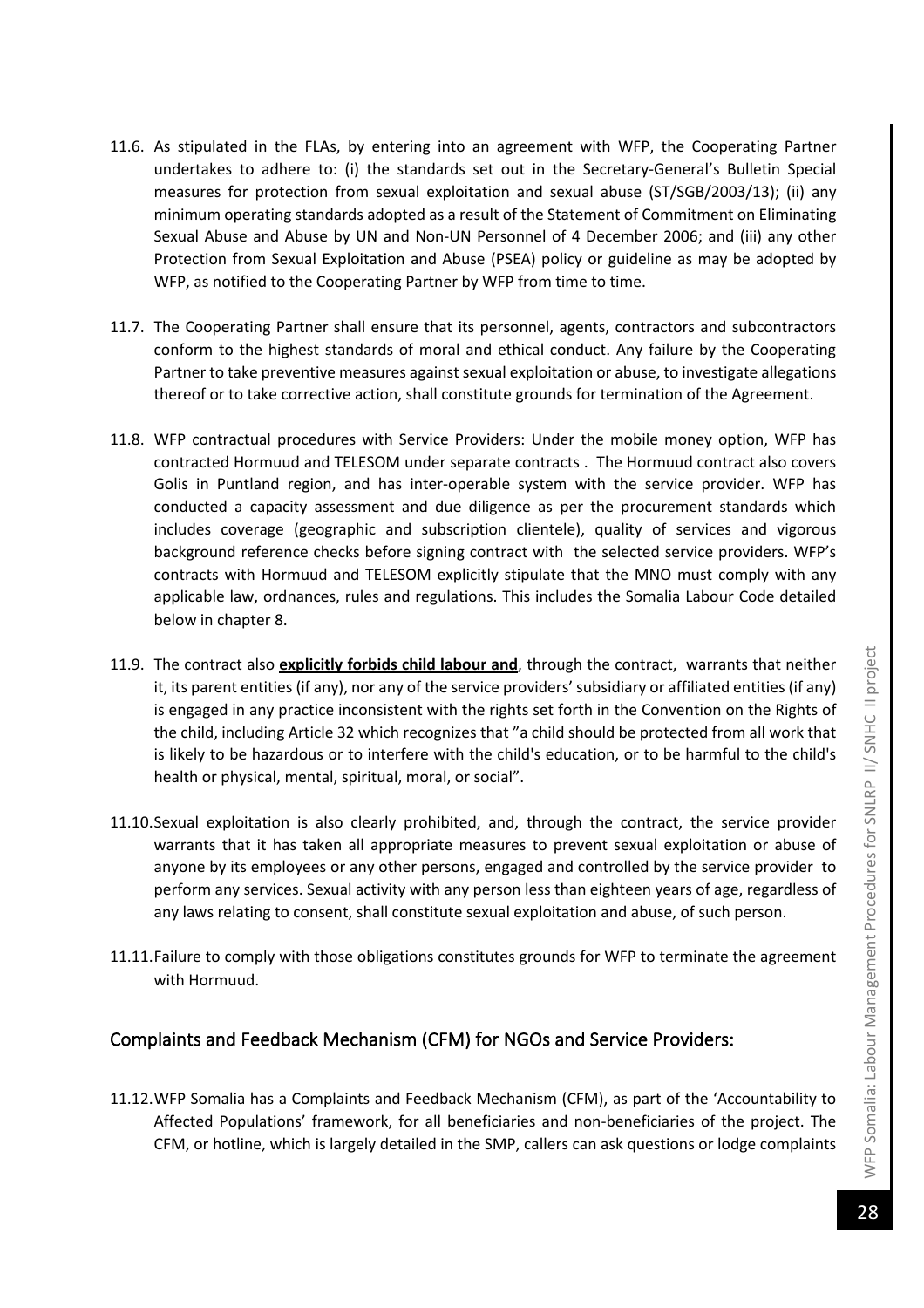and grievances, report issues or wrongdoings related to the programme, which are individually followed up and responded to.

- 11.13.While the CFM is primarily designed for beneficiaries, staff of the Cooperating Partners (CP), and Hormuud as the Service Provider (SP) can use it to report any wrongdoing.
- 11.14.The CFM system is linked to an online case management system where every complaint is registered. All complaints will be logged into the system with details such as case description, complainant information (name, phone where the person can be called back), date, activity, CP etc. Each case registered in the system is assigned to specific WFP staff, who receive an automatic notification by email for follow up – for instance the Head of Programme in a specific WFP office. The staff responsible for taking action records his/her actions in that same system to close the loop, after which the call operators call back the complainants and inform them of the resolution of their issue.
- 11.15.Different risk levels have different process flows and time limits for action, with high risk cases (suspicion of fraud for instance having a shorter timeline for action). WFP's M&E unit monitors case resolution closely, to ensure that cases are addressed within the defined timeframes. Cases can be closed in the system only after the complainant has confirmed that the issue was actually solved.
- 11.16. Complaints of systemic and egregious exploitative practices such as systemic child labour, forced labour, etc, will be received through the CFM and will be examined by WFP. As they constitute a breach in the contract with WFP, if verified, they would be cause for contract termination.
- 11.17.For other offences such as disputes over awards, working hours, or non -payment, or for issues that require an interpretation or enforcement of Somali law, WFP will refer complainants to the local ministry of labour, which is the counterpart on this project, and WFP will not investigate itself.

# 12. Labour Specific Complaints and Grievance Mechanism for NGOs and Service Provide workers

- 12.1. ESS2 on labour and working conditions require the setting up of a Complaints and grievance mechanism for project workers separate from the project wide GRM. Project workers that are a direct employees and consultants of WFP have robust internal human resource modalities that protect them from harmful labour practices and accord workers mechanisms to raise workplace concerns, complaints and grievances (detailed in section 6 above). This mechanism is materially consistent with the requirements of ESS 2, Somalia National Labour laws and international best practice.
- 12.2. Direct and contracted workers engaged by NGOs and other service providers can raise labour related complaints and grievances with the GRM mechanism within MoLSA which has already been set up and is being equipped to handle complaints of this nature. A GRM officer domiciled within MoLSA is already in place. Complainants contacting the WFP project wide GRM on labour issues will be referred to the MoLSA labour specific GRM for processing and resolution .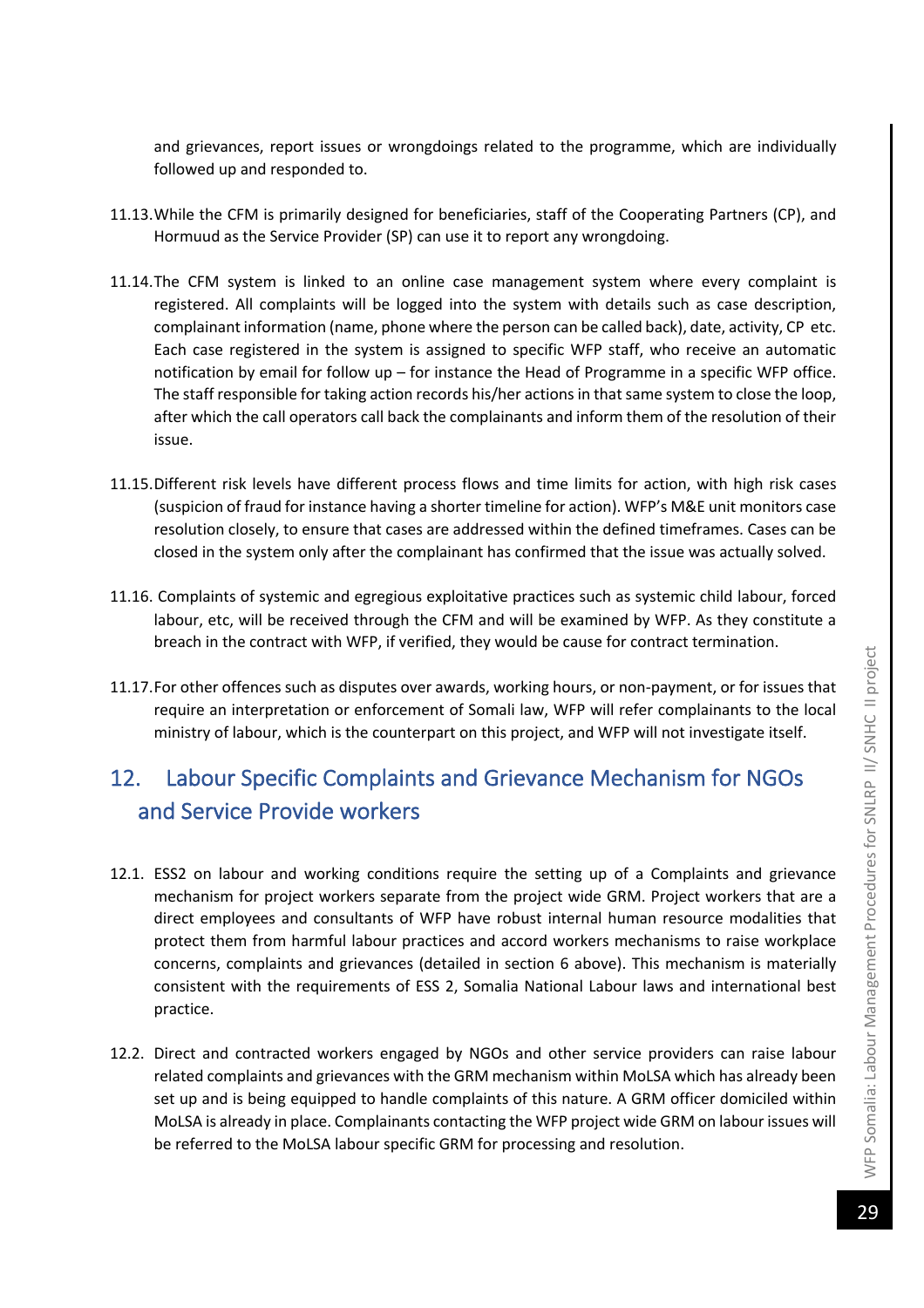- 12.3. Measures are being put in place to ensure that the labour specific GRM:
	- i. is easily accessible to all NGO and service provider workers by phone or walk in or through the project wide GRM;
	- ii. is known to NGO and service provider workers.
	- iii. Contracts will also provide measures to protect them against reprisal for lodging a grievance;
	- iv. addresses complaints promptly using a clear and transparent process that provides timely feedback in an appropriate language. Upon lodging a grievance, the system for its resolution will be provided to the complainant;
	- v. will operate in an independent and objective manner;
	- vi. Use of this GRM will not impede access to other judicial or administrative remedies that might are available under Somali law or through other existing arbitration procedures, and;
	- vii. does not substitute for grievance mechanisms provided through collective agreements.
- 12.4. Resourcing of the Labour GRM is already provided for under Component 3 of the SNHCP (Project Management, Monitoring and Evaluation, and Knowledge Management) who will coordinate GRM activities for both SNHCP and SNLRP. The component is financing the payments to the GRM officer as well as the GRM operational costs as required. The mechanism can be scaled up as appropriate proportional to the nature and scale of the potential risks, magnitude of complaints and grievances and span of geographical coverage. A term of reference for the GRM officer is attached as Annex 3.

## 13. National Labour Law applicable in Somalia:

- 13.1. People employed by WFP's cooperating partners and financial service providers in Somalia are subject to the national legislation. The National Labour Code of October 1972 provides the legal definition of minimum labour standards, including working hours, leave entitlements, salary package, end of service benefit, right of association, setting the national benchmark for employment for Somalia, as follows:
	- i. The code stipulates that all contracts of employment must include:
	- ii. The nature and duration of contract,
	- iii. The hours and place of work,
	- iv. The remuneration payable to the worker,
	- v. The procedure for suspension or termination of contract; including notice of termination, compensation in lieu of notice, service gratuity, death benefit, payable damages for unjustified termination, reinstatement, transfer of undertakings, suspension of the employment relationship.
- 13.2. All contracts, prior to signature, must be submitted to the competent labour inspector-Ministry of Labour and Social Affairs for pre-approval to ensure that all legal requirements have been met before employment begins. The failure to do so would render the contract void and non-valid.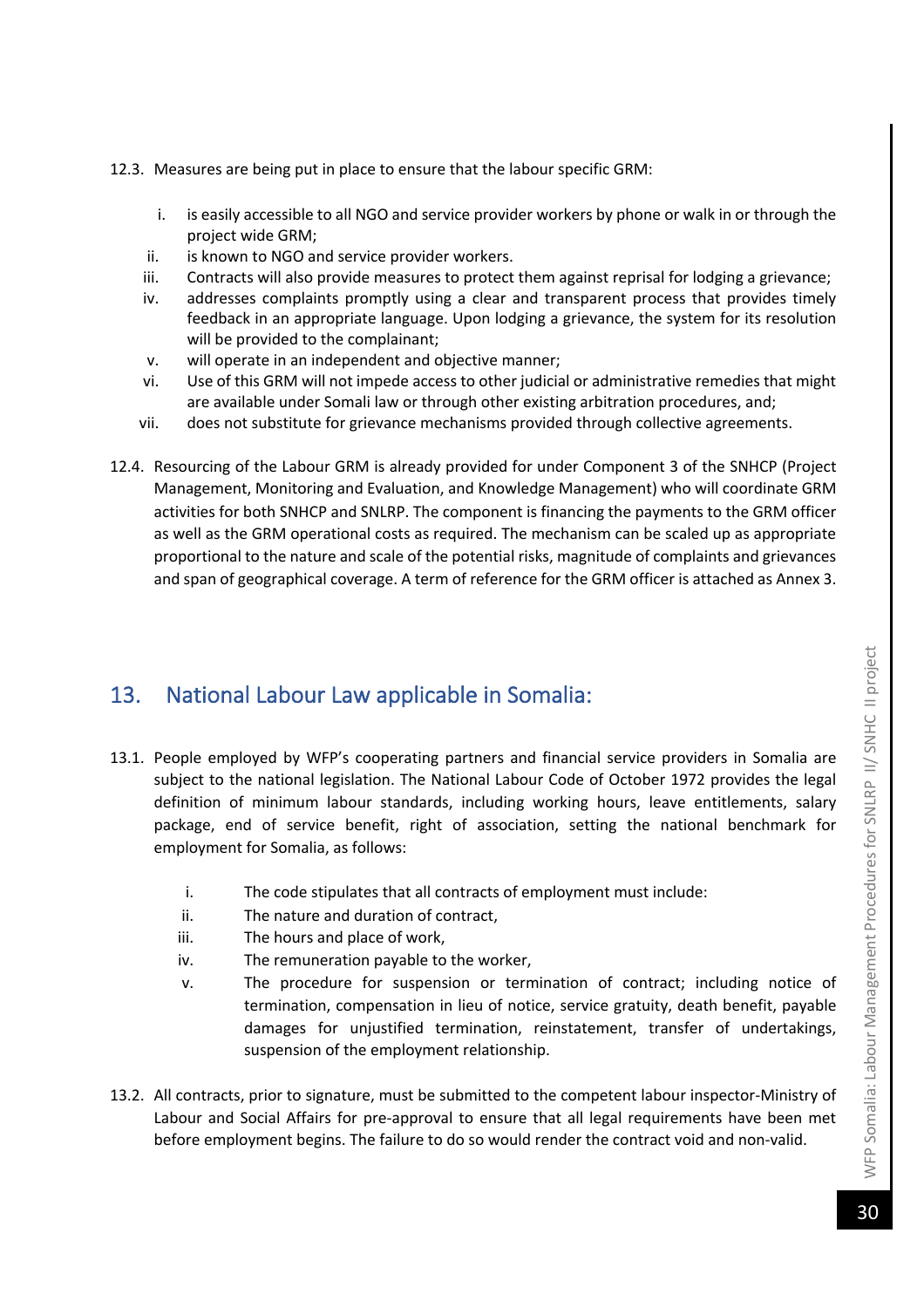WFP Somalia: Labour Management Procedures for SNLRP II/SNHC II project WFP Somalia: Labour Management Procedures for SNLRP II/ SNHC II project

- 13.3. Employers have the obligation to put in place adequate measures for health & safety, to protect staff against possible related risks, including the provisions of a safe and clean working environment. Workplaces must be built, installed, equipped and managed in such a way that the workers are properly protected against possible risks. In addition, the workplace must be able to provide sanitary facilities, water and other basic tools and appliances in accordance to the work to ensure the workers' health and safety. Somali Labour Code 1972, Article 101 Protection Against Possible Risks, paragraph 1,2,3,4,5,6……….15, is clearly stated employers have the obligation to put in place adequate measures for health and safety to protect workers against possible related risks.
- 13.4. Employers must also give due consideration to complaints of the workers. An employer is not allowed to withhold any monies payable to staff except subject to the limits of prescribed law, no r demand for any presents in return for employment.
- 13.5. The code stipulates conditions of remunerations, in particular , around the adequacy and equality of remuneration, which must be in relation to the quality and quantity of the work requested of the employee, and must be non -discriminatory (age, gender, etc).
- 13.6. Conditions of work also are specified and include the maximum number of working hours per week (8 per day for 6 days per week), one -month salary for Gratuity Services each year served, the conditions and payment for over time, and set the national holidays. The Labour code specifies that workers are entitled to weekly rest (1 day, typically Friday), Public Holidays (9 set days per year) and annual leave with pay minimum (15 days).
- 13.7. Specific regulations govern the work of women and youth (15 to 18 years), with some specific work forbidden for them, as considered dangerous and unhealthy. For instance, works that imply carrying heavy weight, or night work, are forbidden. Maternity leaves and breastfeeding hours are also provisioned for, for pregnant and breastfeeding mothers .

### 13.8.

### 13.9. **Child work (below 12 years of age) is specifically forbidden by the law, while employment for children aged 12 to 15 is strictly contingent upon the fact that it is "compatible with the proper protection, health and moral children of children ".**

- 13.10.Freedom of association is also recognized, and employers are prohibited from engaging in any act of discrimination, or any act restricting the right of freedom of association. All workers are allowed to join trade union, which are primarily formed to protect the interest of and represent the employees in their dealings with the employers.
- 13.11.The code also details the procedures for the settlement of individual and collective disputes, as well as for channels of arbitration.

The full labour code can be accessed on the following link: https://public.huddle.com/a/LRxYNar/index.html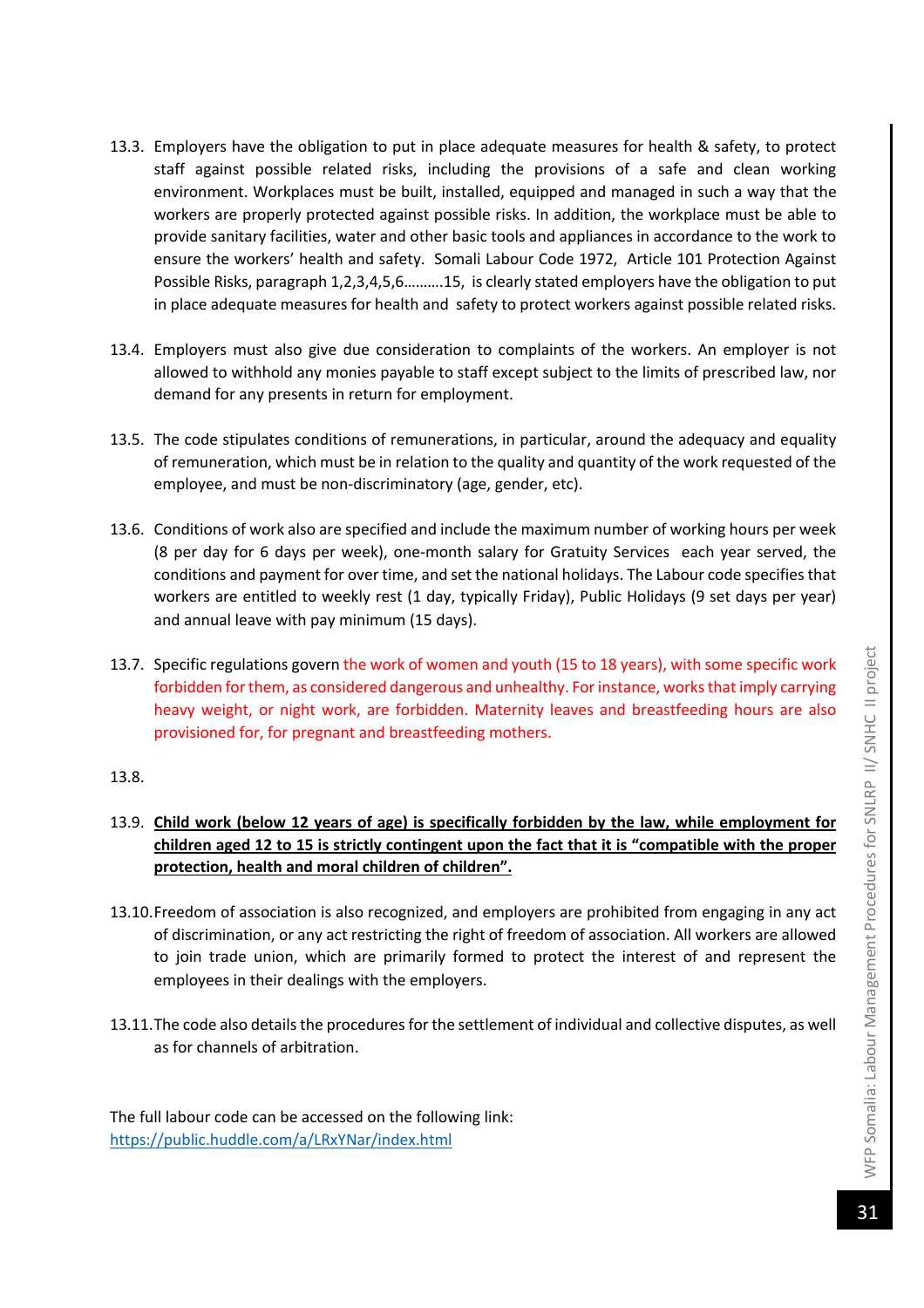\*\*\*\*\*\*\*\*\*\*\*\*\*\*\*\*\*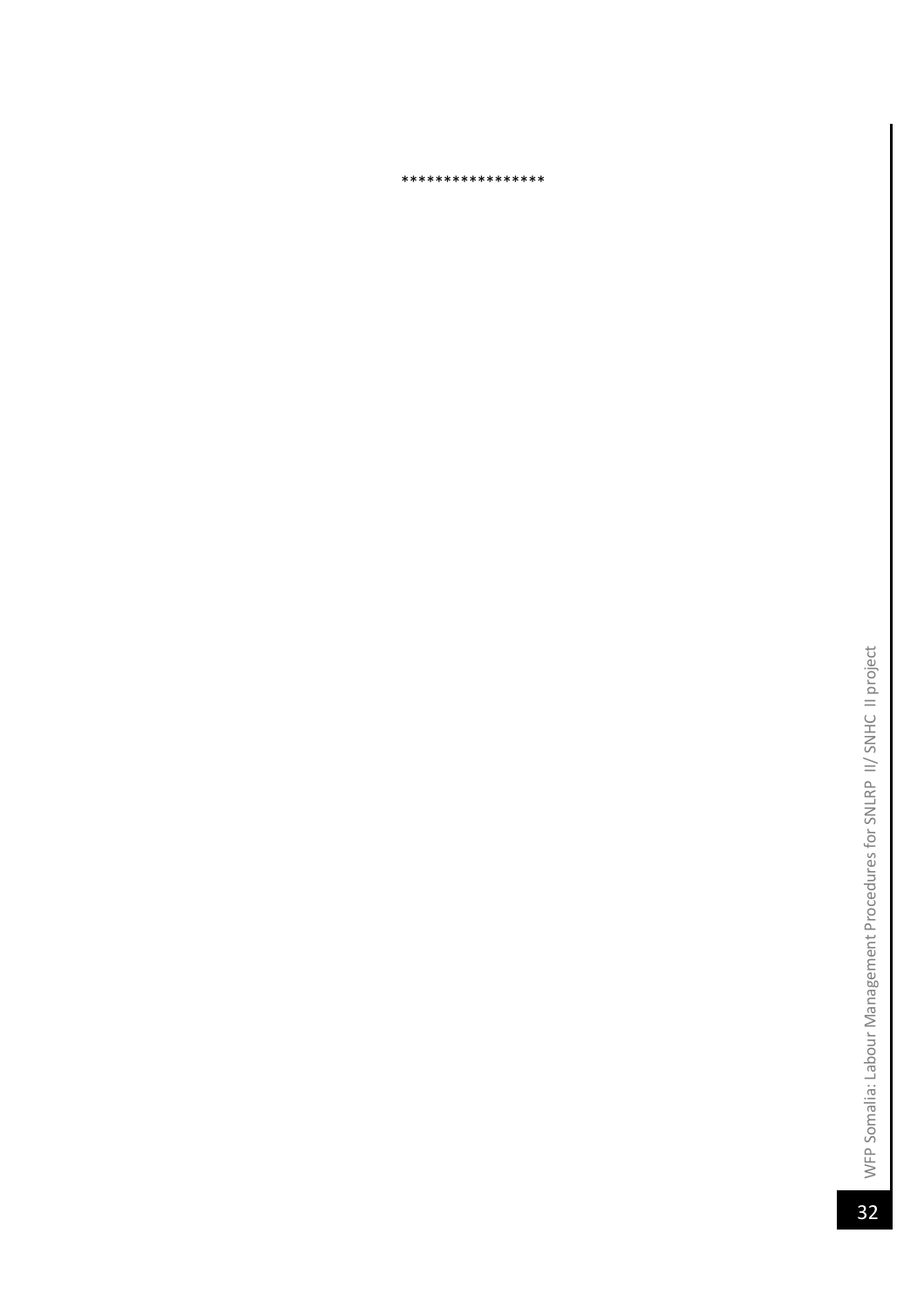## Annexes:

- I. Annex 1: Risk Mitigation matrix
- II. Annex 2: WFP Guidance Documents
- III. Annex 3: ToR for the MoLSA Labor GRM Specialist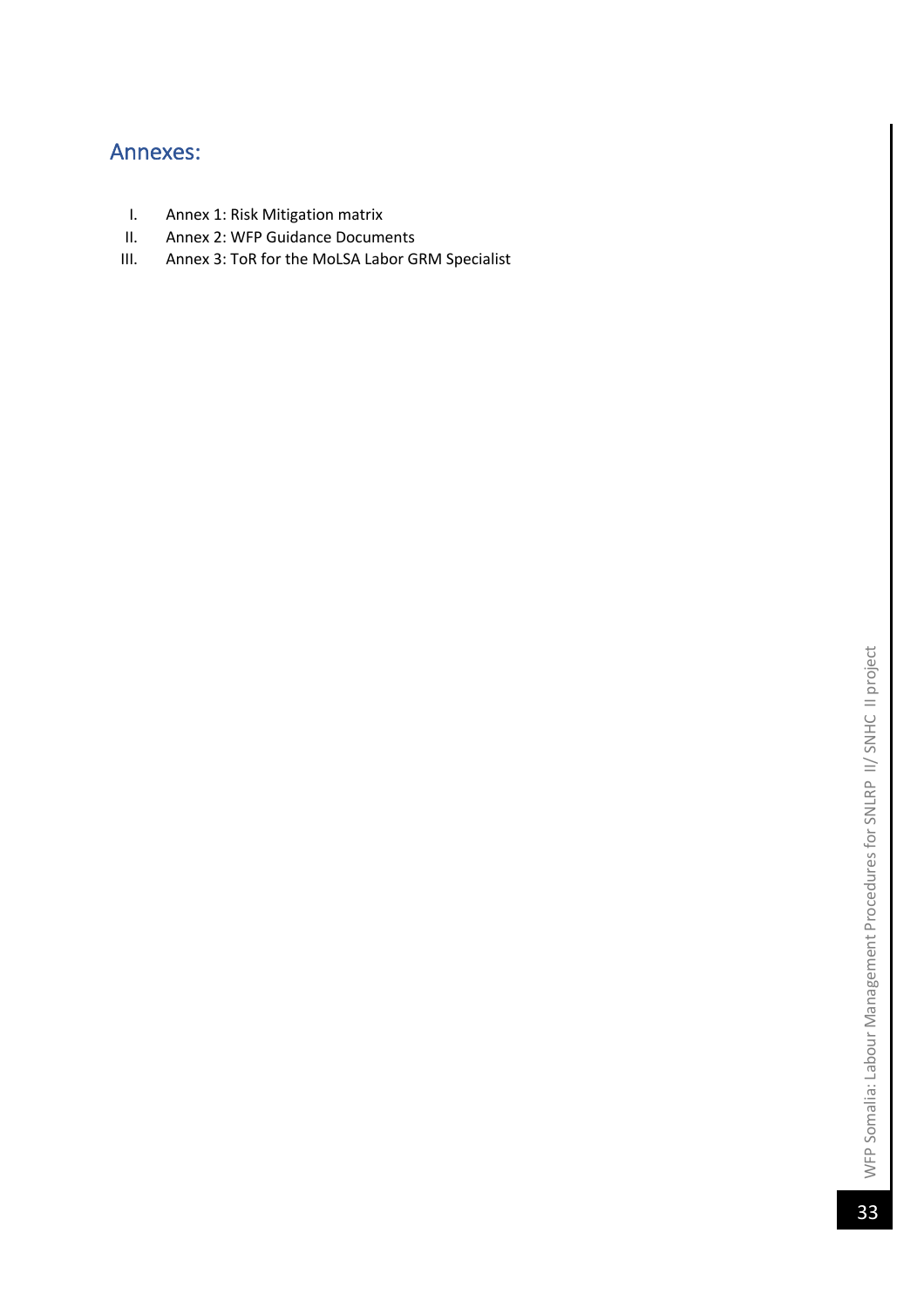### **Annex 1: Risk Mitigation Matrix**

After the capacity assessment is completed, specific risk mitigation measures are applied if a partner's scores reflect weakness in the assessment areas. Below is a table that guide this process.

## **Risk mitigation linked to Partner Capacity Assessment (PCA)**

| Possible risks                                                                                                                      | <b>Observations</b>                                                                                                                  | Possible mitigation actions where<br>appropriate                                                                                                                                                                                                         |
|-------------------------------------------------------------------------------------------------------------------------------------|--------------------------------------------------------------------------------------------------------------------------------------|----------------------------------------------------------------------------------------------------------------------------------------------------------------------------------------------------------------------------------------------------------|
| <b>Vision and strategy</b>                                                                                                          |                                                                                                                                      |                                                                                                                                                                                                                                                          |
| Lack of clear mission statement                                                                                                     | NGO has vague policy and mission statement/<br>documents.                                                                            | Work with NGO to finalize mission<br>help NGO formulate<br>longer-term strategy building on<br>comparative advantages of NGO.                                                                                                                            |
| Governance/people management                                                                                                        |                                                                                                                                      |                                                                                                                                                                                                                                                          |
| Lack of Clear code of conduct                                                                                                       | and conduct.                                                                                                                         | Establish timeline for NGO completion<br>No documentation on staff rules of code of conduct/ Help NGO<br>establish code of conduct based on<br>WFP's documentation.                                                                                      |
| Inadequate governance structure<br>and reporting lines                                                                              | connection to HQ).                                                                                                                   | Roles and responsibilities are poorly Establish timeline for NGO completion<br>defined/ unclear reporting lines/ no of code of conduct / Work with NGO<br>organigram (INGO- lacking strong to make organigram and roles and<br>responsibilities chart.   |
| Policies and procedures unclear<br>for staff performance reviews and<br>no existing guidance on formal<br>recourse for staff issues | No regular staff assessments are<br>official guidelines on how to deal<br>employee<br>for<br>with<br>recourse<br>performance issues. | NGOs should have sound hiring<br>done and/or there is an absence of processes in place and periodic<br>of<br>evaluations<br>employee<br>official<br>as well as<br>performance,<br>procedures<br>for<br>dealing<br>with<br>employees' performance issues. |
| Inadequate Training needs<br>assessment or capacity building of assistance.<br>staff                                                | Affecting ability to deliver food                                                                                                    | WFP can provide better opportunities<br>for training and shadow monitoring/<br>increased field visits/ and help<br>coordinate possible training with<br>nearby INGO with better capacity.                                                                |
| <b>Gender and protection</b>                                                                                                        |                                                                                                                                      |                                                                                                                                                                                                                                                          |
| Organization lacks gender policy<br>and/or protection policy or<br>guidance                                                         | No clear policy in place.                                                                                                            | Work with NGO to create policies<br>and have trainings for staff<br>awareness.                                                                                                                                                                           |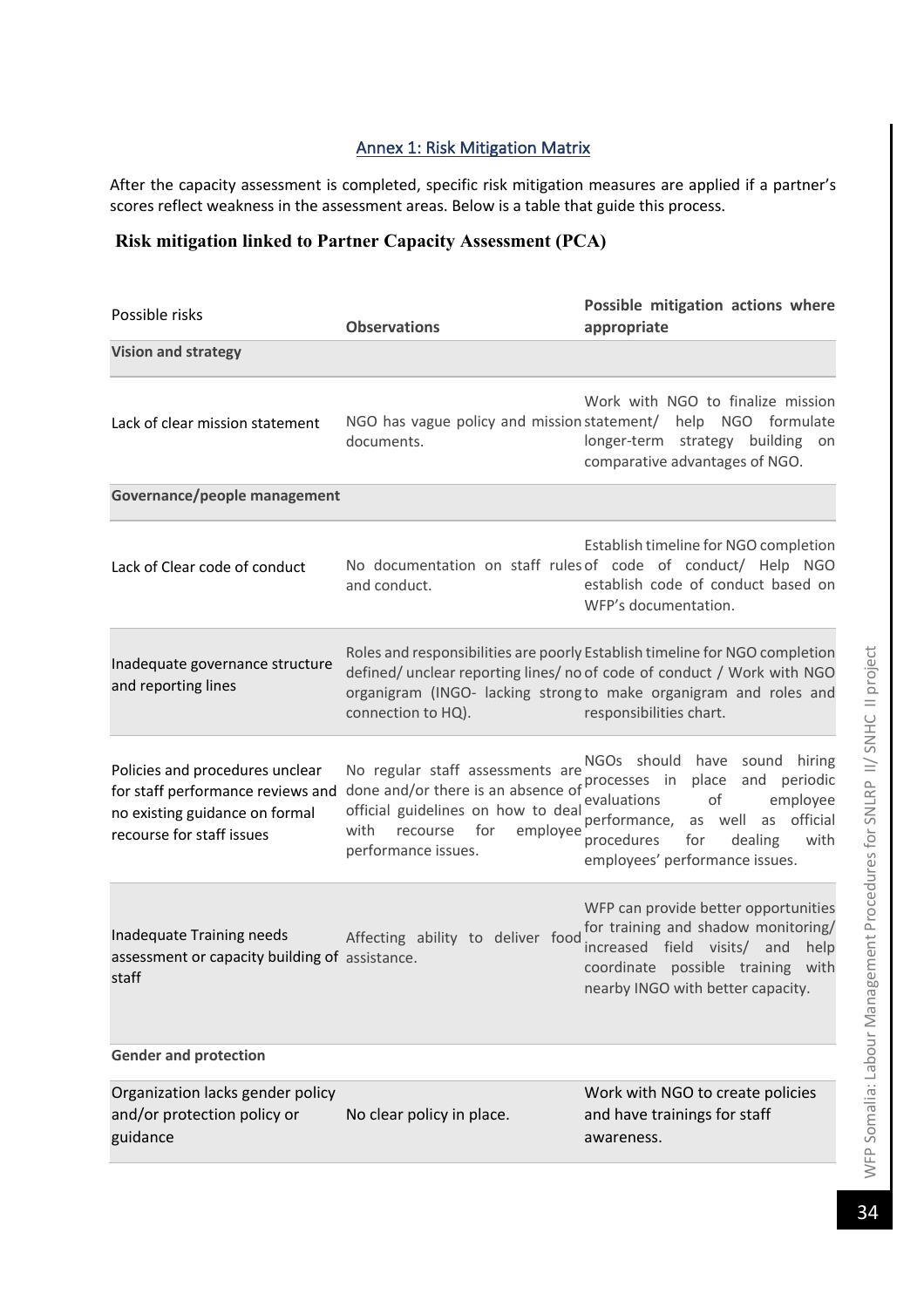| Possible risks                                                                          | <b>Observations</b>                                                                                                                                                                            | Possible mitigation actions where<br>appropriate                                                                                                                                                                                                     |
|-----------------------------------------------------------------------------------------|------------------------------------------------------------------------------------------------------------------------------------------------------------------------------------------------|------------------------------------------------------------------------------------------------------------------------------------------------------------------------------------------------------------------------------------------------------|
| analysis/ gender specific<br>programming                                                | Inadequate experience in gender No gender focal points have been to attend NGO gender/WFP<br>appointed/ no previous gender<br>specific programming.                                            | Help find a designated focal point<br>trainings/ couple with INGO, other<br>organization, who is experienced in<br>gender specific programming.                                                                                                      |
| Inadequate Complaints Feedback<br>Mechanisms (CFM)                                      | The onsite CFM is underused and Help organization set up and<br>response time is inadequate.                                                                                                   | not known by most beneficiaries/ monitor a CFM properly/ increase<br>field visits to ensure this is done.                                                                                                                                            |
| <b>Programme capacity</b>                                                               |                                                                                                                                                                                                |                                                                                                                                                                                                                                                      |
| Failure or delays in information<br>and communications technology<br>(ICT) systems      | Lack of communication in remote<br>areas/ unable to receive<br>necessary updates on programme<br>implementation; Lack of<br>adequate data security<br>mechanisms for sensitive<br>information. | Direct support to partners to<br>improve ICT infrastructure,<br>including provision of hardware,<br>software and training, as<br>appropriate; checks to ensure data<br>security is in place.                                                         |
| Lack of training staff on<br>programme implementation                                   | Quality of partner<br>implementation affected by lack<br>of expertise in new programme<br>modalities (e.g. CBT) and capacity through INGO partners and<br>for large-scale roll-out.            | WFP can provide training and<br>mentoring as needed or help<br>coordinate training opportunities<br>Clusters.                                                                                                                                        |
| Demonstrating results and<br>impact/ poor monitoring and<br>evaluation systems in place | Ineffective/inefficient monitoring evaluation procedures as well as<br>and evaluations.                                                                                                        | Training on proper monitoring and<br>possible seconding WFP staff for<br>this.                                                                                                                                                                       |
| <b>Financial management</b>                                                             |                                                                                                                                                                                                |                                                                                                                                                                                                                                                      |
| Inadequate financial<br>management systems in place                                     | Inability to meet WFP reporting<br>in submissions.                                                                                                                                             | Training and additional efforts to<br>broaden knowledge of book-<br>keeping and accounting.<br>and invoice requirements. Delays Internationalise critical functions if<br>necessary (short-term). Ensure<br>handover/training/coaching<br>processes. |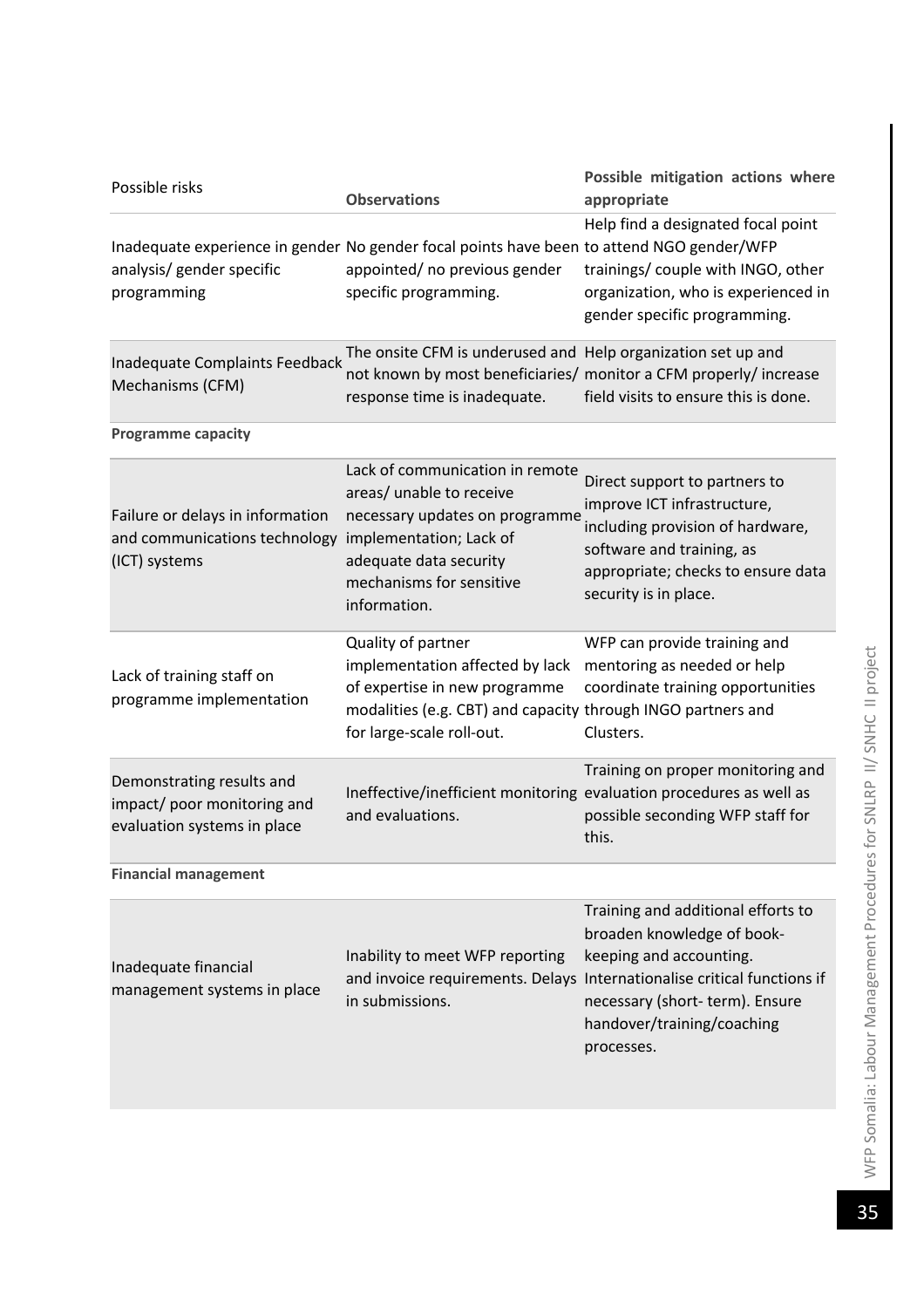### Annex 2: WFP Guidance Documents

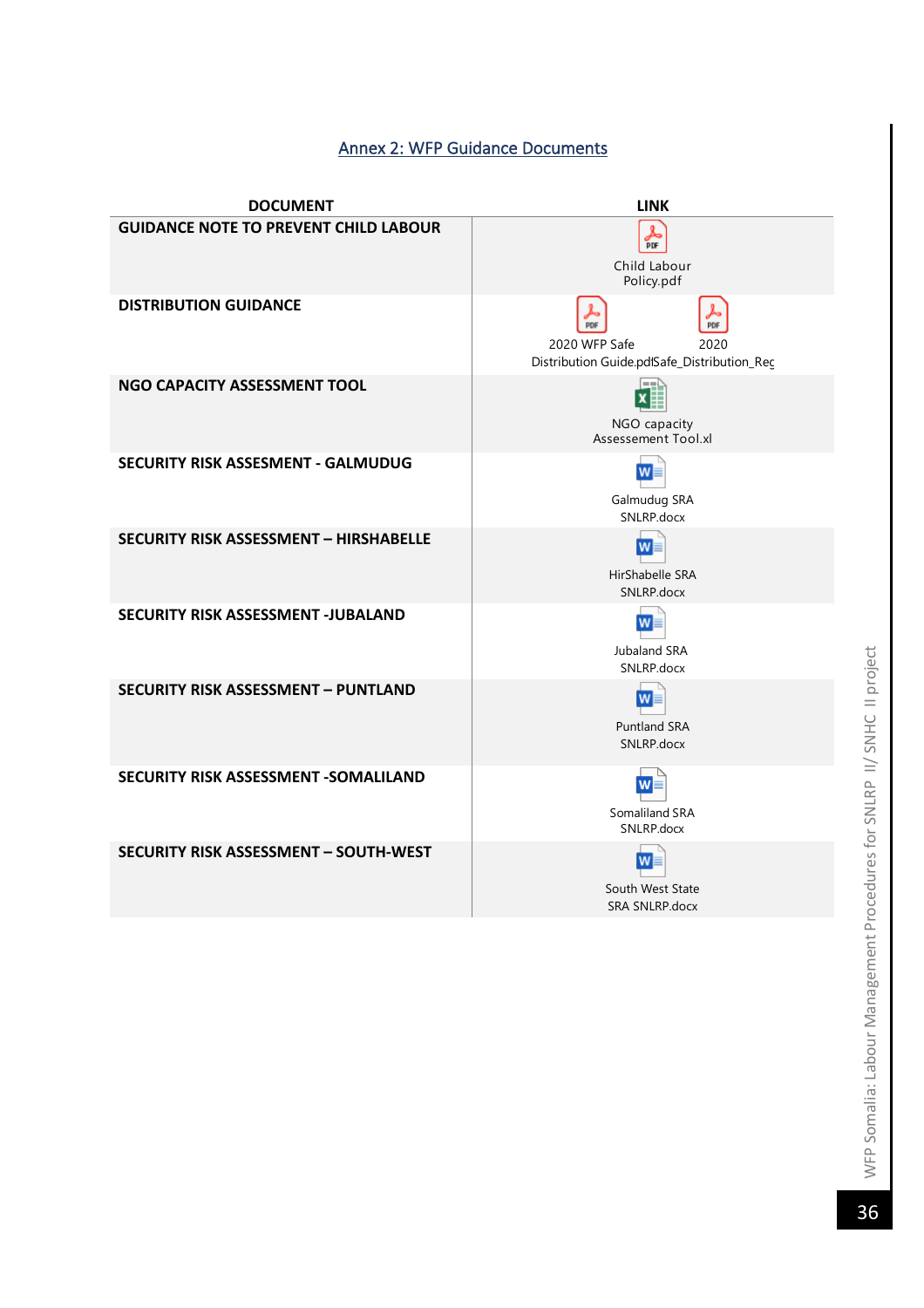### **I. Project Description**

- 1. The Somalia Shock-Responsive Safety Net for Human Capital Project (SNHCP) and Safety Net for Locust Response Project (SNLRP) aims to provide cash transfers to targeted poor and vulnerable households and establish the basic building blocks of a national shock-responsive safety net system. The SNHCP program will last three years (2019-2022) and include three components:
	- i. Component 1: Nutrition-linked Unconditional Cash Transfers
	- ii. Component 2: Delivery Systems and Institutional Capacity Building
	- iii. Component 3: Project Management, Monitoring and Evaluation and Knowledge Management
	- b. The ECT component of the SNLRP project will be undertaken for a period of 12 months.
- 2. The Social Protection Department of Ministry of Labor and Social Affairs (MoLSA) will contract services from WFP for the implementation of components 1, as atrusted partner with long-standing experience in supporting Somalia social protection sector. Institutional capacity of the Government of Somalia (both FGS and Federal Member States) will be built across components 2; using learning from the implementation under Component 1.
- 3. Component 1: Emergency Cash Transfers will be implemented by WFP and provide emergency cash transfers to over 102,000 poor and vulnerable rural locust-affected households, equivalent to 608,000 persons. The transfers will be delivered using the delivery system and procedures of the FGS' Baxnaano program (supported by Shock-Responsive Safety Net for Human Capital Project (SNHCP), P171346). MoLSA will strategically partner with WFP to support the implementation of Component 1, governed by a Standard Output Agreement
- 4. Component 2: Project Management, Monitoring and Evaluation and Learning will support the overall management and administration, monitoring of the project implementation, and learning from the experience of the locust response. Project management and administration will be supported by the well-staffed Project Implementation Unit (PIU) of the SNHCP/Baxnaano, housed within MoLSA. Specifically, the PIU will monitor the implementation of the project components and coordinate project activities at the local level. While no expansion of the PIU staff is envisioned, Component 2 will support additional operational activities linked to the monitoring and management of the SNLRP activities, such as field visits by the PIU and other MoLSA representatives in non-Baxnaano districts, and consultations with FMS representative on relevant aspects of the SNLRP implementation, especially communication, among others .
- 5. Environmental and Social Standard 2 (ESS2) of the World Banks Environmental and Social Framework (ESF) aims to promote sound worker-management relationships and enhance the development benefits of a project by treating workers in the project fairly and providing safe and healthy working conditions. In order to meet the objectives of the ESS2, Labour Management Procedures (LMP) have been developed which detail the rules and procedures in place under the SNHCP / SNLRP component 1, related to the contractual arrangements for the staff hired under this project, by WFP and contracted partners. One such element includes how grievances will be managed for cooperating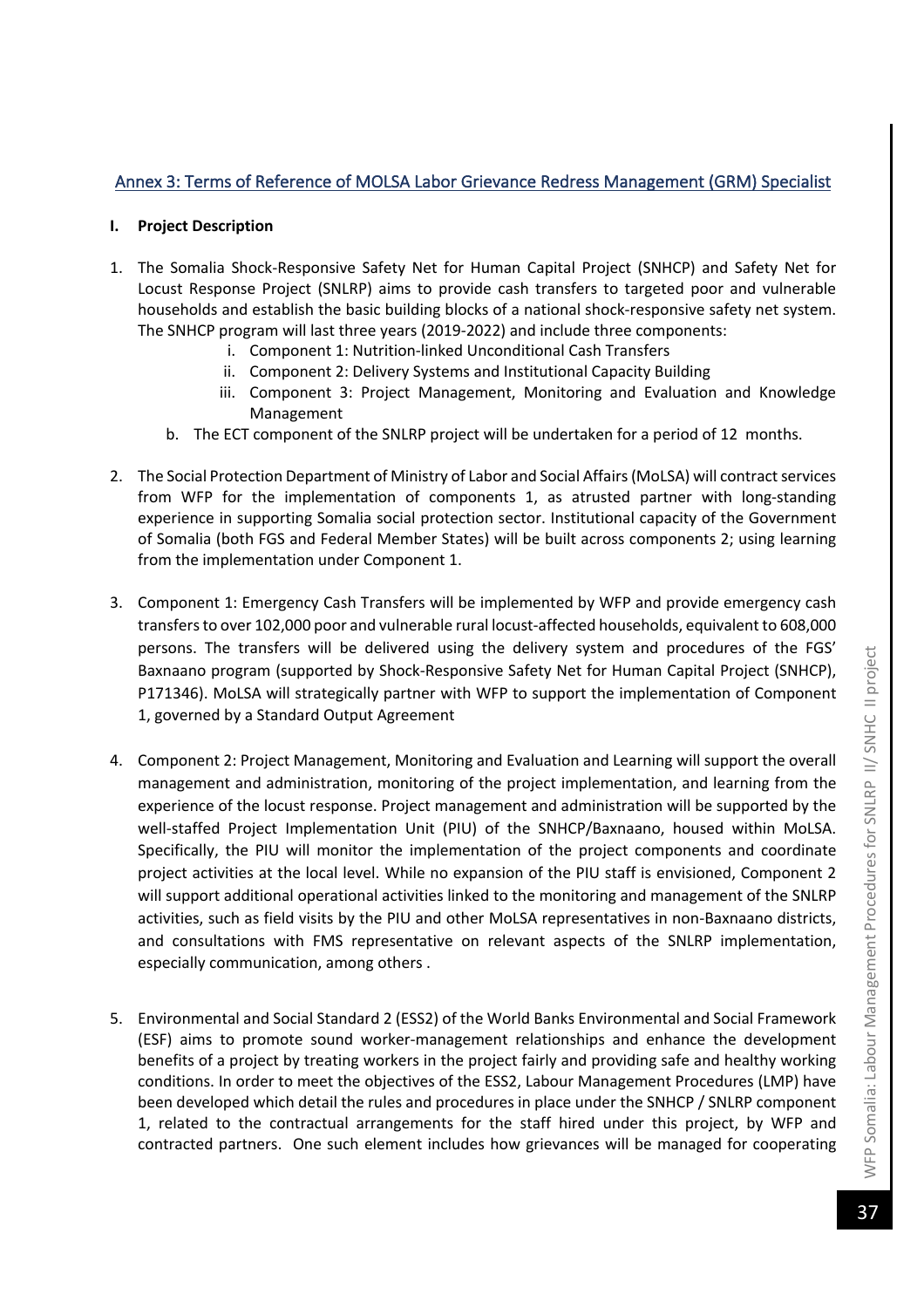partners (NGOs) who will implement component 1 on the ground and payment service providers to deliver the cash.

#### **II. Objectives of the Assignment**

- 6. The objective of the assignment to provide oversight of the labour Grievance Redress Mechanism for the cooperating partners and payment service providers hired under the project. This will include management of grievance investigation, resolution, response, appeals and tracking of the same in compliance with the following regulatory requirements;
- National Legislation
- Requirements of the World Bank Environmental and Social Standard 2 (ESS2) on Labour and Working Conditions
- ILO Core Conventions
- 7. The type of workers that will be covered under the LMP are staff of the NGO Cooperating Partners contracted by WFP for the direct implementation of Component -1 in selected communities, as well as the staff of the payment service provider (Hormud , contracted by WFP to deliver Mobile Money transfers to beneficiaries. . The function of the assignment would not cover grievances and complaints by WFP staff and MoLSA civil servants.
- 8. Currently, the number of cooperating partners and associated staff are not known. However, cooperating partners and payment service providers will be required in each of location where the project will be implemented. The staff will be Somali based either in Mogadishu or the Districts.

#### **III. Scope of Work**

- 9. The Labour GRM Specialist will be responsible for the following activities:
	- Establishing a GRM procedure that is accessible to all types of workers regardless of their geographical location and literacy levels and in particular workers working for Non -Governmental Organizations (NGOs) hired by WFP in the implementation of SNLRP/ SNHCP.
	- Training and capacity building of workers on the grievance redress mechanism notably the process, timescales, escalation procedures and what the GRM can and cannot address and achieve.
	- Implementation of the GRM including receiving grievances, investigation of grievances and providing feedback to complainants
	- Ensuring the GRM is implemented in a transparent manner free from coercion and intimidation and without cost to the complainant.
	- Undertaking quarterly reporting to the MoLSA on the number of grievances received, the number (%) of grievances resolved within agreed timescales, the number of outstanding grievances.
	- Support WFP and MoLSA to respond to any legal matters arising associated with grievances previously submitted through the GRM.

#### **IV. Reporting Arrangements**

- 10. The Labour GRM officer will be contracted by MoLSA under the project and will report to the Project Coordinator.
- **V. Contract Duration and Deliverables**